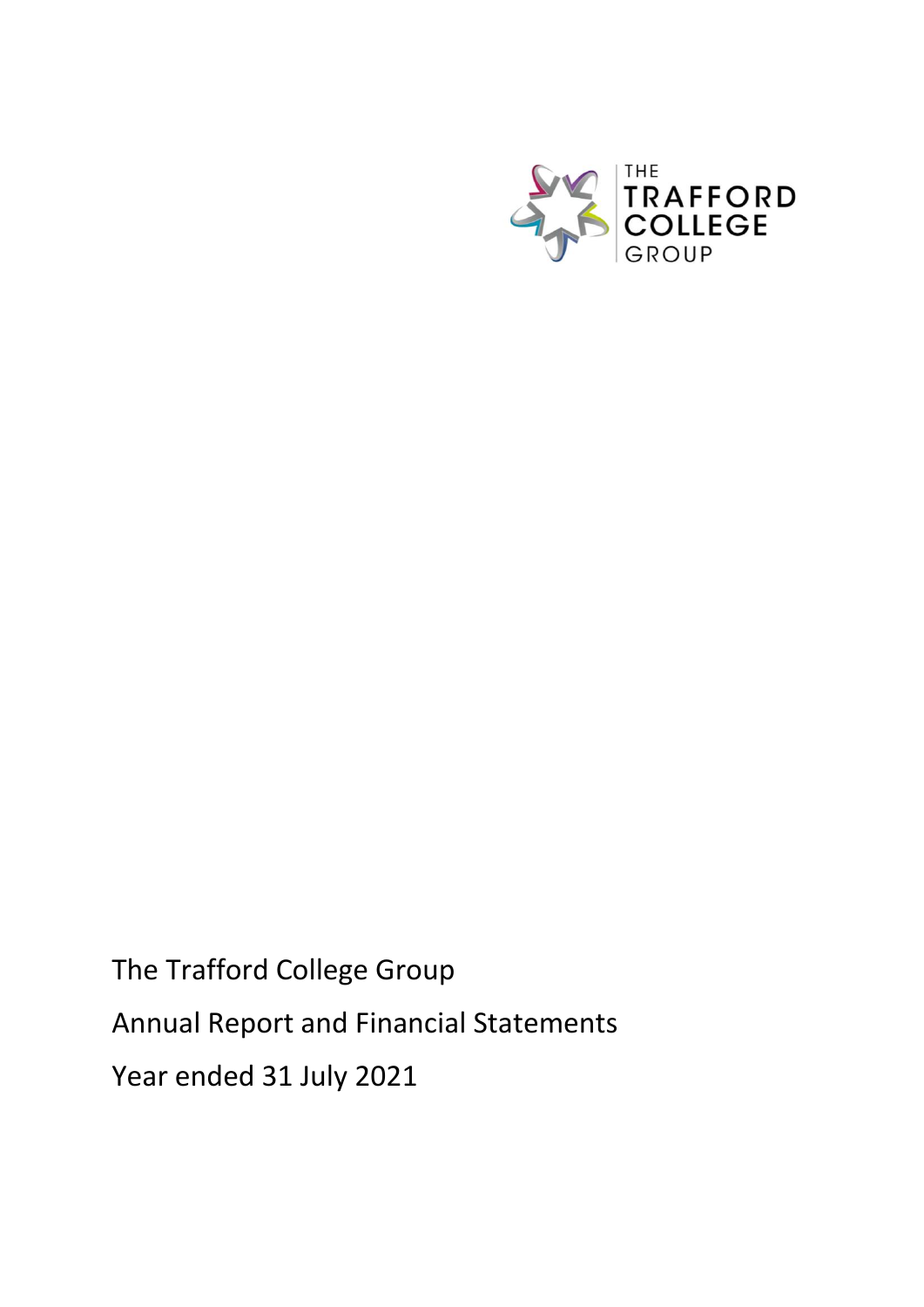# Contents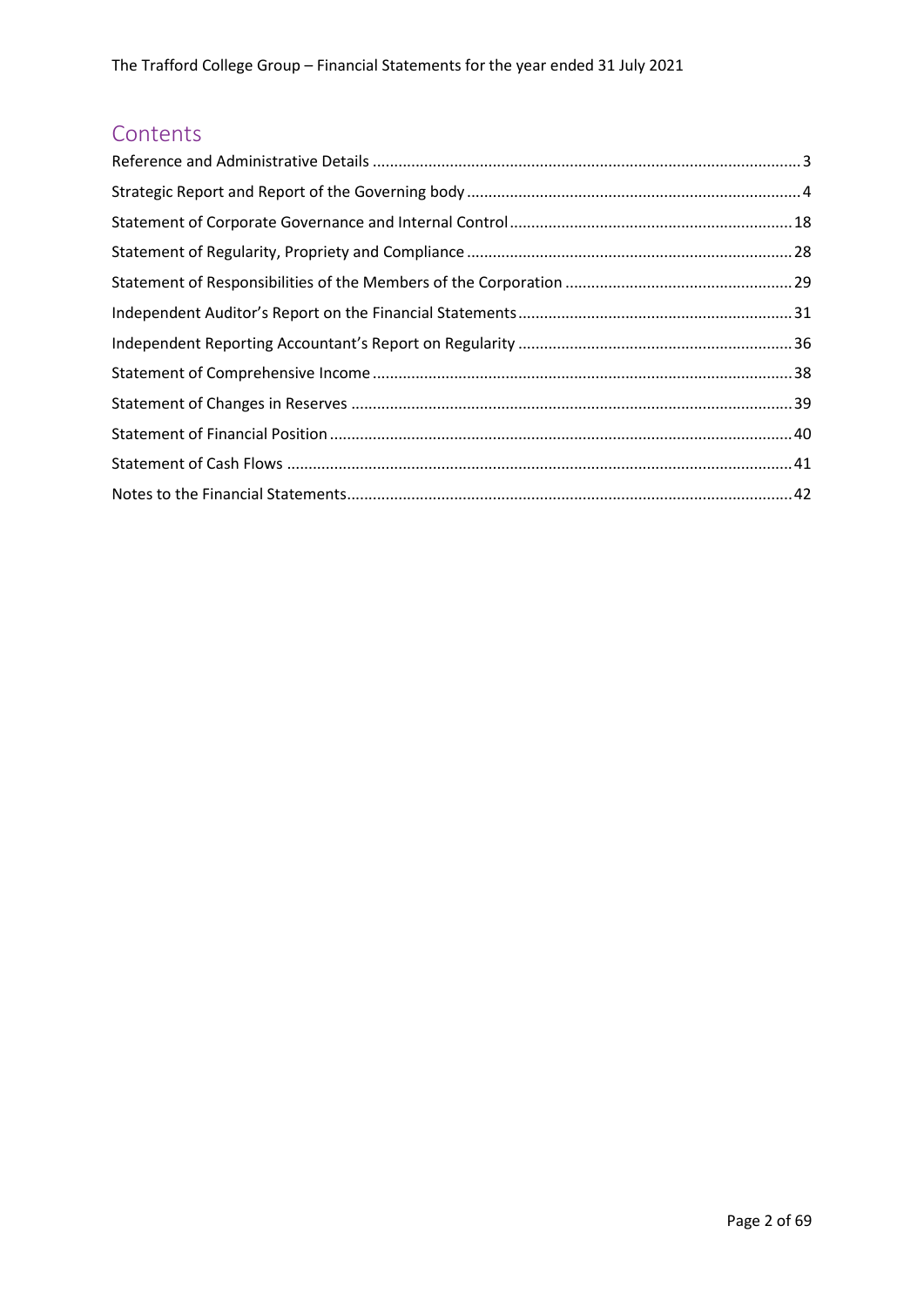### <span id="page-2-0"></span>Reference and Administrative Details

#### BOARD OF GOVERNORS

James Scott – Principal and CEO Tom Healy (to 10/09/2020) Graham Luccock – Chair of the Board of Governors Alison Hewitt (from 04/05/2021) Kurt Allman **Heather Lang (from 04/01/2021)** Leanne Arch (to 21/07/2021) Joaquin Llorente (to 28/09/2020) James Beazley **Esha Mumtaz (to 21/07/2021)** Jill Bottomley **Ayodele Oyebode (from 04/01/2021)** Glynis Brown (to 28/03/2021) Louise Richardson Glad Capewell Guy Robson (to 15/12/2020) Sue Derbyshire **Ian Ruff** (to 21/07/2021) Sarah Drake Sarah Drake Sarah Drake Sarah Drake Sarah Drake Shakoor (from 25/03/2021) Colette Fagan Lina Tsui-Cheung (from 04/05/2021) Janet Grant Sabine Van der Veer (from 04/01/2021) Jed Hassid Jeremy Woodside

#### CLERK OF THE BOARD / COMPANY SECRETARY

B Watson

#### KEY MANAGEMENT PERSONNEL

| J Scott           | Principal and Chief Executive Officer (Accounting Officer)     |
|-------------------|----------------------------------------------------------------|
| C Gonzalez-Eslava | Deputy Principal (from 1 March 2021)                           |
| A Bennett         | Director of Finance and Strategy (to 30 April 2021)            |
| D Hedges          | Interim Chief Finance Officer (from 3 May 2021 to 9 July 2021) |
| K Kay             | Chief Finance Officer (from 12 July 2021)                      |
| M Leslie          | Vice Principal Corporate Services and Planning                 |

#### REGISTERED OFFICE

Altrincham Campus Manchester Road, West Timperley, Altrincham WA14 5PQ

#### PROFESSIONAL ADVISORS

| <b>Financial Statement and Reporting Accountants:</b> | <b>Bankers:</b>                                          |
|-------------------------------------------------------|----------------------------------------------------------|
| <b>Grant Thornton UK LLP</b>                          | <b>Barclays</b>                                          |
| 4 Hardman Square, Spinningfields,                     | 1 <sup>st</sup> Floor, 3 Hardman Street, Spinningfields, |
| Manchester M3 3EB                                     | Manchester M3 3HF                                        |
| <b>Internal Auditors:</b>                             | Solicitors:                                              |

BDO LLP 3 Hardman Street, Spinningfields, Manchester M3 3AT

**Solicitors:** Eversheds LLP Two New Bailey, 6 Stanley Street, Salford, M3 5GX

Irwin Mitchell LLP 1 St Peter's Square, Manchester M2 3AF

# **WEBSITES**

<https://trafford.ac.uk/> <https://cheadle.ac.uk/> <https://stockport.ac.uk/> <https://marple.ac.uk/>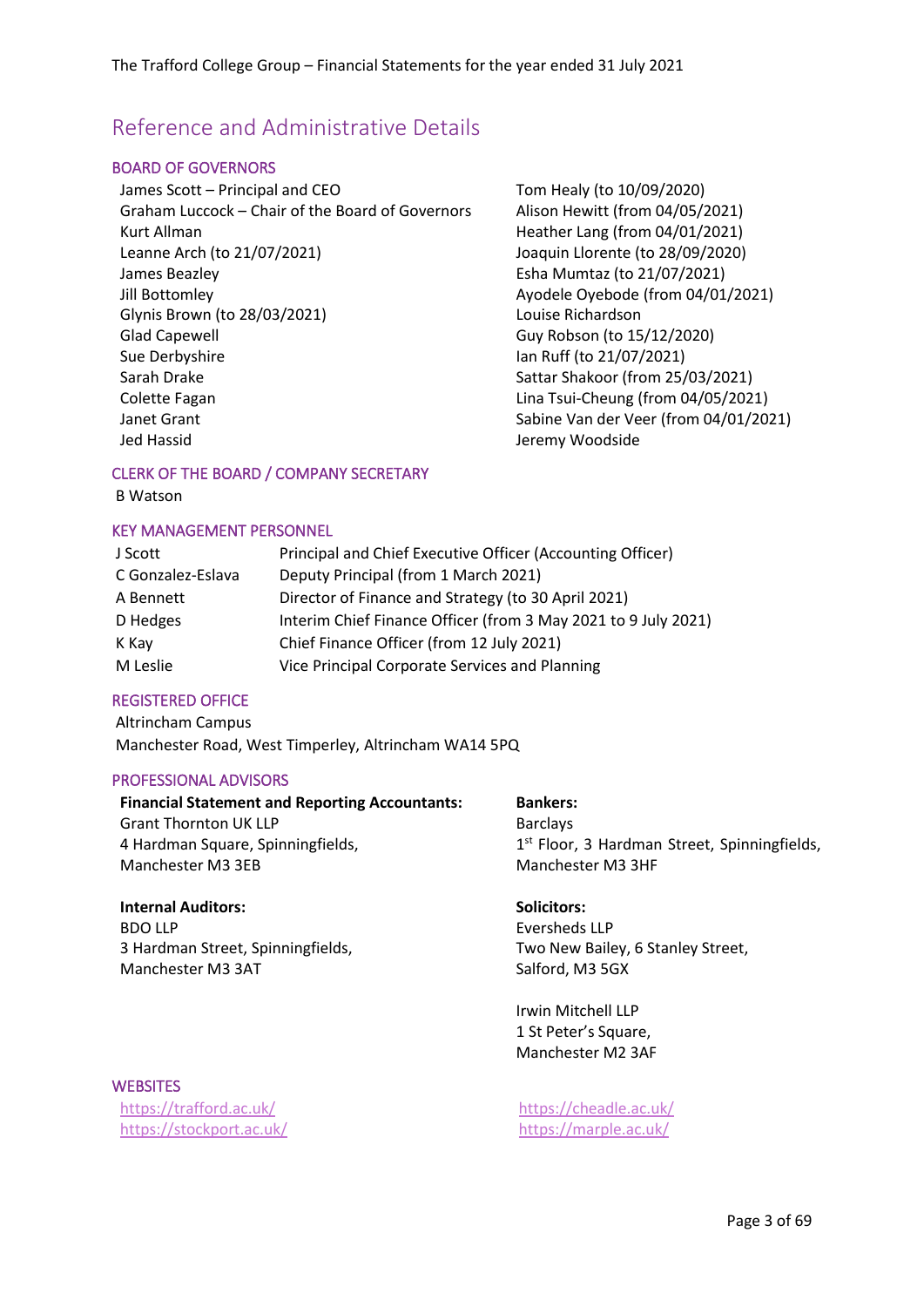# <span id="page-3-0"></span>Strategic Report and Report of the Governing body

#### OBJECTIVES AND STRATEGY

The members present their report and the audited financial statements for the year ended 31 July 2021.

#### **Legal status**

The Corporation was established under the Further and Higher Education Act 1992 for the purpose of conducting Trafford College. The College is an exempt charity for the purposes of Part 3 of the Charities Act 2011.

The Corporation was incorporated as South Trafford College. On 1 September 2007, the Secretary of State granted consent to the Corporation to change the College's name to Trafford College. On this date, the activities of North Trafford College were merged with those of South Trafford College. There was a further name change on 5 April 2018 when Trafford College merged with Stockport College to form The Trafford College Group (TCG or the Corporation).

On 4 May 2021 the activities of the Cheadle and Marple Sixth Form College (CAMSFC) were successfully merged into the TCG and their assets and liabilities were transferred across on that date.

#### **Mission, Vision, Strategy and Objectives**

The recent merger with Cheadle and Marple has coincided with the triennial refresh of the Strategic Plan of the Corporation. The heart of this plan continues to focus on 'One College, Local Delivery' to encompass all parts of the newly enlarged College Group, aimed at ensuring the TCG is responsive to local and regional priorities whilst recognising the difference in the offering at its campuses. To ensure the success of the strategic plan, the TCG approach will be that all colleagues, students and stakeholders play their part in building an inclusive culture whilst also retaining a strong sense of local identity.

The TCG's mission is to provide the highest quality of education and training to all our students and employers through an inclusive and career focused curriculum.

The TCG's purpose is 'Unlocking Potential, Fostering Success'. This is supported by the TCG's vision to be a leading provider of education and skills that supports community cohesion and drives local and regional productivity.

The TCG provides academic, technical and professional further and higher education. The TCG ensures that all our learners gain the education, skills and personal development they need to meet the local and regional skills challenge, putting them ahead of the competition in terms of securing meaningful employment and progression to higher level study.

The TCG places the development of employability and professional skills at the core of their programmes. The TCG underpins the programmes practically with: a digital entitlement; a valuesdriven curriculum; an emphasis on professional behaviours; and the setting at a high level of both the aspirations and the actual standards the students can achieve.

The core values of the TCG are for all communities comprising the TCG to be:

• **Ambitious**: We set high expectations and standards for students, colleagues, and our communities, striving for excellence in all that we do.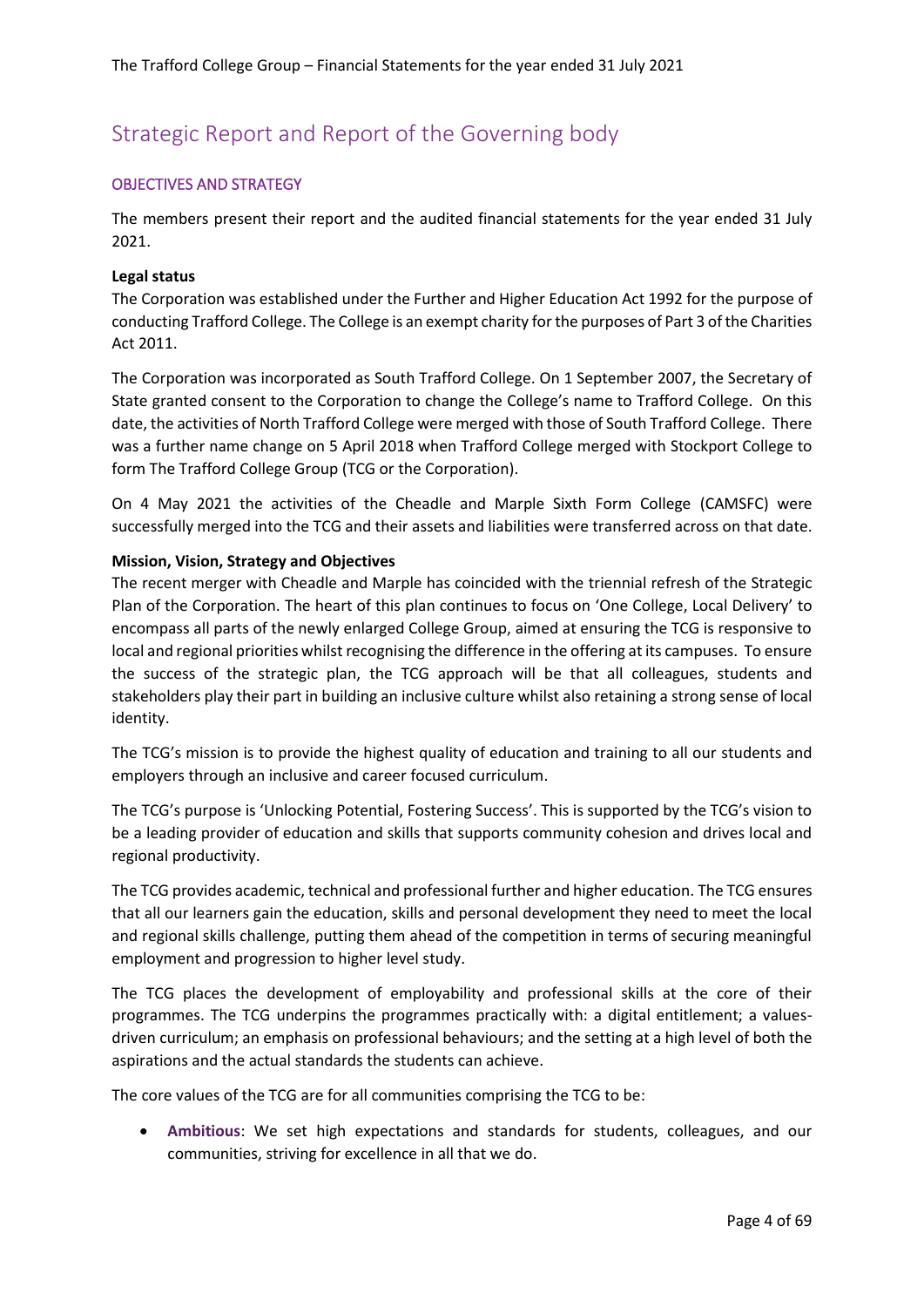- **Resilient**: We believe that every challenge is an opportunity to learn, develop and become stronger.
- **Collaborative**: We work together, support one another, share ideas, and encourage success.
- **Inclusive**: We value individual differences and creating an environment where everyone has the same opportunities.
- **Respectful**: We allow ourselves and others to grow by treating each other with thoughtfulness and an open mind.

Key priorities arising from the Trafford College Group Strategic Plan are:

**Strategic Priority 1:** Providing high quality, responsive education and training for all our students enabling their success and supporting their progression.

**Strategic Priority 2:** Establish TCG as a sector leading employer so that our colleagues thrive and deliver the highest quality of education and experience to all our students and stakeholders.

**Strategic Priority 3:** Driving business recovery, renewal and productivity through transformational relationships with employers.

**Strategic Priority 4:** Clearly defining and delivering our corporate social responsibility and civic duty as an anchor institution for our local communities.

To enable the successful delivery of these priorities, the TCG has set three strategic enablers, as follows:

**Strategic Enabler 1:** Transforming our college estate to meet the skills and education needs of now and the future.

**Strategic Enabler 2:** Delivering our Digital Strategy to enhance learning and ways of working with highly effective use of technology.

**Strategic Enabler 3:** Ensuring good financial health, managed growth and value for money.

The Trafford College Group strategic priorities and enablers are at the forefront of all endeavours of the communities that form the TCG.

#### **Resources**

The TCG has various resources that it can deploy in pursuit of its strategic priorities.

Tangible resources include the five college campuses and £16.2 million (2020 £5.5m) in cash. Cash reserves are high due to the refurbishment of the Stockport Campus, which is underway and cash receipts to support this have been made available from Greater Manchester Combined Authority, along with the cash receipt from the disposal of part of the Stockport campus site. The first phase was opened from September 2021 for the new academic year and a large proportion of the cash held at the year end, is in readiness for the next stage of the redevelopment.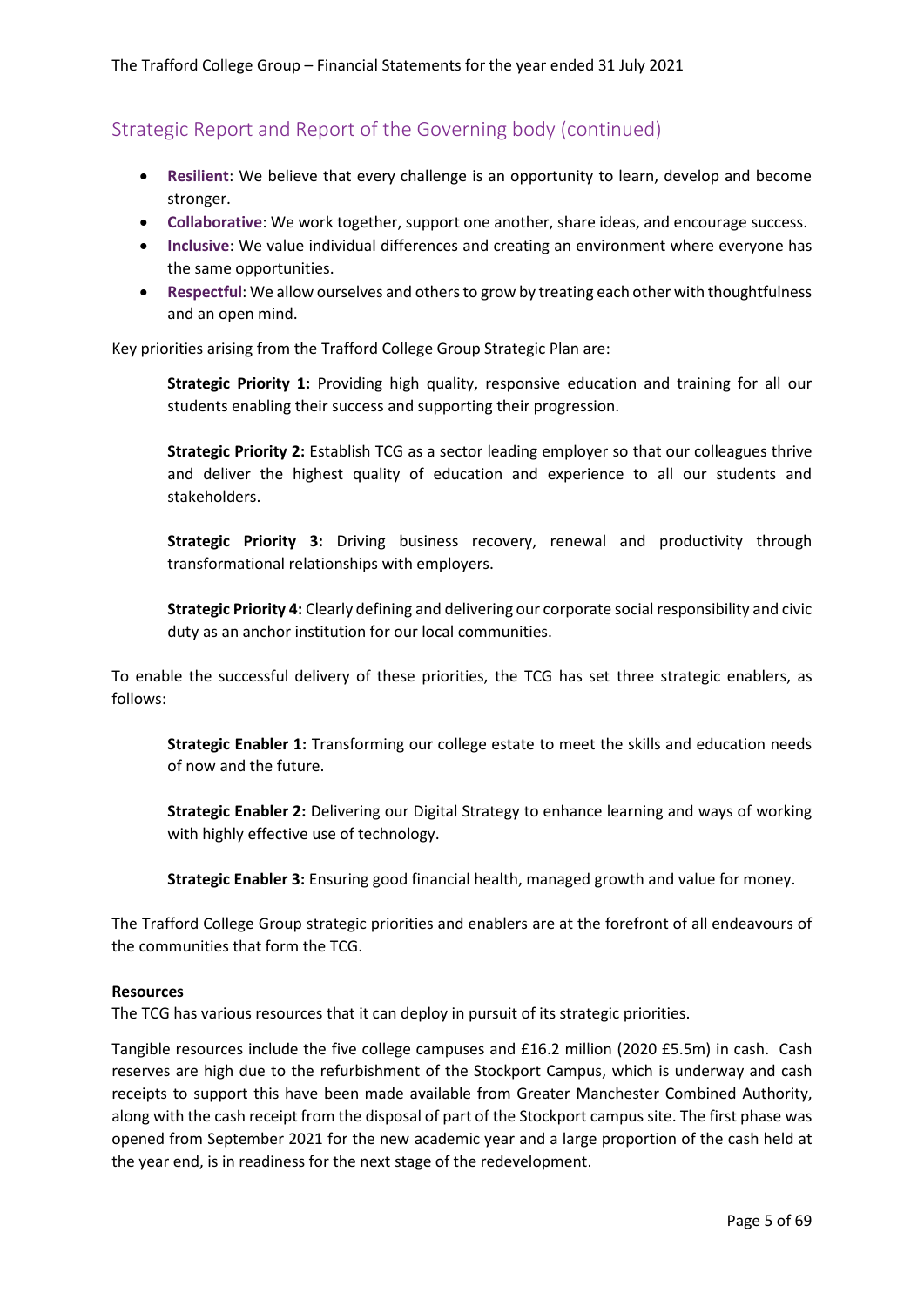Underlying cash reserves, i.e. excluding capital receipts, will be critical in supporting the TCG through any turbulence as a result of further funding cuts and the risks to student number attainment and retention in the wake of Covid-19.

The average number of persons employed in the financial year 2021 was 517 full time equivalents (FTEs) (2020: 496 FTEs) across a range of curriculum, management and support roles, of whom 321 (2020: 322) are teaching staff. It should be noted that the FTE figure reflects CAMSFC staff for the final three months of the year only. Therefore, to provide some context, the FTE for the final month of the year across the TCG was 609 FTEs.

The TCG enrolled approximately 13,591 students (2020: 10,781). The TCG's student population includes 5,215 (2020: 3,318) 16-18 year old students, 1,536 (2020: 1,605) apprentices, 393 (2020: 607) higher education students and 4,329 (2020: 5,251) adult learners. It should be noted that recruitment of Apprentices and Adult provision reduced from March 2020 due to Covid-19, and have remained lower than typical throughout 2021 so comparisons with previous years are not 'like for 'like'.

The addition of Cheadle and Marple Sixth Form College to the College has contributed 1,538 16-18 learners and 123 adult learners.

The TCG has a very good reputation sub regionally and nationally. Maintaining a quality brand is essential for the TCG's success in attracting students and building external relationships.

Since its formation in April 2018, the Trafford College Group has made demonstrable progress in delivery on its mission of providing an innovative approach to learning and exceptional engagement with business to prepare learners for success in work and life. In September 2020 TCG was selected to become a WorldSkills UK Centre of Excellence and this recognition occurred at the same time as the College being awarded, once again, the status of being a Microsoft Showcase School. The recognition builds on foundations already established since the merger, which includes OfSTED providing its highest observation of "significant progress" during the last formal monitoring visit, being awarded Office for Students (OfS) registration as a merged College, as well as TCG achieving a Bronze on the Teaching Excellence Framework for its Higher Education provision.

#### **Stakeholder relationships**

In line with other colleges and with universities, TCG has many stakeholders. These include:

- **Students**
- Education Sector Funding Bodies
- Office for Students
- Staff
- Local, regional and national employers (with specific links)
- Local authorities including GMCA
- **Schools**
- Government Offices/Local Enterprise Partnerships/New Economy
- The local community
- Other FE and HE institutions
- Greater Manchester Colleges Group
- Trade Unions. The trade unions of which TCG staff are members are the University and College Union, National Education Union and Unison
- Professional Bodies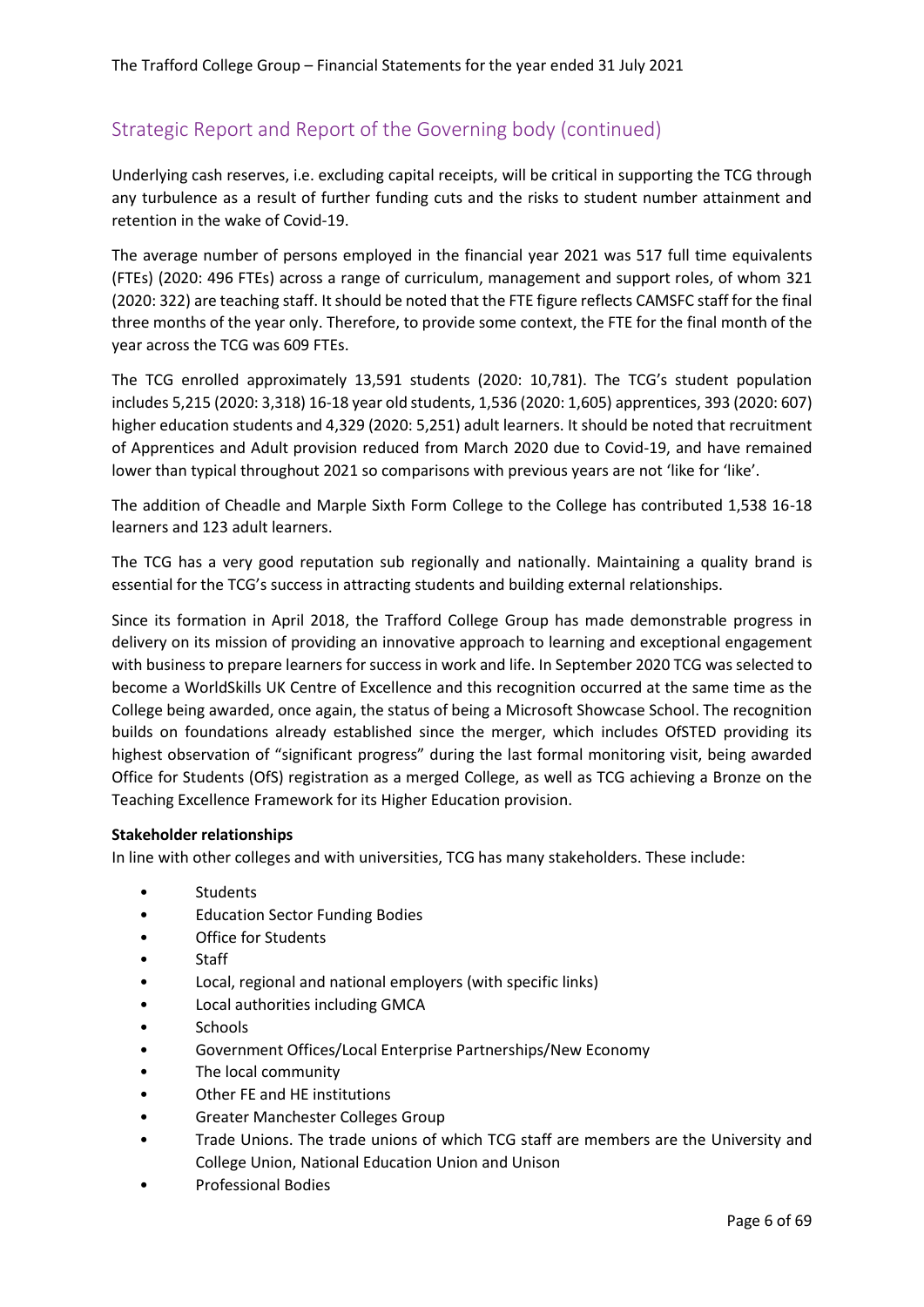The TCG recognises the importance of these relationships and engages in regular communication with them by meetings, correspondence and through the TCG website. In addition, many learners of the TCG undertake work placement opportunities with some of our key employer links, enhancing their learning experience.

In response to the outbreak of Covid-19, the TCG worked closely with all stakeholders to ensure service continuity.

#### **Public benefit**

The Trafford College Group is an exempt charity under Part 3 of the Charities Act 2011 and from 9 November 2016 is regulated by the Secretary of State for Education as Principal Regulator for all FE Corporations in England. The members of the Governing Body, who are trustees of the charity, are disclosed on page [18.](#page-17-0)

In setting and reviewing the TCG's strategic objectives, the Governing Body has due regard for the Charity Commission's guidance on public benefit and particularly upon its supplementary guidance on the advancement of education. The guidance sets out the requirement that all organisations wishing to be recognised as charities must demonstrate, explicitly, that their aims are for the public benefit. The delivery of public benefit is covered throughout the Operating and Financial Review.

In delivering its mission, the TCG provides identifiable public benefits through the advancement of education to its students. The TCG adjusts its courses to meet the needs of local employers. The TCG is committed to providing information, advice and guidance to the students it enrols and to finding suitable courses for as many students as possible regardless of their educational background.

#### DEVELOPMENT AND PERFORMANCE

#### **Financial results**

The TCG reported a surplus before other gains and losses of £9,424k in 2021 compared to a deficit of £1,889k the previous year. On 4 May 2021, the Trafford College Group merged with Cheadle and Marple Sixth Form College. Given the relative size of the two College Groups, along with lasting governance arrangements, this has been accounted for using the acquisition method of accounting and therefore the surplus includes the benefit of a gift of net assets of £7,791k. Further detail on this can be found at note 28.

The surplus also includes the profit on sale of tangible fixed assets of £2,425k. Therefore, excluding the impact of this and the merger, a deficit before other gains and losses of £792k is reported. During the current year, the TCG has benefitted from funding from the Provider Market Oversight Unit with £1,533k (2020: £946k) being released to the Statement of Comprehensive income. The funding in respect of 2021 was to support the merger with CAMSFC, whereas monies received in 2020 were final support funding associated with the 2018 merger of Trafford College and Stockport College.

The total comprehensive income in 2021 is stated after accounting for a gain on the pension scheme of £5,390k (2020: loss of £14,784k), resulting in a total comprehensive gain for the year of £14,814k (2020: loss of £16,673k). The TCG experienced a significant increase in its defined benefit pension obligations in 2020 as a result of the movements in discount rates and actuarial assumptions underpinning the actuarial valuation. The gain on this liability in 2021, in combination with the impact of the gift on merger and profit on disposal of tangible fixed assets, has significantly reduced the net liability position of the TCG to £2,888k (2020: £17,702k liability).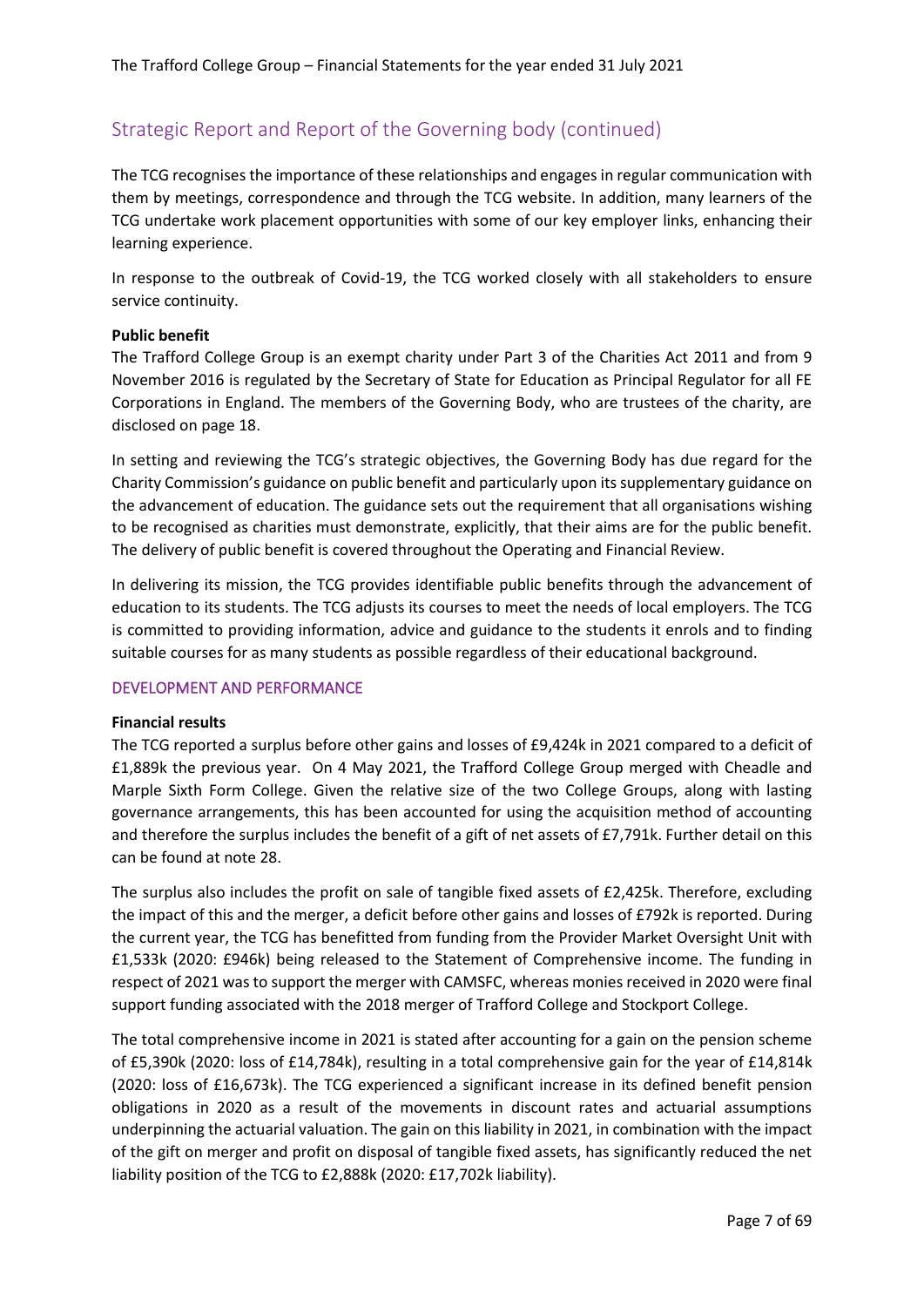#### **Cash flows and liquidity**

Net cash flows from operating activities in 2021 totalled inflows of £4,826k (2020: inflows of £5k). This included the receipt of £390k (2020: £1,410k) from the Provider Market Oversight Unit. These cash receipts have been used in part to create a stable footing for the future of the TCG, recognised in the Statement of Comprehensive Income as revenue and in the 2020 year were also used to invest in a stable property base at the Stockport Campus, with the revenue deferred to match the associated investment.

The size of the TCG's total borrowing and its approach to interest rates has been calculated to ensure reasonable headroom between the total cost of servicing debt and operating cash flow. During the year this headroom was comfortably managed.

#### **Developments**

The TCG's development involved tangible fixed asset additions during the year amounting to £11,280k (2020: £1,744k). This incorporates £10,334k (2020: £1,311k) invested in the redevelopment of the Stockport campus and £946k (2020: £432k) of equipment purchased.

#### **Reserves**

The TCG has accumulated reserves of negative £2,888k (2020: negative £17,702k) and cash balances of £16,189k (2020: £5,514k). The actuarial valuation of the defined benefit pension liability has resulted in an actuarial pensions gain reported in the year of £5,390k (2020: loss of £14,784k). The TCG will continue to accumulate sufficient cash reserves in order to generate the funds required to service the loan in respect of the capital investment at the Trafford site, to invest in improved facilities and resources for all learners within the TCG and to ensure financial stability in future years.

The TCG does not hold any restricted reserves at the year end.

#### **Sources of income**

The TCG has significant reliance on the education sector funding bodies for its principal funding source, largely from recurrent grants. In 2021 ESFA provided 91% (2020: 81%) of The TCG's total income, excluding the gift of net assets on merger. This includes the benefit of £1,533k (2020: £946k) from the Provider Market Oversight Unit to support the harmonisation of the TCG following the merger with CAMSFC. The income recognised in 2020 was to support the merger with Stockport College, which took place in 2018.

#### **COVID-19**

Following the government announcement to implement lockdown measures in England, from 23 March 2020 the TCG moved to a blended remote learning model, with its campuses remaining open to support vulnerable learners and those related to key workers. The TCG implemented Covid-19 risk management meetings to ensure the impact on the TCG was minimised. These measures continued throughout 2021 to allow the TCG to be reactive to changes in legislation or the local picture regarding Covid-19. The TCG rapidly assessed the risk to its key suppliers and worked very closely with its suppliers to ensure service continuity and comply with the requirements of PPN 02/20 and thereafter PPN 04/20, whilst maintaining the principles of value for money embedded within the TCG. The TCG has taken action to minimise the impact of Covid-19 on its financial results for 2021, by maintaining tight cost control, given the reduction in recruitment for Adult and Apprenticeship provision, as well as some commercial enterprises of the TCG, such as the hair salons remaining closed for the full academic year.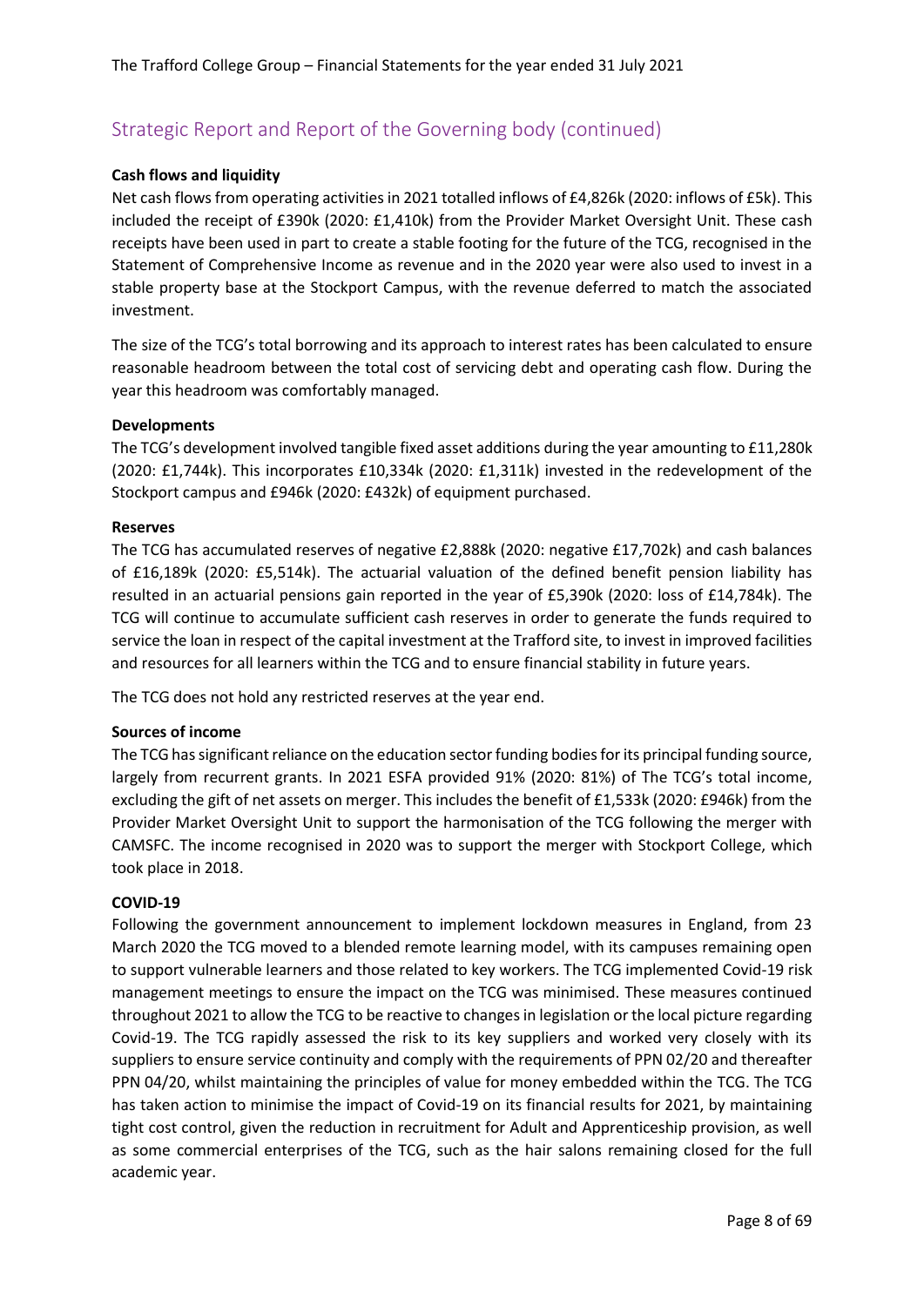In response to Covid-19 the TCG has plans in place to ensure it continues to operate and provide learners with an outstanding education experience with excellent qualification outcomes.

The TCG continues to monitor the situation and take appropriate actions as required.

#### STREAMLINED ENERGY AND CARBON REPORTING

In line with The Companies and Limited Liability Partnerships (Energy and Carbon Regulations 2018), the College has set out its greenhouse gas emissions and energy use for the period are set out below:

| UK Greenhouse gas emissions and energy use data for the period | 1 August 2020   | 1 August 2019   |
|----------------------------------------------------------------|-----------------|-----------------|
|                                                                | to 31 July 2021 | to 31 July 2020 |
| Energy consumption used to calculate emissions (kWh)           |                 |                 |
| Gas                                                            | 4,898,484       | 4,851,486       |
| Electricity                                                    | 3,609,707       | 3,818,077       |
| Transport fuel                                                 | 69,549          | 185,489         |
| <b>Total energy consumption</b>                                | 8,577,740       | 8,855,052       |
| Scope 1 emissions in metric tonnes CO <sub>2</sub> e           |                 |                 |
| Gas consumption                                                | 897             | 891             |
| Owned transport                                                | 3               | 1               |
|                                                                | 900             | 892             |
| Scope 2 emissions in metric tonnes CO <sub>2</sub> e           |                 |                 |
| Purchased electricity                                          | 766             | 890             |
| Scope 3 emissions in metric tonnes $CO2e$                      |                 |                 |
| Business travel in employee owned vehicles                     | 16              | 46              |
| Total gross emissions in metric tonnes CO <sub>2</sub> e       | 1,682           | 1,828           |
| Intensity ratio                                                |                 |                 |
| Metric tonnes CO <sub>2</sub> e per staff FTE                  | 3.25            | 3.69            |

#### **Qualification and reporting methodology**

We have followed the 2019 HM Government Environmental Reporting Guidelines. We have also used the GHG Reporting Protocol – Corporate Standard and have used the 2021 (prior year: 2020) UK Government's Conversion Factors for Company Reporting.

#### **Intensity measurement**

The chosen intensity measurement ratio is total gross emissions in metric tonnes  $CO<sub>2</sub>e$  per staff FTE, the commended ratio for the sector. The prior year figure has been restated as previous guidance suggested an intensity ratio of metric tonnes  $CO<sub>2</sub>e$  per learner.

#### **Measures taken to improve energy efficiency**

The TCG has measures in place across its campuses to minimise energy usage. The TCG is currently undertaking redevelopment of part of the Stockport College site. Refurbished buildings are being built to BREEAM standard Very Good and new buildings to Excellent, which will reduce the energy needs of these buildings compared to their previous form. The Estates Strategy for the TCG was refreshed following merger with CAMSFC, and considers further sustainability aims of the TCG with an eye to the prospective clean air zone that is proposed for Greater Manchester.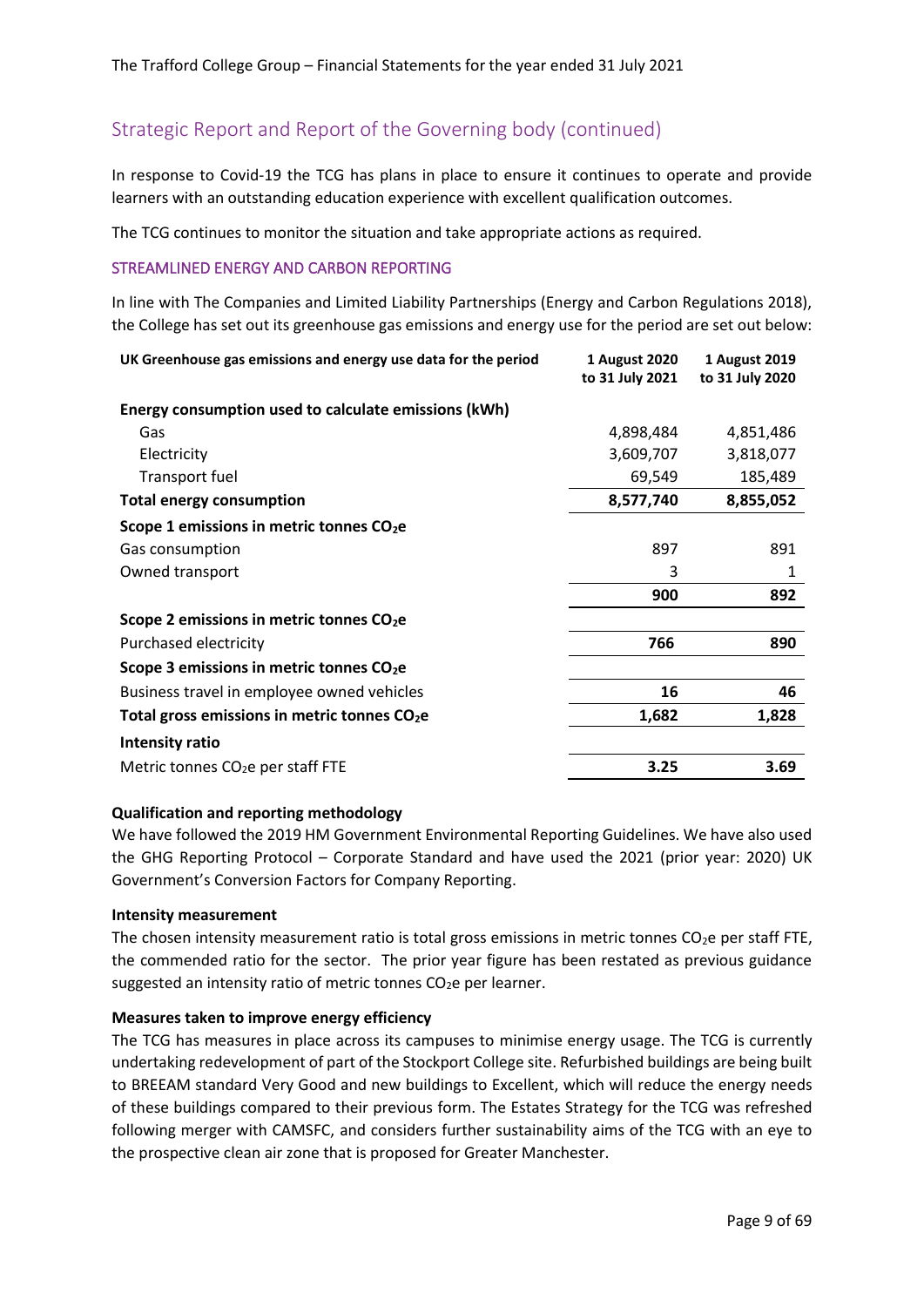#### FUTURE PROSPECTS

#### **Future developments**

On 4 May 2021 the Trafford College Group merged with the Cheadle and Marple Sixth Form College, after over a year of working closely together and approval from the ESFA. Learners will continue to access the same courses at the same locations just as before, whilst benefiting potentially from access to a wider curriculum and enhanced progression opportunities. In addition, the merger has allowed us to share key services and functions across the two College Groups, allowing us to be more efficient and effective. This forward-thinking approach gives us the opportunity to secure the viability and future prosperity of each college for many years to come.

Trafford College Group continues to invest in the Stockport campus. The new campus will deliver high quality facilities to students. Part of the redevelopment of the Stockport campus is being funded by the sale of surplus land and buildings, which took place on 9 April 2021.

#### **Financial plan**

An updated three year Financial Plan was approved in September 2021 which takes into account the impact of the recently expanded College Group and the growth prospects that are anticipated. The financial risks of the TCG are managed by the TCG risk management process, as set out in the Statement of Corporate Governance and Internal Control. Barclays bank have been very supportive of the Trafford College Group and agreed to amend the Loan Covenants to reflect the merger in May 2021.

#### **Treasury policies and objectives**

Treasury management is the management of the TCG's cash flows, its banking, money market and capital market transactions; the effective control of the risks associated with those activities; and the pursuit of optimum performance consistent with those risks.

The TCG is able to place deposits, certificates of deposit and treasury bills with:

- international banks with a Standard & Poor's long term rating of AA- or above;
- the following UK banks with a Standard & Poor's long term rating of A- or above Barclays Bank plc, Lloyds Bank plc and the Royal Bank of Scotland plc.

There is additional guidance in respect of cash investments and borrowing in the TCG's Treasury Management Policy.

All overdrafts and loans up to £250k must be approved by the Resources Committee and notified to the Board of the Corporation.

All such borrowings over £250k will be authorised by the Board of the Corporation and must receive the formal prior approval of the Education and Skills Funding Agency (ESFA), as required, in accordance with the Financial Memorandum.

#### **Loan interest rates**

The TCG currently has one loan of £6.0 million (2020: £6.2 million), which was originally taken out during 2008-09 to finance the Altrincham redevelopment project.

This loan, from Barclays Bank PLC, was initially at a variable rate but was fixed at 4.98% from March 2010. The rate increased to 6.73% in April 2018 following the merger with Stockport College. A further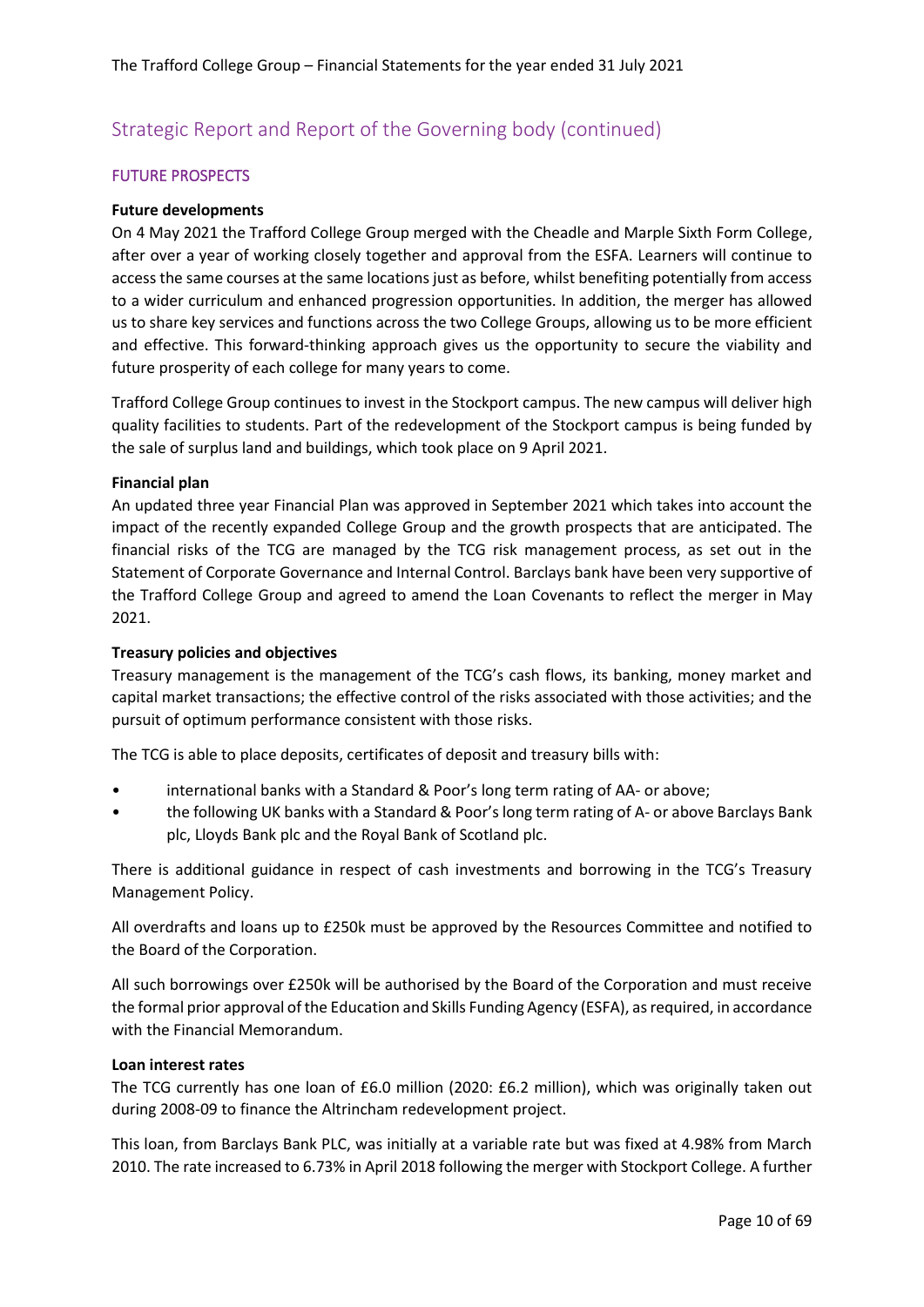increase in the fixed rate to 6.98% was instituted from 1 August 2020. Repayments will continue through to July 2036 with total capital and interest of £686k (2020: £680k) due to be paid in the year to 31 July 2021. Barclays bank have been very supportive of the Trafford College Group and agreed to amend the Loan Covenants to reflect the merger in May 2021.

#### **Reserves**

The TCG has no formal Reserves Policy but recognises the importance of reserves in the financial stability of any organisation and ensures that there are adequate reserves to support the TCG's core activities. The TCG has no restricted reserves. As at the balance sheet date the Income and Expenditure reserve stands at negative £5,125k (2020: negative £20,034k). The decrease in the deficit has been the result of an actuarial gain in the year of £5,390k (2020: actuarial loss of £14,784k) arising from changes in assumptions underlying the present value of the pension plan liabilities, in addition to a benefit of £7,791k gifted on merger.

#### PRINCIPAL RISKS AND UNCERTAINTIES

The TCG has well developed strategies for managing risk and strives to embed risk management in all that it does. Risk management processes are designed to protect its assets, reputation and financial stability. The Board of the Corporation has overall responsibility for risk management and its approach to managing risks and internal controls is explained in the Statement on Corporate Governance.

A risk register is maintained at the College Group level which is reviewed at least annually by the Audit Committee and more frequently where necessary. The risk register identifies the key risks, the likelihood of those risks occurring, their potential impact on the college and the actions being taken to reduce and mitigate the risks. Risks are prioritised using a consistent scoring system.

The main risk factors affecting the TCG are outlined below along with the action taken to minimise them. Not all the factors are within the TCG's control. Other factors besides those listed below may also adversely affect the TCG.

1 Government Funding

The TCG has relied considerably on continued government funding through the further education sector funding bodies and through OfS. In 2021, circa 91% of the TCG's revenue (excluding the release of capital grants and gift of net assets on merger) was ultimately publicly funded. This level of requirement is expected to continue. There can be no assurance that Government Policy or practice will remain the same or that public funding will continue at the same levels or on the same terms.

The TCG is aware of several issues which may impact on future funding;

- changes in national funding rates;
- changes in the methods of calculating funding;
- conditionality of funding in respect of English and Maths;
- changes to the Apprenticeship funding methodology ;
- Government policy on Higher Technical Qualifications and T-levels; and
- changes as a result of devolved powers to the City Region.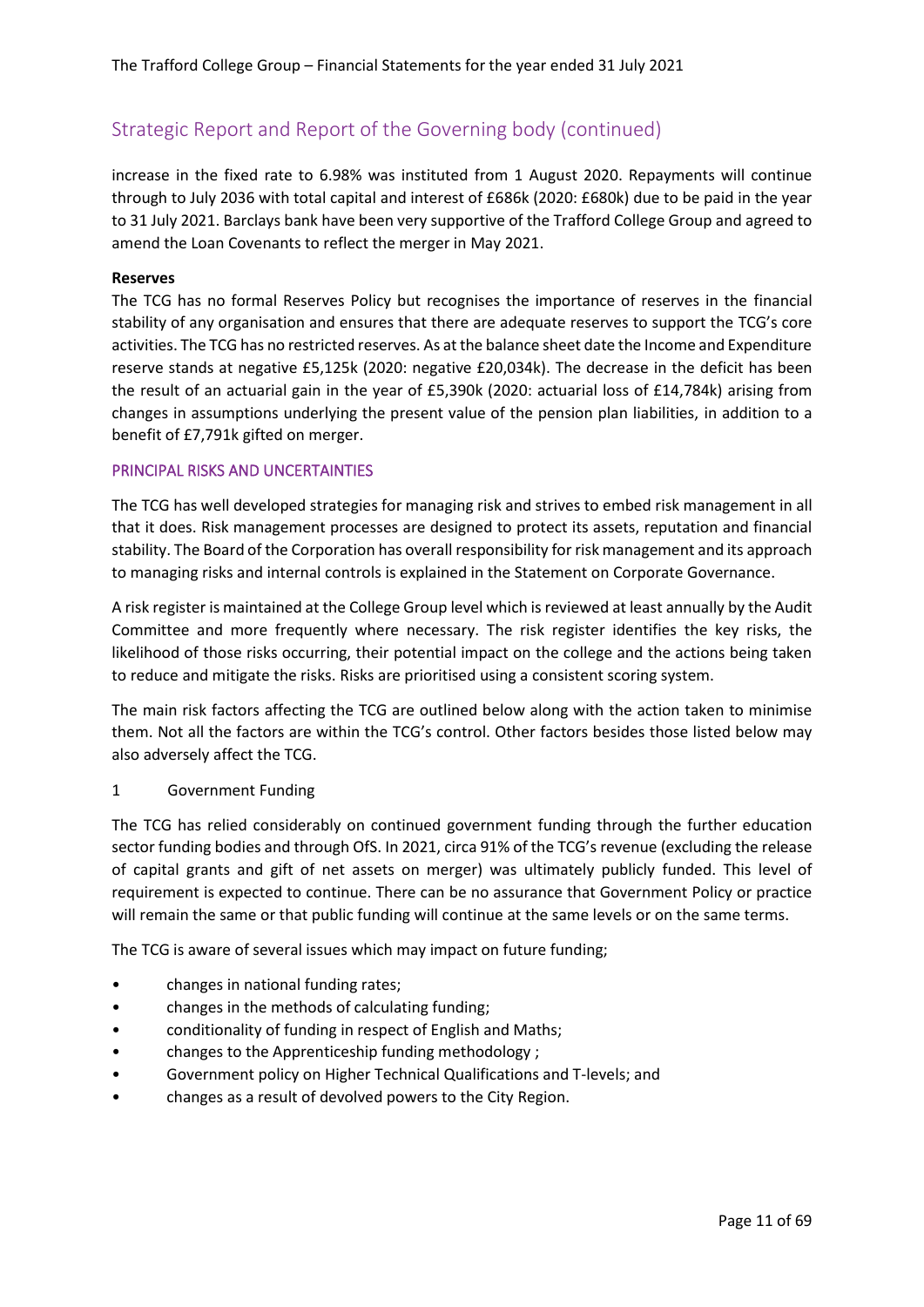This risk is mitigated in a number of ways;

- funding is derived through a number of direct and indirect contracts and sub-contracting arrangements;
- the TCG is rigorous in delivering high quality education and training that meets the needs of the Combined Authority;
- the Executive Leadership Team is regularly in dialogue with senior officials at the funding agencies;
- the TCG has actively invested in its Apprenticeship delivery in recognition of the opportunities and risks arising from the Apprenticeship reforms, being awarded a College Collaboration Fund (CCF) grant to commence work in September 2021 in collaboration with Gateshead College and New College Durham to trial and disseminate methods to improve quality and learner journey for Apprenticeship learners; and
- the TCG is one of the early adopters of T-level programmes, with delivery from September 2021.
- 2 Maintain adequate funding of pension liabilities

A number of the TCG's employees are included in the Local Government Pension Scheme, a defined benefit scheme which is accounted for under FRS 102. Under this standard the TCG is required to carry out a valuation of the assets and liabilities of the scheme on an annual basis. The TCG uses the services of a professional actuary to carry out a valuation of the pension fund. The financial statements report the TCG's share of the pension scheme deficit on the balance sheet in line with the requirements of FRS 102. The Teacher's Pension Scheme (TPS), is similarly a defined benefit scheme, but given the scale of the scheme the portion attributable to TCG is not able to be discerned.

Formal valuations of each fund are carried out every three years. Following the Trafford College valuation of the LGPS at 31 March 2016 of £4,281k the College's contribution rate was increased from 18.7% to 23.8% for the three year period ending 31 March 2020. However, the scheme deficit of £11,288k related to Stockport College was transferred into the Trafford College scheme at point of merger in April 2018, with the contribution rate at Stockport College being 21.9%. Therefore, a blended contribution rate of 22.9% was applied from merger across the Group. From April 2020 the rate was increased to 23.8% following the 31 March 2019 triennial valuation. The merger with Cheadle and Marple Sixth Form College (CAMSFC) has seen a further deficit of £5,424k transfer into the Group scheme. CAMSFC contribution rate was also 23.8%, so this rate is set to continue through to 31 March 2023.

#### 3 Failure to maintain financial viability of the TCG

The continuing challenge to the TCG financial position remains the constraint on FE funding arising from ongoing cuts in public sector spending whilst maintaining the student experience and supporting increasing costs. A number of risks were identified and these included:

- Achievement of budget target for 16-18 learners;
- Achievement of budget target for apprenticeships income;
- Achievement of Adult Education Budget allocations;
- Maintaining adequate cash balances; and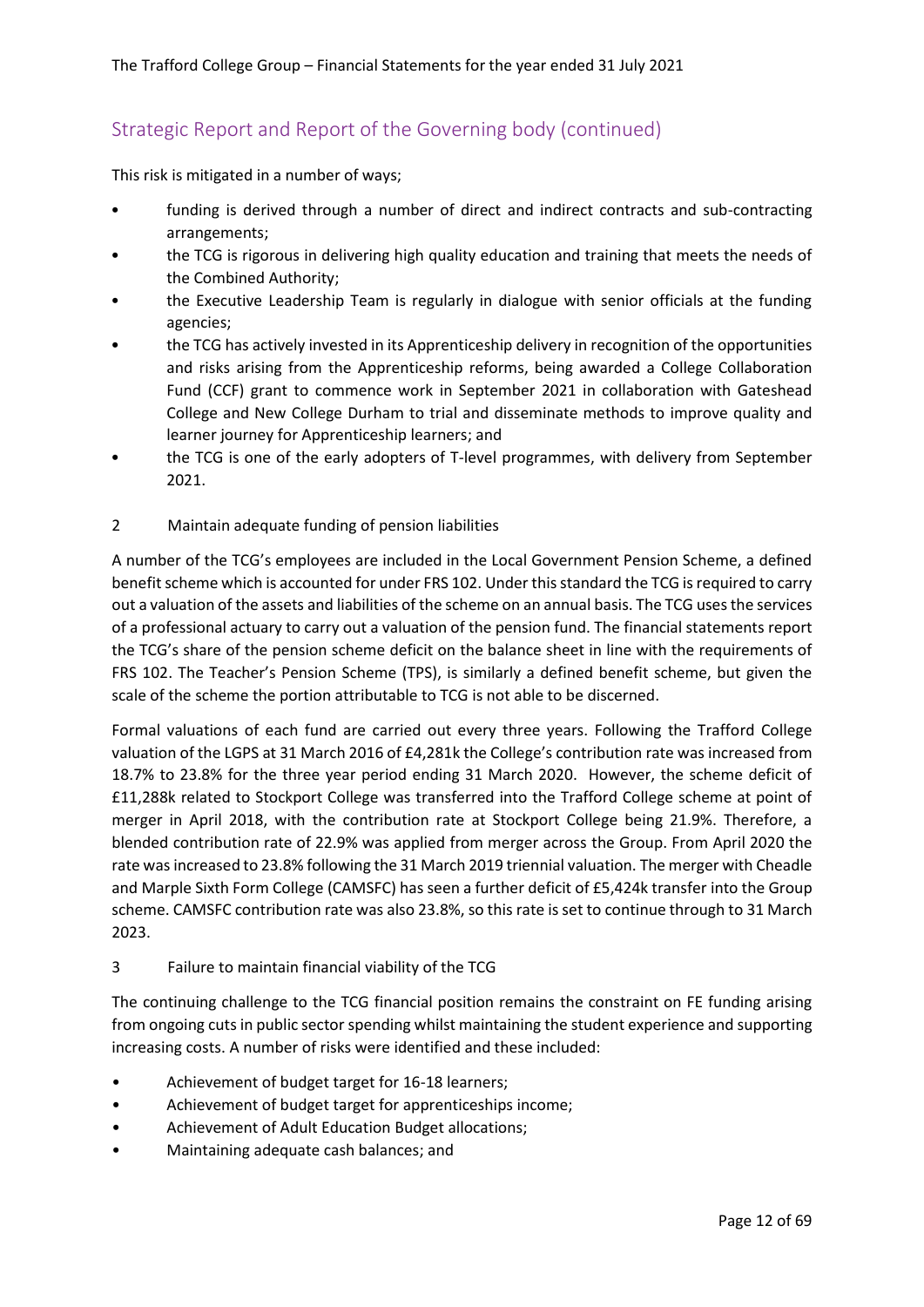Failure to ensure that staff costs (excluding FRS 102 pension adjustments) be no more than 65% of income.

These risks are mitigated in a number of ways:

- by rigorous budget setting;
- regular in year budget monitoring and forecasting;
- robust financial controls;
- managing cashflows to meet estate development needs and
- exploring ongoing procurement efficiencies.

#### 4 Success of the merger with Cheadle and Marple Sixth Form College

The merger plan included a number of assumptions regarding savings and efficiencies which, if not achieved, could adversely impact on the TCG financial performance. Significant capital funds are planned to be expended at each the Cheadle and Marple campuses to ensure that they are fit for purpose and present a welcoming delivery environment for learners, the uncertainty of funds to support these proposals, presents risk to achievement of these goals. Mitigations are undertaken as follows:

- a strategic operations group oversees the delivery of the post-merger integration plan;
- a strategy property working group overseas all substantial capital programmes; and
- a regular dialogue/liaison with the Provider Market Oversight Unit of the ESFA to ensure that plans are kept on track and key actions delivered.
- 5 Impact of Covid-19

The uncertainty and destabilisation created by the Covid-19 pandemic and its lasting impacts creates several risks, which include:

- Ability to maintain safe systems delivery to continue high quality learning and support to learners;
- Lower learner numbers, particularly in Adult Education, Higher Education and Apprenticeships, with uncertainty over the pace of recovery to pre-pandemic numbers;
- Continued safe working practices for staff and robust support and development links to ensure staff wellbeing and professional development; and
- Lower commercial income, as outlets of the TCG remained closed throughout 2021, but could face further closure depending on Government imposed measures.

These risks are mitigated in a number of ways:

- the TCG uses its Business Continuity plans to actively support the learners of the College and to ensure that quality delivery will be maintained. Through 2021, where appropriate a blended learning approach was used to support learner safety and outcomes. The 2022 year sees learners return in full to total in-person delivery, but with additional safety precautions and rigorous risk assessments undertaken to maintain a healthy and effective learning environment;
- ongoing review of student numbers and cost base to ensure efficient delivery of provision; and
- enhanced staff wellbeing programme to support its staff.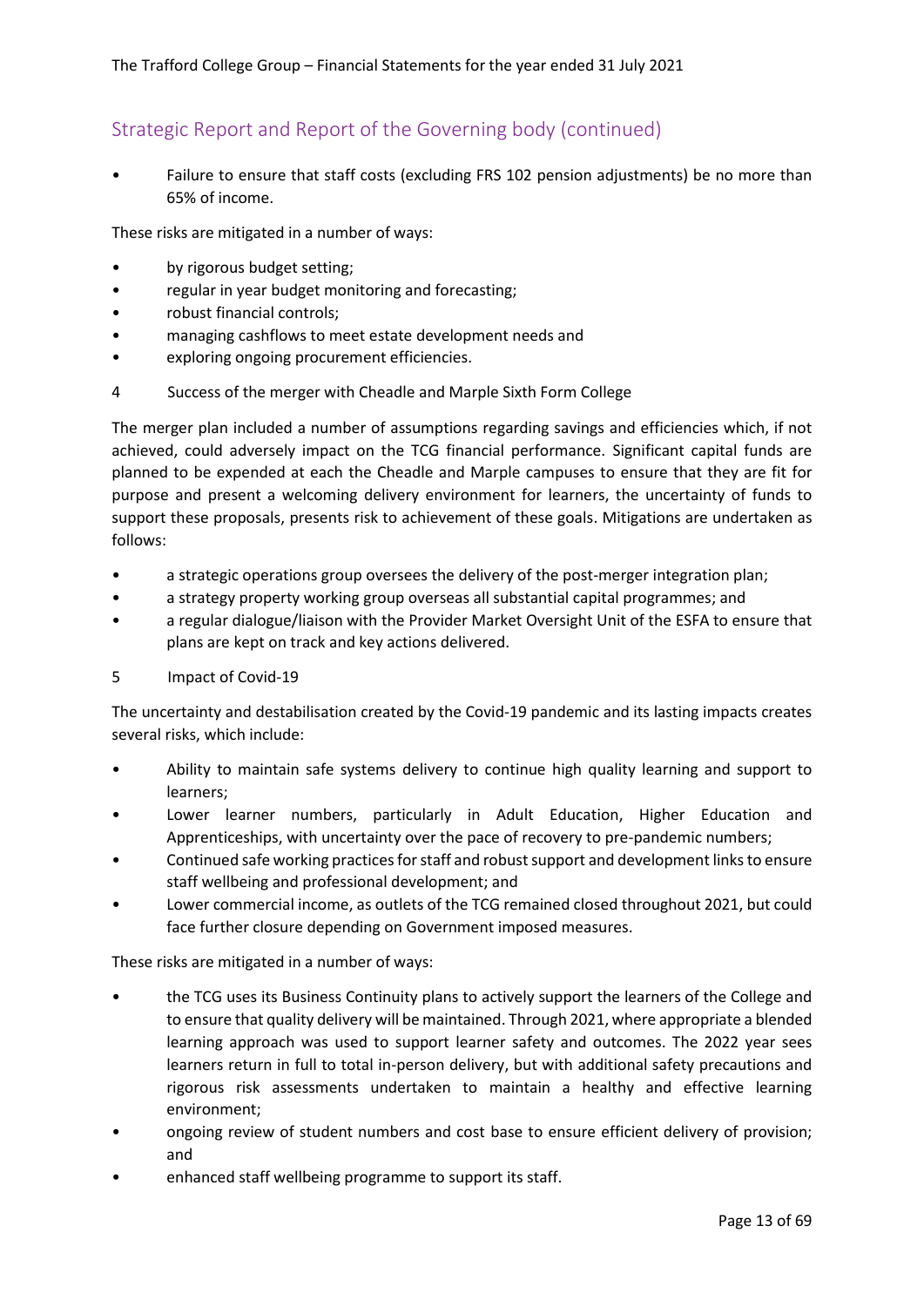#### KEY PERFORMANCE INDICATORS

To support the delivery of the Corporate Plan, the Leadership Team develops an annual plan with SMART (specific, measurable, achievable, realistic, time bound) targets that are measured on a quarterly basis and reported to the Corporation. The table below identifies the TCG targets for the year 2021 and monitoring reports are presented to the Board meetings on a quarterly basis.

| <b>KPI</b>                            | Target 2021 | Actual 2021 |
|---------------------------------------|-------------|-------------|
| <b>FINANCE</b>                        |             |             |
| <b>ESFA financial health*</b>         | Good        | Outstanding |
| Cash balance at year end              | £5,745k     | £16,189k    |
| <b>Staff costs ratio</b>              | 65%         | 64%         |
| <b>LEARNER NUMBERS</b>                |             |             |
| <b>ESFA 16-18 funded learners</b>     | 5,088       | 5,215       |
| <b>HE learner numbers (OFS)</b>       | 451         | 398         |
| <b>CURRICULUM</b>                     |             |             |
| 16-18 achievement rate                |             | 81.7%       |
| 19+ achievement rate                  |             | 84.7%       |
| 16-18 retention rate                  |             | 87.9%       |
| 19+ retention rate                    |             | 91.3%       |
| 16-18 apprenticeship achievement rate |             | 58.1%       |
| 19-23 apprenticeship achievement rate |             | 65.2%       |
| 24+ apprenticeship achievement rate   |             | 70.5%       |

*\*Per ESFA Financial Health grading calculation*

The KPI's are considered by the Board. HE learner numbers were less than expected. This was impacted by Covid-19, but all variances are discussed, and improvement plans are put in place where necessary. The learner numbers, achievement and retention figures represent the combined results for the College Group following the merger of The Trafford College Group with Cheadle and Marple Sixth Form College.

#### **Achievement rates**

Achievement rates for each year are typically reported in December and are reflected in the table below. However, this is subject to a final reconciliation, with learners continuing to complete their studies and as such these figures will continue to increase. Reported performance overall is consistent with the prior year, however 16-18 classroom-based provision is improved on 2019-20, partly due to the national changes that have taken place in the marking of qualifications for 2020-21 as a result of Covid-19.

Nationally, apprentices have seen an increased volume of breaks in learning, with delayed assessments, as a result of Covid-19. This has delayed the release of results for apprentices who have completed their studies with The Trafford College Group, thus affecting achievement rates to date.

| <b>Classroom Based Provision</b> | 2019 | 2020 | 2021 |
|----------------------------------|------|------|------|
| $16 - 18$ Learners               | 85%  | 87%  | 82%  |
| 19+ Learners                     | 91%  | 90%  | 85%  |
| <b>All Ages</b>                  | 89%  | 89%  | 83%  |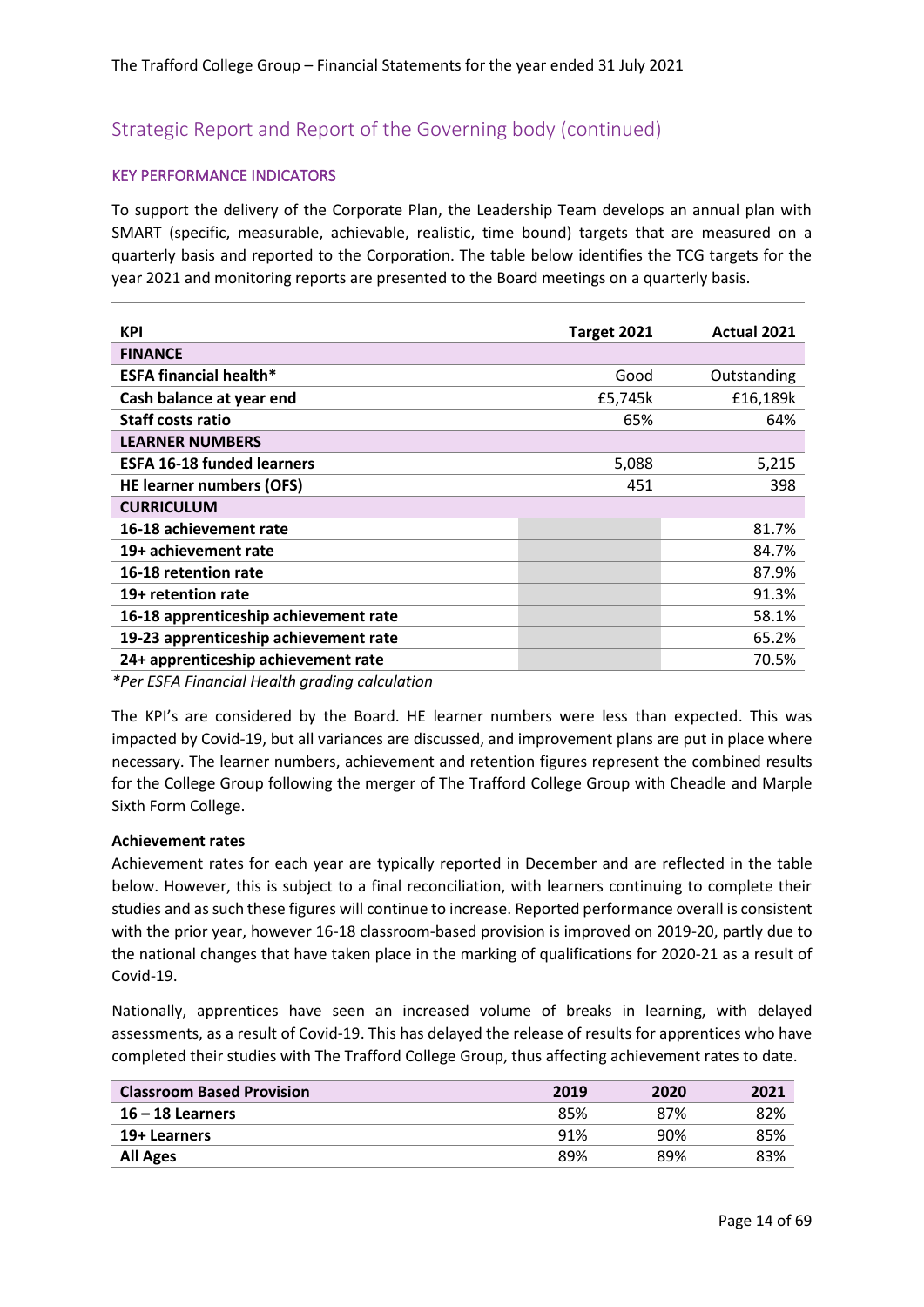| <b>Overall Apprenticeship Provision</b> | 2019 | 2020 | 2021 |
|-----------------------------------------|------|------|------|
| $16 - 18$ Learners                      | 71%  | 64%  | 58%  |
| $19 - 23$ Learners                      | 72%  | 70%  | 65%  |
| 24+ Learners                            | 68%  | 65%  | 71%  |
| <b>All Ages</b>                         | 70%  | 65%  | 65%  |

#### **Payment performance**

The Late Payment of Commercial Debts (Interest) Act 1998, which came into force on 1 November 1998, requires colleges, in the absence of agreement to the contrary, to make payments to suppliers within 30 days of either the provision of goods or services or the date on which the invoice was received. The target set by the Treasury for payment to suppliers within 30 days is 95%.

During the accounting period 1 August 2020 to 31 July 2021, the TCG has adhered to its standard terms being payment within 30 days. Where suppliers are not paid within 30 days, this is usually due to invoices in dispute or invoices which are issued in advance of goods or services. The TCG incurred no interest charges in respect of late payment for this period.

#### EQUALITY AND DIVERSITY

#### **Equality**

The TCG is committed to providing an environment that promotes equality for all and celebrates the diverse community. Everyone is valued equally at the TCG.

At TCG we do not treat anyone less favourably on the basis of sex, disability, race/ethnicity, sexual orientation, age, religion/faith/belief, gender reassignment, pregnancy/maternity or marriage/civil partnership status. These are protected characteristics as defined in the Equality Act 2021. The TCG expects all staff, students, visitors and on-site contractors to do the same. We strive vigorously to remove conditions which place people at a disadvantage and we will actively combat bigotry. This policy is resourced, implemented and monitored on a planned basis. The TCG's Equality and Diversity Policy is available on the website.

The TCG publishes an Annual Equality Report and Equality Objectives to ensure compliance with all relevant equality legislation including the Equality Act 2010. The TCG undertakes equality impact assessments on all new policies and procedures and publishes the results. Equality impact assessments are also undertaken for existing policies and procedures on a prioritised basis.

The TCG is a 'Positive about Disabled' employer and has committed to the principles and objectives of the Positive about Disabled standard. The TCG considers all employment applications from disabled persons, bearing in mind the aptitudes of the individuals concerned, and guarantees an interview to any disabled applicant who meets the essential criteria for the post. Where an existing employee becomes disabled, every effort is made to ensure that employment with the TCG continues. The TCG's policy is to provide training, career development and opportunities for promotion which, as far as possible, provide identical opportunities to those of non-disabled employees.

#### **Gender pay gap reporting**

The TCG publishes gender pay gap information on its website.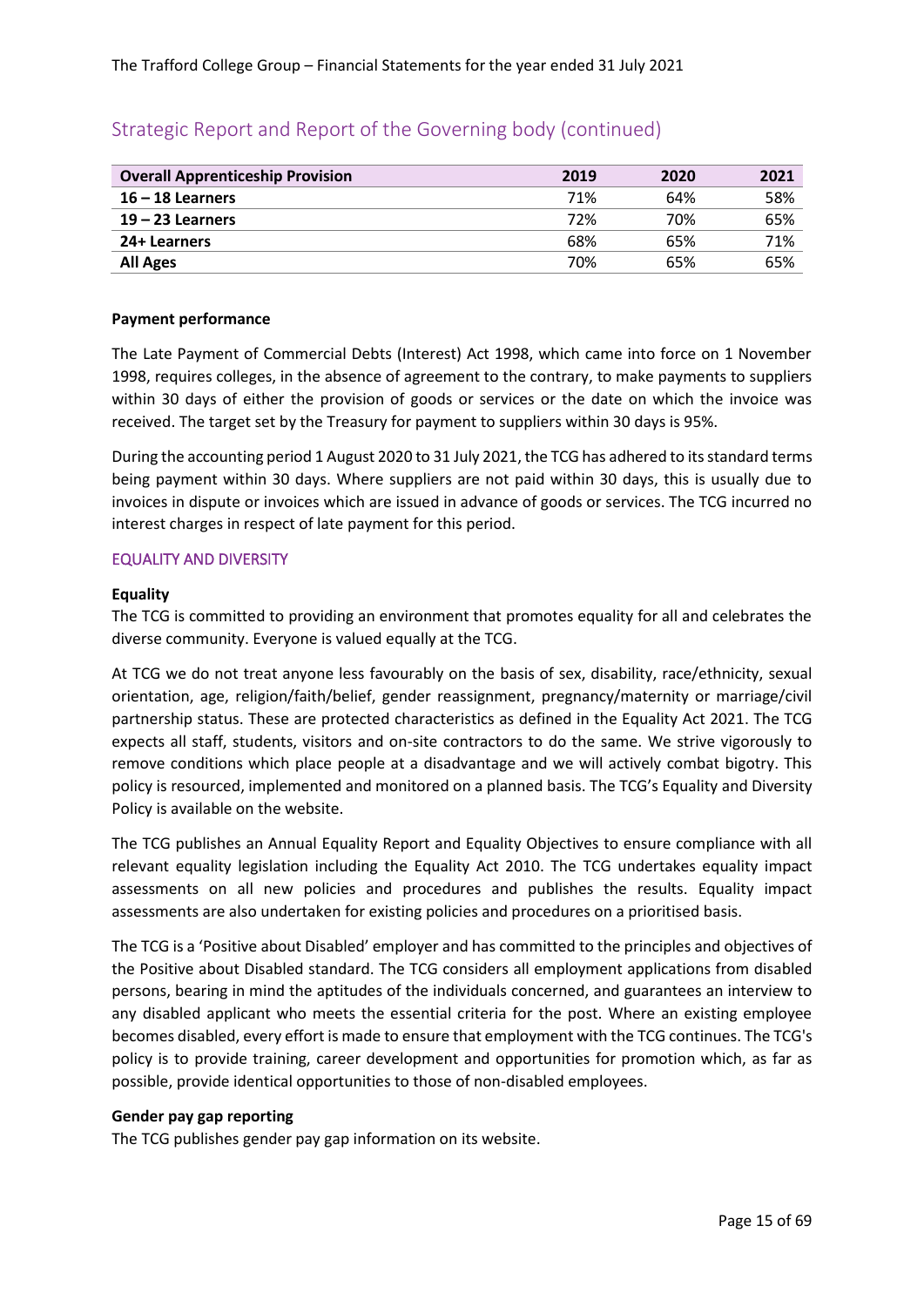#### **Disability statement**

The TCG seeks to achieve the objectives set down in the Equality Act 2010 and in particular makes the following commitments:

- Significant investment has been made to make the TCG sites accessible for people with a disability;
- There is a list of special equipment, such as lighting and audio facilities, which can be made available for use by students;
- The TCG employs a number of learning facilitators to support students with learning difficulties and/or disabilities. There is a programme of staff development to ensure the provision of a high level of appropriate support for students who have learning difficulties and/or disabilities;
- Counselling and welfare services are available for learners; and
- The Admissions Policy for all students is described in the TCG charter. Appeals against a decision not to offer a place are dealt with under the Complaints Policy.

The Assistant Principal - Student Experience and Support has overall strategic responsibility for the implementation of Special Educational Needs (SEN). The SEN policy addresses the TCG's responsibilities from the Children's and Families Act 2014 and the SEN Code of Practice. The TCG employs Educational Health Care Coordinators who are responsible for the operation of the SEN policy and co-ordination of learner support needs and Support Coordinators with specialist responsibility to support learners within Progressive Curriculum provision.

#### **Trade Union facility time**

The Trade Union (Facility Time Publication Requirements) Regulations 2017 require the college to publish information on facility time arrangements for trade union officials at the college.

|                                               | 2021 | 2020 |
|-----------------------------------------------|------|------|
| Numbers of employees who were relevant period |      |      |
| FTE employee number                           |      |      |
|                                               |      |      |

| Percentage of time | 2021                     | 2020                     |
|--------------------|--------------------------|--------------------------|
| 0%                 | -                        | -                        |
| 1-50%              |                          |                          |
| 51-99%             | $\overline{\phantom{0}}$ | $\overline{\phantom{0}}$ |
| 100%               | -                        |                          |

|                                                                                          | 2021        | 2020        |
|------------------------------------------------------------------------------------------|-------------|-------------|
| <b>Total cost of facility time</b>                                                       | £11,384     | £13,239     |
| Total pay bill                                                                           | £20,527,865 | £20,459,721 |
| Percentage of total bill spent on facility time                                          | 0.06%       | 0.06%       |
| Time spent on paid trade union activities as a percentage of total<br>paid facility time | 100%        | 100%        |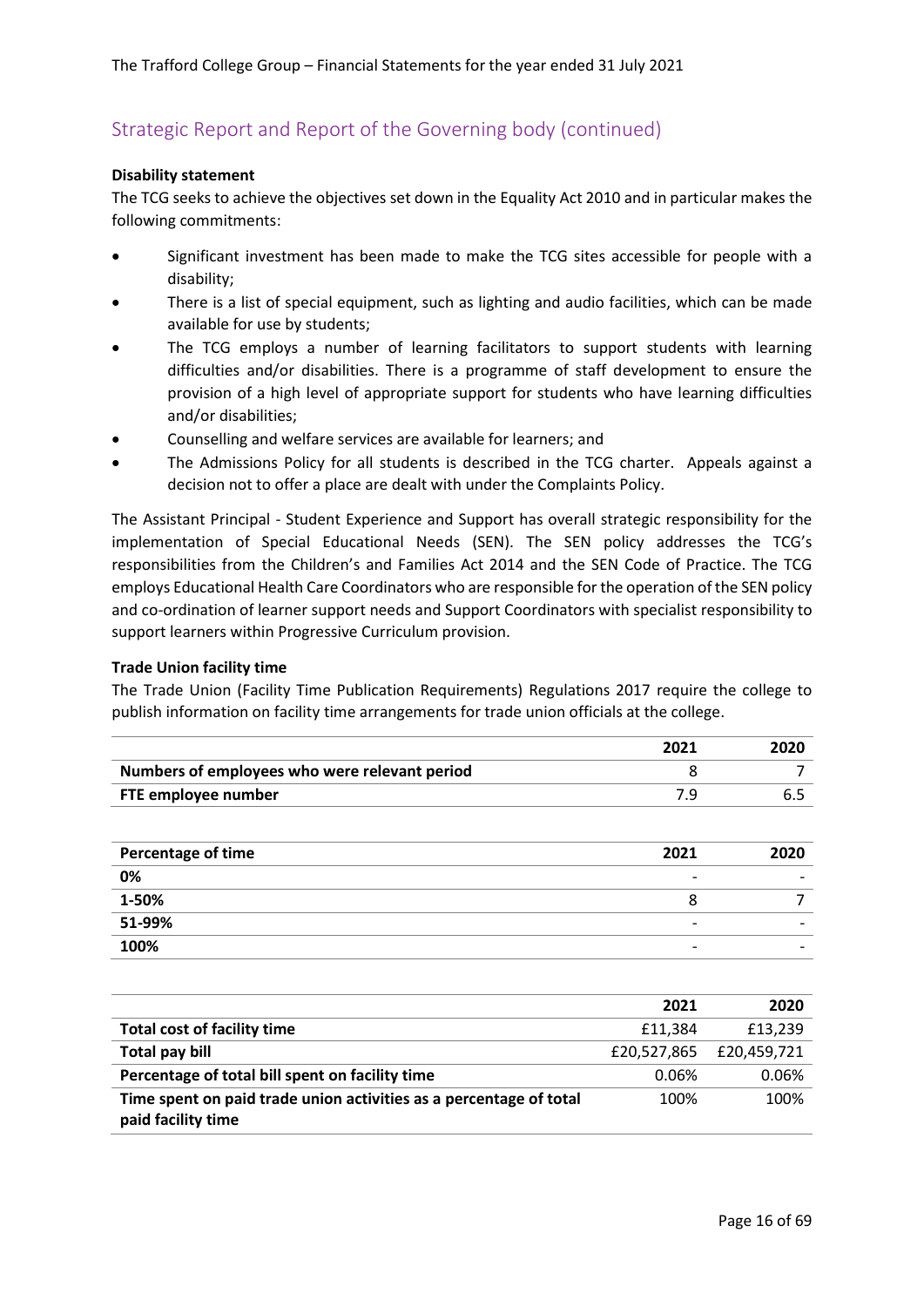#### GOING CONCERN

After making appropriate enquiries, the Corporation considers that the TCG has adequate resources to continue in operational existence for the foreseeable future. Our scenario planning process models through the impact to the Financial Health Grading as well as our banking covenants.

The TCG primarily meets its day-to-day working capital requirements through cash generated from its day-to-day activities. The TCG is funding over £5m of its contribution to the redevelopment of Stockport Campus through the disposal of land that took place in April 2021.

The TCG currently has one loan of £6.0m outstanding at 31 July 2021 with Barclays Bank, with current annual payments of £674k (principal plus interest) ending in 2036. The loan with Barclays includes a number of covenants. The TCG's forecasts and financial projections indicate that it will be able to operate within this existing facility and covenants for the foreseeable future.

In response to Covid-19 the TCG is operating plans to ensure it continues to operate and provide learners with an outstanding education experience with excellent qualification outcomes. The TCG has modelled a number of financial scenarios taking the potential future impact of Covid-19 into account and the TCG's financial projections and mitigations indicate that the TCG has adequate resources to continue in operational existence for the foreseeable future.

The risks established by the new Health and Social Care Levy via increased National Insurance contributions have been considered in scenario planning, to confirm the adequacy of resources and to update forecasts for these costs. Other scenarios included an under delivery of AEB, apprenticeships and the tuition fund.

Accordingly, the TCG has a reasonable expectation that it has adequate resources to continue in operational existence for the foreseeable future, being a period of not less than 12 months from the date of approval of the financial statements, and for this reason will continue to adopt the going concern basis in the preparation of its Financial Statements.

#### POST BALANCE SHEET EVENTS

There are no post balance sheet events.

#### DISCLOSURE OF INFORMATION TO AUDITORS

The members who held office at the date of approval of this report confirm that, so far as they are each aware, there is no relevant audit information of which the Corporation's auditors are unaware; and each member has taken all the steps that he or she ought to have taken to be aware of any relevant audit information and to establish that the Corporation's auditors are aware of that information.

Approved by order of the Members of the Board of the Corporation and signed on its behalf by:

Graham Luccock

**Graham Luccock Chair**

Date: 16 December 2021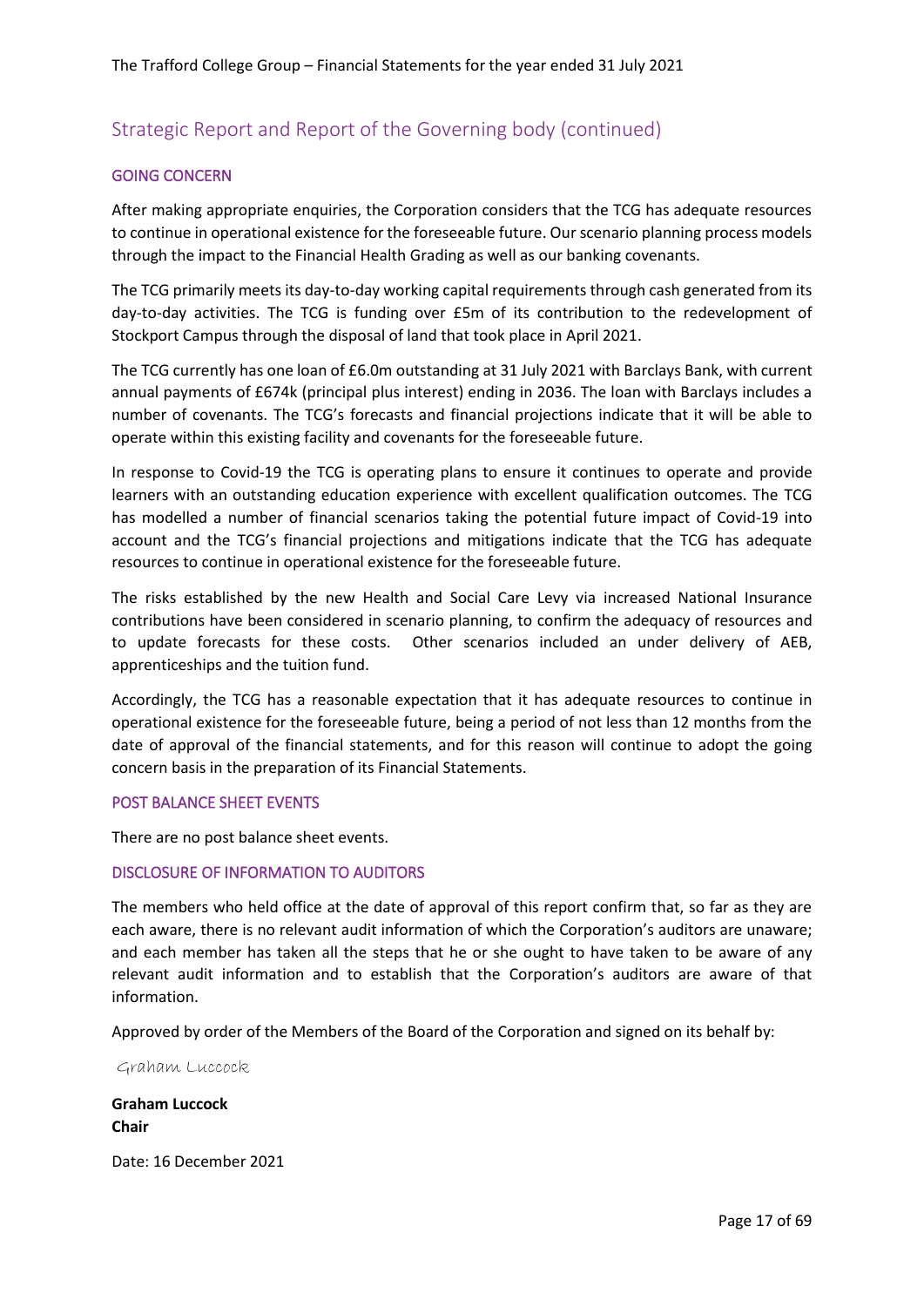# <span id="page-17-0"></span>Statement of Corporate Governance and Internal Control

#### GOVERNANCE CODE

The following statement is provided to enable readers of the annual report and accounts of the TCG to obtain a better understanding of its governance and legal structure. This statement covers the period from 1 August 2020 to 31 July 2021 and up to the date of approval of the annual report and financial statements.

The College endeavours to conduct its business:

- i) in accordance with the seven principles identified by the Committee on Standards in Public Life (selflessness, integrity, objectivity, accountability, openness, honesty and leadership);
- ii) in accordance with the guidance to colleges from the Association of Colleges in The Code of Good Governance for English Colleges ("the Code");
- iii) in accordance with the Committee of Universities Chairs' Higher Education Code of Governance.

In the opinion of the Governors, the TCG substantially complies with all the provisions of the Code, and it has complied throughout the year ended 31 July 2021. An Internal Audit into the TCG's Governance arrangements was undertaken by BDO in 2019. The Auditor's opinion arising from the review was that the Board of the Corporation could take Substantial Assurance for both the Design of Controls and Operational Effectiveness of its Governance Arrangements. The Governing Body recognises that, as a body entrusted with both public and private funds, it has a particular duty to observe the highest standards of corporate governance at all times. In carrying out its responsibilities, it takes full account of The Code of Good Governance for English Colleges, issued by the Association of Colleges in March 2015, which it formally adopted in September 2015.

The Universities Chairs' Higher Education Code of Governance was formally adopted in December 2020.

The TCG is an exempt charity within the meaning of Part 3 of the Charities Act 2011. The Governors, who are also the Trustees for the purposes of the Charities Act 2011, confirm that they have had due regard for the Charity Commission's guidance on public benefit and that the required statements appear elsewhere in these financial statements.

#### THE CORPORATION

#### **Members of the corporation**

The members who served on the corporation during the year and up to the date of signature of this report were as listed in the table below.

|                                                                          | Date<br>Appointed | Term of<br><b>Office</b> | Status of<br>Appointment | <b>Committees served</b>                                                                     | Corporation<br>meeting %<br>attendance |
|--------------------------------------------------------------------------|-------------------|--------------------------|--------------------------|----------------------------------------------------------------------------------------------|----------------------------------------|
| <b>James Scott</b>                                                       | 01-Aug-20         | n/a                      | Active                   | FE Curriculum & Quality;<br>HE Curriculum & Quality;<br>Resources; Search.                   | 100                                    |
| <b>Graham Luccock</b><br>Chairperson of the<br><b>Board of Governors</b> | 05-Apr-18         | 31-Mar-23                | Active                   | Chairperson of Search;<br>Resources;<br>FE Curriculum & Quality;<br>HE Curriculum & Quality. | 100                                    |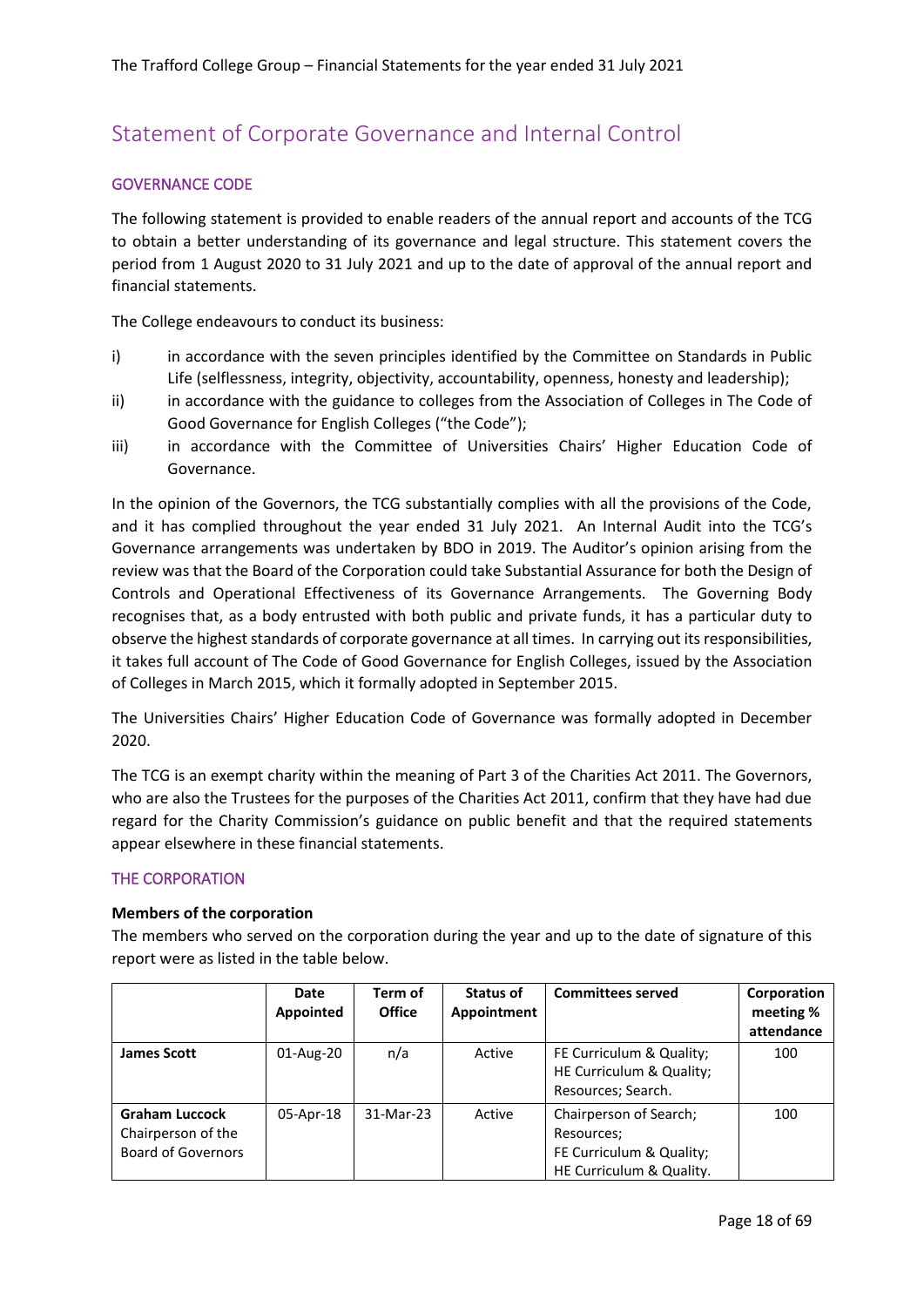|                          | Date<br><b>Appointed</b> | Term of<br><b>Office</b> | <b>Status of</b><br>Appointment | <b>Committees served</b>                                                                | Corporation<br>meeting %<br>attendance |
|--------------------------|--------------------------|--------------------------|---------------------------------|-----------------------------------------------------------------------------------------|----------------------------------------|
| <b>Kurt Allman</b>       | 05-Apr-18                | 31-Dec-21                | Active                          | HE Curriculum & Quality;<br>FE Curriculum & Quality.                                    | 70                                     |
| <b>Leanne Arch</b>       | 14-Oct-20                | 21-Jul-21                | Completed<br>Course             | HE Curriculum & Quality.                                                                | 0                                      |
| <b>James Beazley</b>     | 05-Apr-18                | 28-Mar-23                | Active                          | Remuneration; Resources.                                                                | 100                                    |
| <b>Jill Bottomley</b>    | 07-Jan-19                | 07-Jan-24                | Active                          | Chairperson of<br>Remuneration;<br>Resources.                                           | 100                                    |
| <b>Glynis Brown</b>      | 05-Apr-18                | 28-Mar-21                | Sabbatical                      | FE Curriculum & Quality.                                                                | n/a                                    |
| <b>Glad Capewell</b>     | 05-Apr-18                | 28-Mar-22                | Active                          | FE Curriculum & Quality.                                                                | 100                                    |
| <b>Sue Derbyshire</b>    | 05-Apr-18                | 28-Mar-22                | Active                          | Resources;<br>FE Curriculum & Quality.                                                  | 100                                    |
| <b>Sarah Drake</b>       | 05-Apr-18                | 31-Aug-23                | Active                          | Chairperson of FE<br>Curriculum & Quality;<br>HE Curriculum & Quality;<br>Remuneration. | 90                                     |
| <b>Colette Fagan</b>     | 04-Nov-19                | 04-Nov-24                | Active                          | Chairperson HE; Curriculum<br>& Quality;<br>FE Curriculum & Quality.                    | 70                                     |
| <b>Janet Grant</b>       | 05-Apr-18                | 05-May-22                | Active                          | Chairperson of Resources.                                                               | 90                                     |
| <b>Jed Hassid</b>        | 05-Apr-18                | 31-Dec-21                | Active                          | Chairperson of Audit.                                                                   | 90                                     |
| <b>Tony Healy</b>        | 06-Nov-19                | 10-Sep-20                | Resigned                        | Audit Committee.                                                                        | 0                                      |
| <b>Alison Hewitt</b>     | 04-May-21                | 04-May-25                | Active                          | Resources; Remuneration.                                                                | 100                                    |
| <b>Heather Lang</b>      | 04-Jan-21                | 04-Jan-25                | Active                          | Audit Committee.                                                                        | 100                                    |
| Joaquin Llorente         | 07-Jan-19                | 28-Sep-20                | Resigned                        | FE Curriculum & Quality.                                                                | 0                                      |
| <b>Esha Mumtaz</b>       | 14-Oct-20                | 21-Jul-21                | Completed<br>Course             | FE Curriculum & Quality.                                                                | 50                                     |
| <b>Ayodele Oyebode</b>   | 04-Jan-21                | 04-Jan-25                | Active                          | Resources Committee.                                                                    | 100                                    |
| <b>Louise Richardson</b> | 05-Apr-18                | 31-Dec-21                | Active                          | Search; Remuneration;<br>Resources; Audit.                                              | 90                                     |
| <b>Guy Robson</b>        | 23-May-18                | 15-Dec-20                | Retired                         | Chair of Resources;<br>Remuneration; Search.                                            | 100                                    |
| lan Ruff                 | 23-Apr-14                | 21-Jul-21                | Sabbatical/<br>Resigned         | FE Curriculum & Quality;<br>Audit.                                                      | n/a                                    |
| <b>Sattar Shakoor</b>    | 25-Mar-21                | 25-Mar-25                | Active                          | FE Curriculum & Quality.                                                                | 0                                      |
| Lina Tsui-Cheung         | 04-May-21                | 04-May-25                | Active                          | Audit.                                                                                  | 100                                    |
| Sabine Van der Veer      | 04-Jan-21                | 04-Jan-25                | Active                          | Resources Committee.                                                                    | 67                                     |
| Jeremy Woodside          | 04-Nov-19                | 04-Nov-24                | Active                          | Resources Committee.                                                                    | 90                                     |

#### THE GOVERNANCE FRAMEWORK

It is the Board of the Corporation's responsibility to bring independent judgement to bear on issues of strategy, performance, resources and standards of conduct.

The attendance of Board members has been considered by the Board of the Corporation and targets had been established for the financial year 2020 and 2021.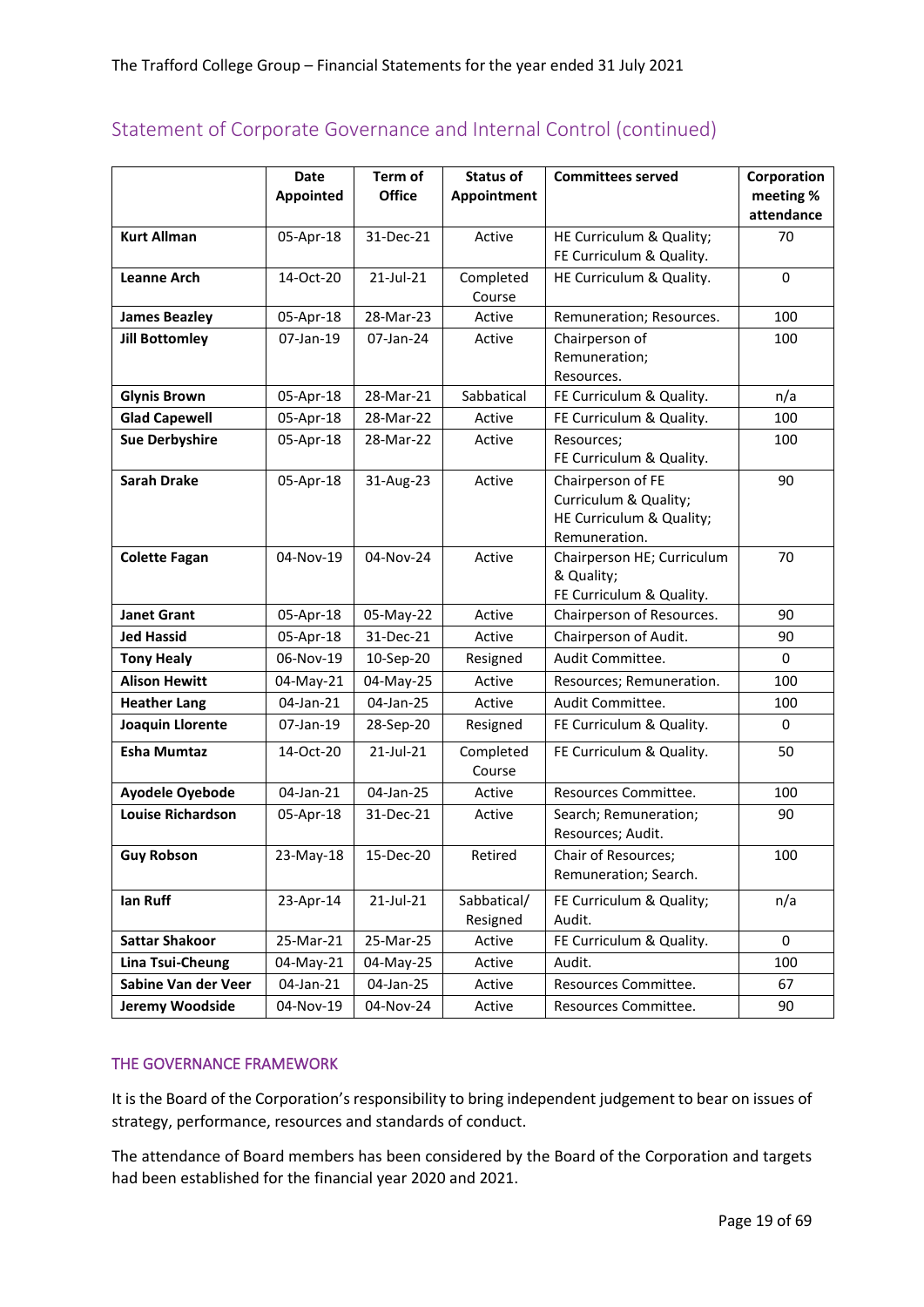The Board of the Corporation is provided with regular and timely information on the overall financial performance of the TCG together with other information such as performance against funding targets, proposed capital expenditure, quality matters and personnel-related matters such as health and safety and environmental issues. The Board of the Corporation meets between 6 times a year and on a termly basis as a minimum.

The Board of the Corporation conducts its business through a number of Committees. Each committee has terms of reference, which have been approved by the Board of the Corporation. These Committees are; Resources, Remuneration, Search, Audit, Further Education (FE) Curriculum & Quality and Higher Education (HE) Curriculum & Quality. Full minutes of all meetings except those deemed to be confidential by the Board of the Corporation, are available on the College websites. The Board of the Corporation also has a Strategic Property Working Group to oversee any Capital Projects or building redevelopments whose Terms of Reference are also approved by the Board of the Corporation.

The Corporation Secretary maintains a register of financial and personal interests of Governors. The register is available for inspection on request from the Corporation Secretary at Wellington Road South, Stockport, SK1 3UQ

All governors are able to take independent professional advice in furtherance of their duties at the TCG's expense and have access to the Corporation Secretary, who is responsible to the Board for ensuring that all applicable procedures and regulations are complied with. The appointment, evaluation and removal of the Corporation Secretary are matters for the Board of Corporation as a whole.

Formal agendas, papers and reports are supplied to Governors in a timely manner, prior to Board meetings. Training and briefings are also provided to Board members on a regular basis.

The Corporation has a strong and independent non-executive element and no individual or group dominates its decision-making process. The Corporation considers that each of its non-executive members is independent of management and free from any business or other relationship which could materially interfere with the exercise of their independent judgement.

There is a clear division of responsibility in that the roles of the Chair and the Principal and Chief Executive as Accounting Officer are separate.

With effect from the commencement of lockdown in March 2020, the Board of the Corporation operated its Governance Framework through Microsoft Teams and business as usual was maintained.

Following the issuance of PPN 02/20 and subsequently PPN 04/20 the TCG reviewed each of the contracts it held and took appropriate action. For the key contracts that TCG held where services were impacted by the coronavirus outbreak, the TCG worked with suppliers to ensure continuity of supply adhering to Covid-19 related restrictions whilst ensuring that value for money principles were maintained.

#### APPOINTMENTS TO THE CORPORATION

Any new member appointments to the Board of the Corporation are a matter for the consideration of the Board of the Corporation as a whole. The Board of the Corporation has a Search Committee, consisting of the Chair of the Corporation, the Principal and Chief Executive, three independent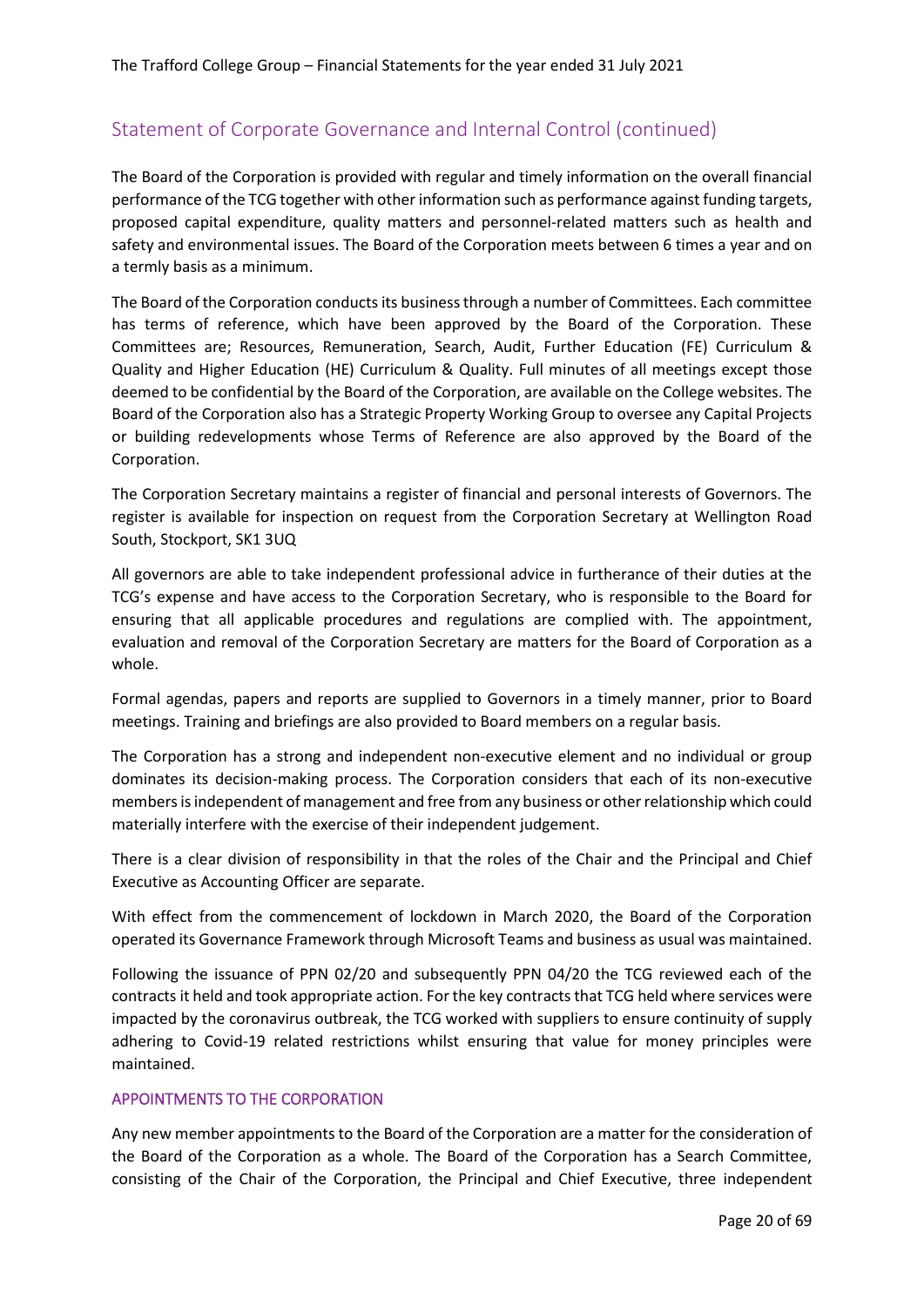external appointments and one other member of the Board of the Corporation. The Committee is responsible for the selection and nomination of any new member for the Board of the Corporation's consideration through the Governors' Appointment Panel. The Board of the Corporation is responsible for ensuring that appropriate induction mentoring and appropriate training is provided to all new appointments.

Members of the Board of the Corporation are appointed for an initial term of office not exceeding four years. All members of the Board of the Corporation are required to reapply for membership after the expiry of their term of office. This requires them to go through the same rigorous appointment process as and against external candidates. All appointments made by the Board of the Corporation including reappointments are based on merit and take into account appropriate skills and composite requirements.

#### BOARD OF THE CORPORATION PERFORMANCE

The Board of the Corporation carried out a self-assessment of its own performance for the year ended 31 July 2021 and graded itself as "Good" on the Ofsted scale.

#### TRANSITION BOARD

The Board of the Corporation of TCG established a Transition Board to oversee and direct the process for the investigation of the Type B merger of the Cheadle and Marple Sixth Form College and The Trafford College Group with the view to the establishment of a merged entity, subject to due diligence.

The Transition Board comprised 11 members as follows:

- 4 Independent members from each Board of the Corporation determined by the "home" Boards.
- The Chairperson of The Trafford College Group.
- The Principal and Chief Executive Officer of The Trafford College Group
- The Acting Principal of CAMSFC

The Transition Board concluded its tasks with the successful Type B merger of the two entities on 4 May 2021.

#### REMUNERATION COMMITTEE

Throughout the year ending 31 July 2021 the College's Remuneration Committee comprised the Chair of the Corporation and four other members of the Board of the Corporation. The Chair of the Committee is an independent member who is not the Chair of the Board of the Corporation. The Committee's responsibilities are to make recommendations to the Board of the Corporation on the remuneration and benefits of the Accounting Officer and other key management personnel.

The Board of the Corporation on the advice of the Remuneration Committee adopted the Association of College's Senior Post Holder Remuneration Code in December 2018. The Senior Post Holders' Remuneration Policy ensures that the Board of the Corporation complies with the requirements of the AoC Code. The annual report of the Remuneration Committee details adherence to the Code.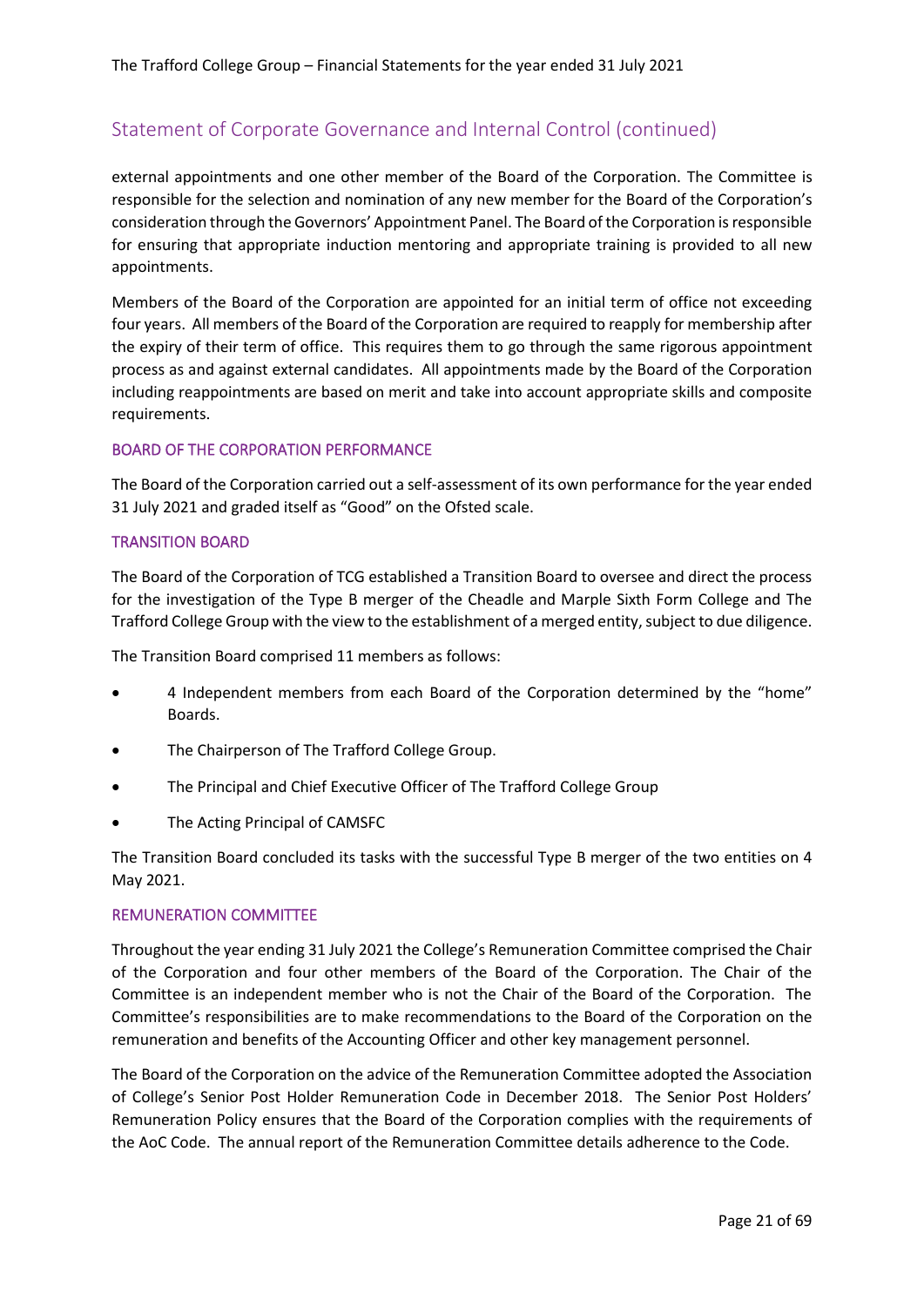Details of remuneration for the year ended 31 July 2021 are set out in note 9 to the Financial Statements.

#### AUDIT COMMITTEE

The Audit Committee comprises three members of the Board of the Corporation (excluding the Principal and the Chairperson) and three externally co-opted financial, audit and risk specialists. The Committee operates in accordance with written terms of reference approved by the Board of the Corporation.

The Audit Committee meets at least termly and provides a forum for reporting by the College's internal, financial statements and regularity auditors, who have access to the Committee for independent discussion. The Committee also receives and considers reports from the main further education funding bodies as they affect the TCG's business.

The TCG's internal auditors monitor the systems of internal control, risk management controls and governance processes in accordance with an agreed plan of input and report their findings to management and the Audit Committee.

Management is responsible for the implementation of agreed audit recommendations and internal audit undertakes periodic follow up reviews to ensure such recommendations have been implemented.

The Audit Committee also advises the Board of the Corporation on the appointment of internal, financial statements and regularity auditors and their remuneration for both audit and non-audit work.

The Audit Committee met five times in the year to 31 July 2021. The members of the committee and their attendance records are shown below:

| <b>Committee member</b> | <b>Meetings attended (5)</b> |
|-------------------------|------------------------------|
| Jed Hassid              | 100%                         |
| Lina Tsui-Cheung        | 100%                         |
| Heather Lang            | 100%                         |
| <b>Brian Bradley</b>    | 80%                          |
| lan Duncan              | 100%                         |
| Dawn Cole               | 60%                          |

#### RESOURCES COMMITTEE

The Resources Committee comprises 10 members of the Board of the Corporation. The Committee operates in accordance with written terms of reference approved by the Corporation.

The Resources Committee meets five times per year and considers all issues relating to Finance, Accommodation, Information Technology and Human Resources.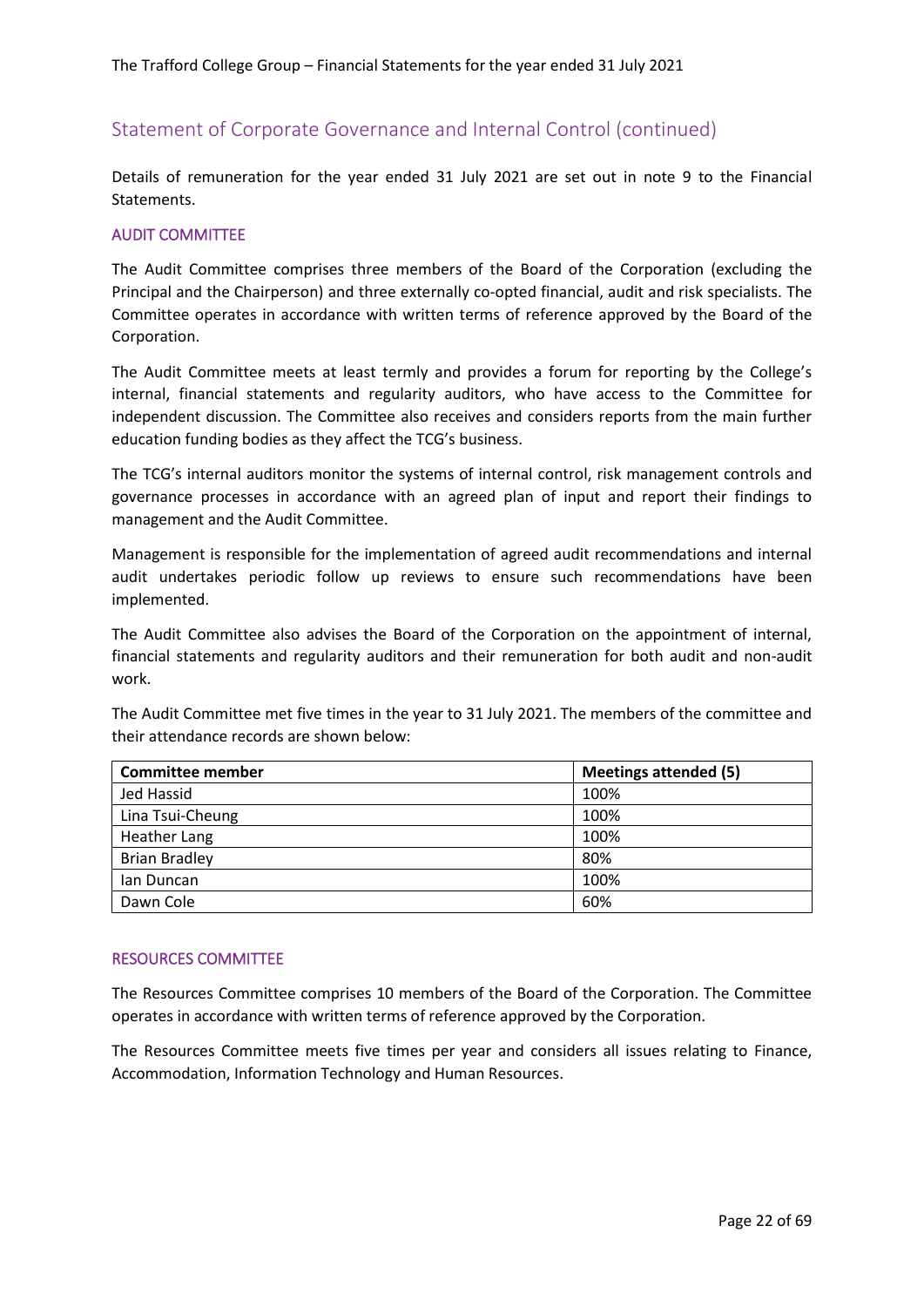#### FURTHER EDUCATION CURRICULUM AND QUALITY COMMITTEE

The Further Education Curriculum & Quality Committee comprises 11 members of the Board of the Corporation. The Committee operates in accordance with written terms of reference approved by the Board of the Corporation.

The Further Education Curriculum & Quality Committee meets three times per year and considers all issues relating to curriculum and quality of education matters.

#### HIGHER EDUCATION CURRICULUM AND QUALITY COMMITTEE

The Higher Education Curriculum & Quality Committee comprises 7 members of the Board of the Corporation. The Committee operates in accordance with written terms of reference approved by the Board of the Corporation.

The Higher Education Curriculum & Quality Committee meets three times per year and considers all issues relating to curriculum and quality of education matters. This includes review of OfS compliance with ongoing conditions of registration, terms and conditions of funding and other regulatory responsibilities.

#### SEARCH COMMITTEE

The Search Committee comprises 3 members of the Board of the Corporation and 3 externally coopted specialists. The Committee operates in accordance with written terms of reference approved by the Board of the Corporation.

The Search Committee meets normally twice per year and considers all issues relating to recruitment and appointments to the Board of the Corporation.

#### INTERNAL CONTROL

#### **Scope of responsibility**

The Board of the Corporation is ultimately responsible for the TCG's system of internal control and for reviewing its effectiveness. However, such a system is designed to manage rather than eliminate the risk of failure to achieve business objectives and can provide only reasonable and not absolute assurance against material misstatement or loss.

The Board of the Corporation has delegated the day-to-day responsibility to the Principal, as Accounting Officer, for maintaining a sound system of internal control that supports the achievement of the College's policies, aims and objectives, whilst safeguarding the public funds and assets for which they are personally responsible, in accordance with the responsibilities assigned to them in the Funding Agreement between the College and the funding bodies. The Principal is also responsible for reporting to the Board of the Corporation any material weaknesses or breakdowns in internal control.

#### **The purpose of the system of internal control**

The system of internal control is based on an ongoing process designed to identify and prioritise the risks to the achievement of College policies, aims and objectives, to evaluate the likelihood of those risks being realised and the impact should they be realised, and to manage them efficiently, effectively and economically. The system of internal control has been in place in the College for the year ended 31 July 2021 and up to the date of approval of the annual report and accounts.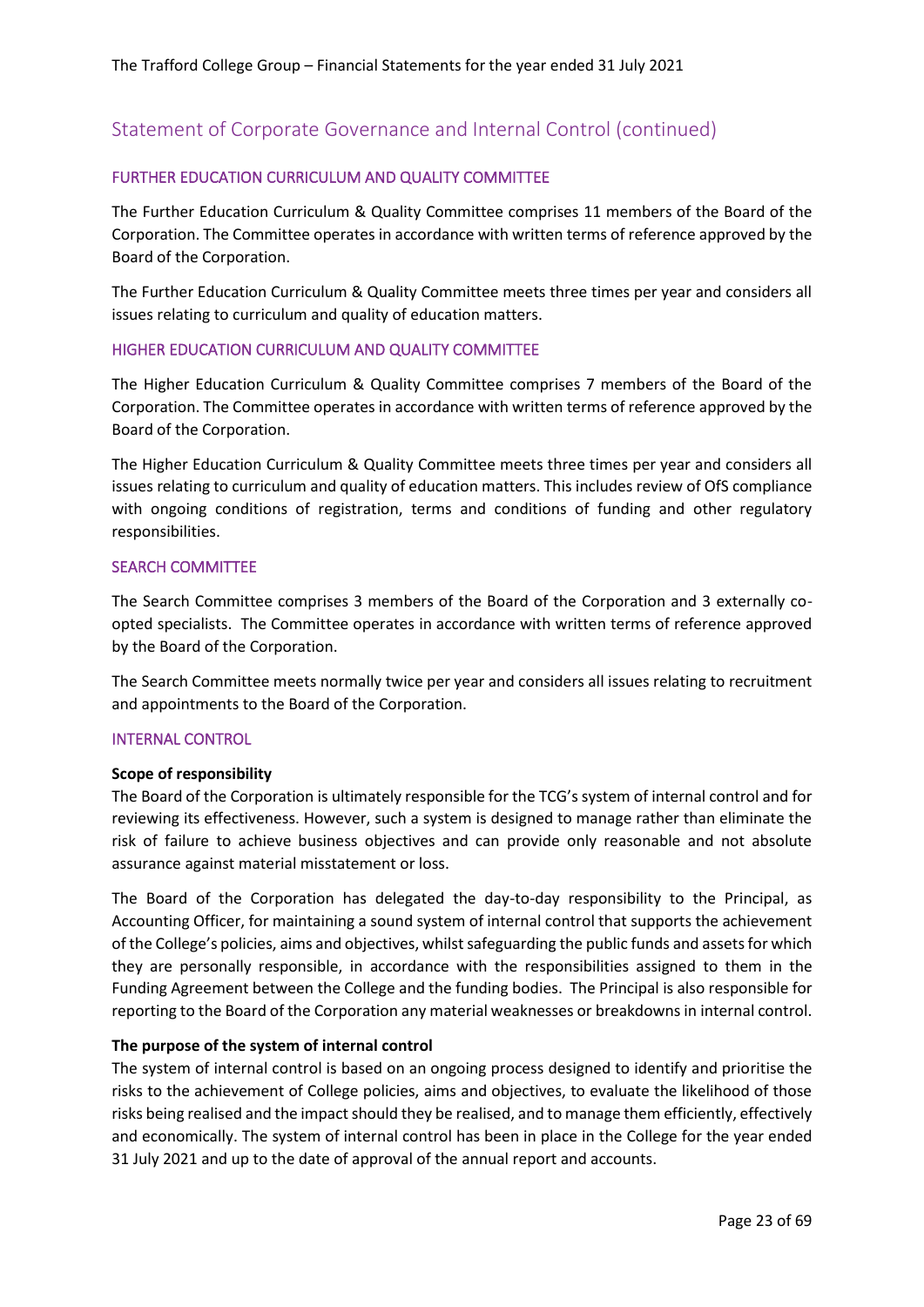#### **Capacity to handle risk**

The Board of the Corporation has reviewed the key risks to which the TCG is exposed together with the operating, financial and compliance controls that have been implemented to mitigate those risks. The Board of the Corporation is of the view that there is a formal ongoing process for identifying, evaluating and managing the TCG's significant risks that has been in place for the period ending 31 July 2021 and up to the date of approval of the annual report and accounts. This process is regularly reviewed by the Board of the Corporation.

#### **The risk and control framework**

The system of internal control is based on a framework of regular management information, administrative procedures including the segregation of duties, and a system of delegation and accountability. In particular, it includes:

- comprehensive budgeting systems with an annual budget, which is reviewed and agreed by the governing body
- regular reviews by the governing body of periodic and annual financial reports which indicate financial performance against forecasts
- setting targets to measure financial and other performance
- clearly defined capital investment control guidelines
- the adoption of formal project management disciplines, where appropriate.

The TCG has an internal audit service, which operates in accordance with the requirements of the ESFA's *Post 16 Audit Code of Practice*. The work of the internal audit service is informed by an analysis of the risks to which the College is exposed, and annual internal audit plans are based on this analysis. The analysis of risks and the internal audit plans are endorsed by the Board of the Corporation on the recommendation of the audit committee. At minimum, annually, the Internal Auditors to the College provide the governing body with a report on internal audit activity in the College. The report includes the Internal Auditors' independent opinion on the adequacy and effectiveness of the College's system of risk management, controls and governance processes.

#### **Risks faced by the Corporation**

The TCG has well developed strategies for managing risk and strives to embed risk management in all that it does. Risk management processes are designed to protect its assets, reputation and financial stability. The Governing Body has overall responsibility for risk management and its approach to managing risks and internal controls is explained in the Statement of Corporate Governance.

A risk register is maintained at the TCG level, which is reviewed at least annually by the Audit Committee and more frequently where necessary. The risk register identifies the key risks, the likelihood of those risks occurring, their potential impact on the College and the actions being taken to reduce and mitigate the risks. Risks are prioritised using a consistent scoring system.

The principal risks as set out in the Principal Risks and Uncertainties section of the Governors' Report relate to government funding, demographic trends, pension liabilities, financial viability, successful merger with Cheadle and Marple Sixth Form College and the impact of Covid-19. The mitigations for each specific risk are set out in the Principal Risks and Uncertainties section of the Governors' Report.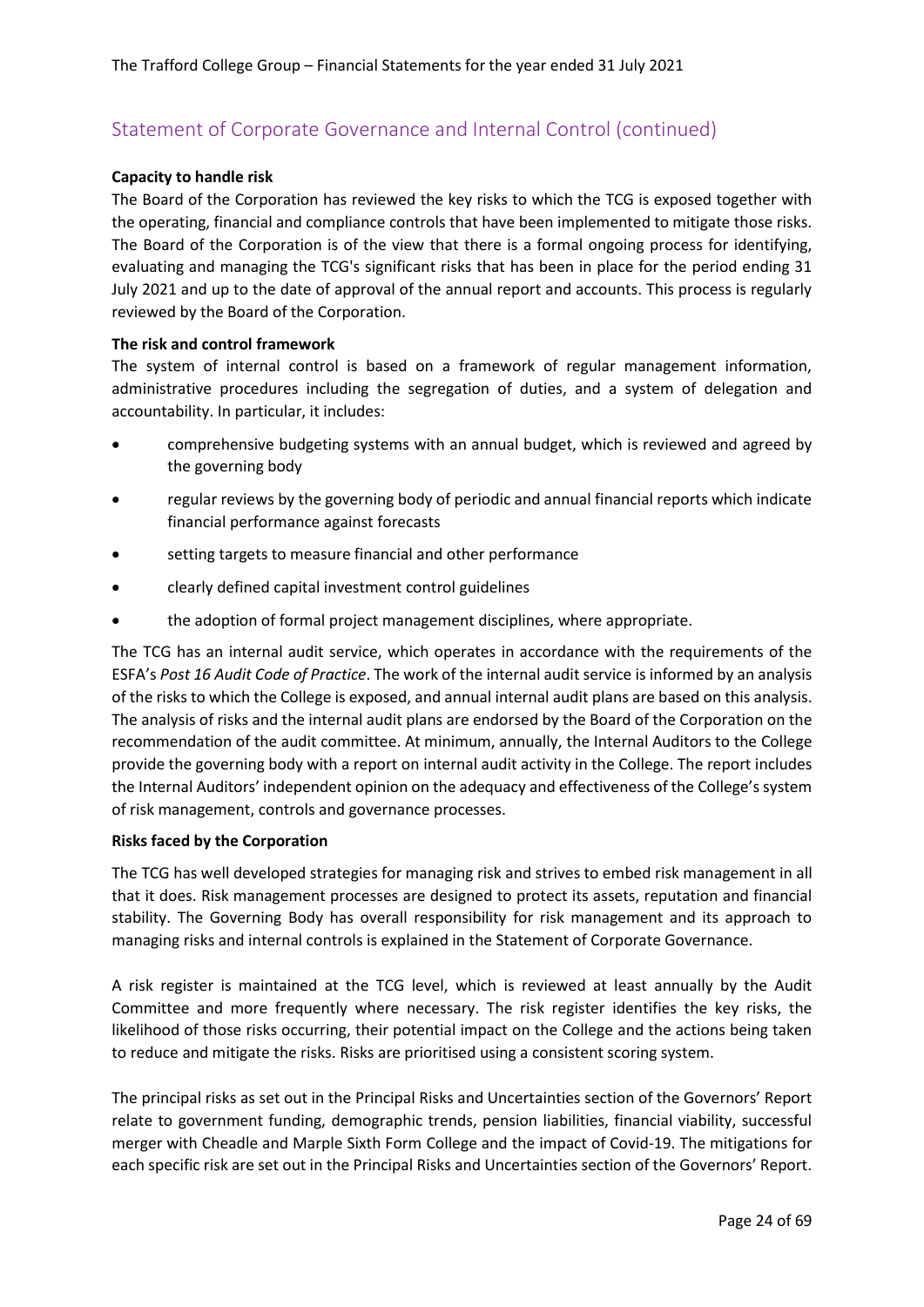#### **Control weaknesses identified**

Each year the internal auditors carry out a number of audits and make recommendations for improvements. In order to address the risks identified improvement actions are put in place by the TCG. The internal auditors subsequently complete follow up audits to confirm that the actions agreed for implementation by management have been undertaken and are operational. Of the internal audits undertaken in the year all internal audits where an opinion is provided concluded at least moderate design and operational effectiveness of controls in place. However, there were two high significance recommendations, 13 of moderate significance and 13 of low significance, to propose improvements to controls currently in place, which have all been accepted by management.

The report concluded that based on the assurance reviews undertaken, the follow-up audits completed during the period, and in the context of materiality:

- the risk management activities and controls in the areas which we examined were found to be suitably designed to achieve the specific risk management, control and governance arrangements; and
- based on sample testing, the risk management, control and governance arrangements were operating with sufficient effectiveness to provide reasonable assurance that the related risk management, control and governance objectives were achieved during the period under review.

The Audit Committee is satisfied that the actions taken are sufficient to address the control weaknesses identified. The Audit Committee reports regularly to the Board of the Corporation on actions and progress.

#### **Responsibilities under funding agreements**

The TCG has met its contractual obligations with regards to both 16-18 and adult funding, and also with regards to its Greater Manchester Combined Authority and the Office for Students requirements. This has been achieved through managing and utilising funds in line with the applicable funding rules and guidance and compliance with reporting responsibilities to funders.

#### **Regularity and propriety**

The TCG financial, governance and risk management procedures hold due regard to the concepts of regularity and propriety, to ensure the regularity and proper use of public funds.

#### STATEMENT FROM THE AUDIT COMMITTEE

The Audit Committee has advised the Board of Governors that the Corporation has an effective framework for governance and risk management in place. The audit committee believes the corporation has effective internal controls in place.

The specific areas of work undertaken by the Audit Committee in 2020-21 and up to the date of the approval of the financial statements are:

- Learner Records (AEB) Moderate Design & Moderate Operation Effectiveness Recommended to Board for approval
- Remote Learning: Operations and Quality Moderate Design & Moderate Operation Effectiveness - Recommended to Board for approval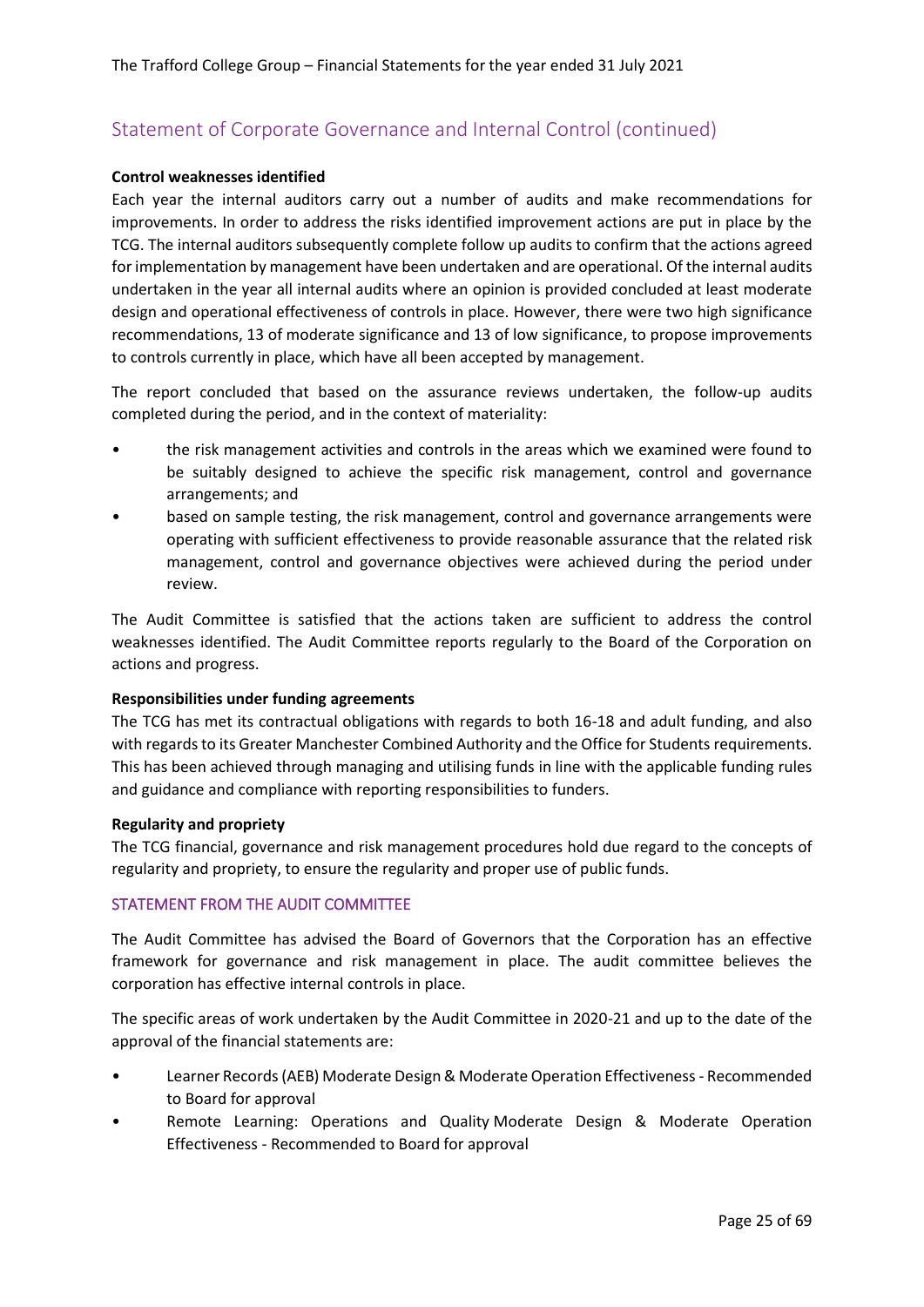- Treasury and Cash Flow Management: Substantial Design and Substantial Operation Effectiveness - Recommended to Board for approval
- Project Management: Capital Projects Moderate Design and Substantial Operation Effectiveness - Recommended to Board for approval
- Introduction of T Levels: Curriculum and Resources Planning -Substantial Design and Moderate Operation Effectiveness - Recommended to Board for approval
- Sub-Contracting Advisory only No significant issues
- Learners Records Covid Completers Advisory only No significant issues
- Follow Up Phase 1 and 2 Advisory only No significant issues.
- Data Protection Action Plan Review No significant issues.
- Merger Risk Register No significant issues.
- Data Protection Policy 2021-2023 Recommended to Board for approval.
- Draft Report and Financial Statements for CAMSFC to 3 May 2021 Recommended to Board for approval.
- Implementation of Post 16 Audit Code of Practice 2020/2021 Implementation actions agreed.
- ESFA Assurance Review -16-19 Support Bursary and Free School Meals 2019/2020 Recommended to Board for approval.
- Anti-Fraud, Theft, Bribery and Corruption Policy 2021-2023 Recommended to Board for approval.
- Annual Value for Money Report 2020/2021 No significant issues.
- External Audit Plan 2020/2021 Recommended to Board for approval.
- Annual Internal Audit Plan 2021/2022 Recommended to Board for approval.
- Annual Internal Audit Report 2020/2021 Recommended to Board for approval.
- MIS Audits: GMCA and Pre-Merger Recommended to Board for approval.
- Board Assurance and Risk Management Policy 2021-2024 Recommended to Board for approval.
- Board Assurance and Risk Management Framework inc. Covid-19 Risk log No significant issues.
- Draft report and Financial Statements year ending 31 July 21 including Going Concern, Impairment Review, Pension Scheme Valuation - Recommended to Board for approval

The internal audit procedures of the Corporation were not unduly delayed or altered in response to the Covid-19 outbreak, maintaining continuity of the control framework.

#### REVIEW OF EFFECTIVENESS

As Accounting Officer, the Principal has responsibility for reviewing the effectiveness of the system of internal control. The review of the effectiveness of the system of internal control is informed by:

- the work of the internal auditors;
- the work of the executive managers within the TCG who have responsibility for the development and maintenance of the internal control framework; and
- comments made by the TCG's financial statements auditors, the reporting accountant for regularity assurance, the appointed funding auditors in their management letters and other reports.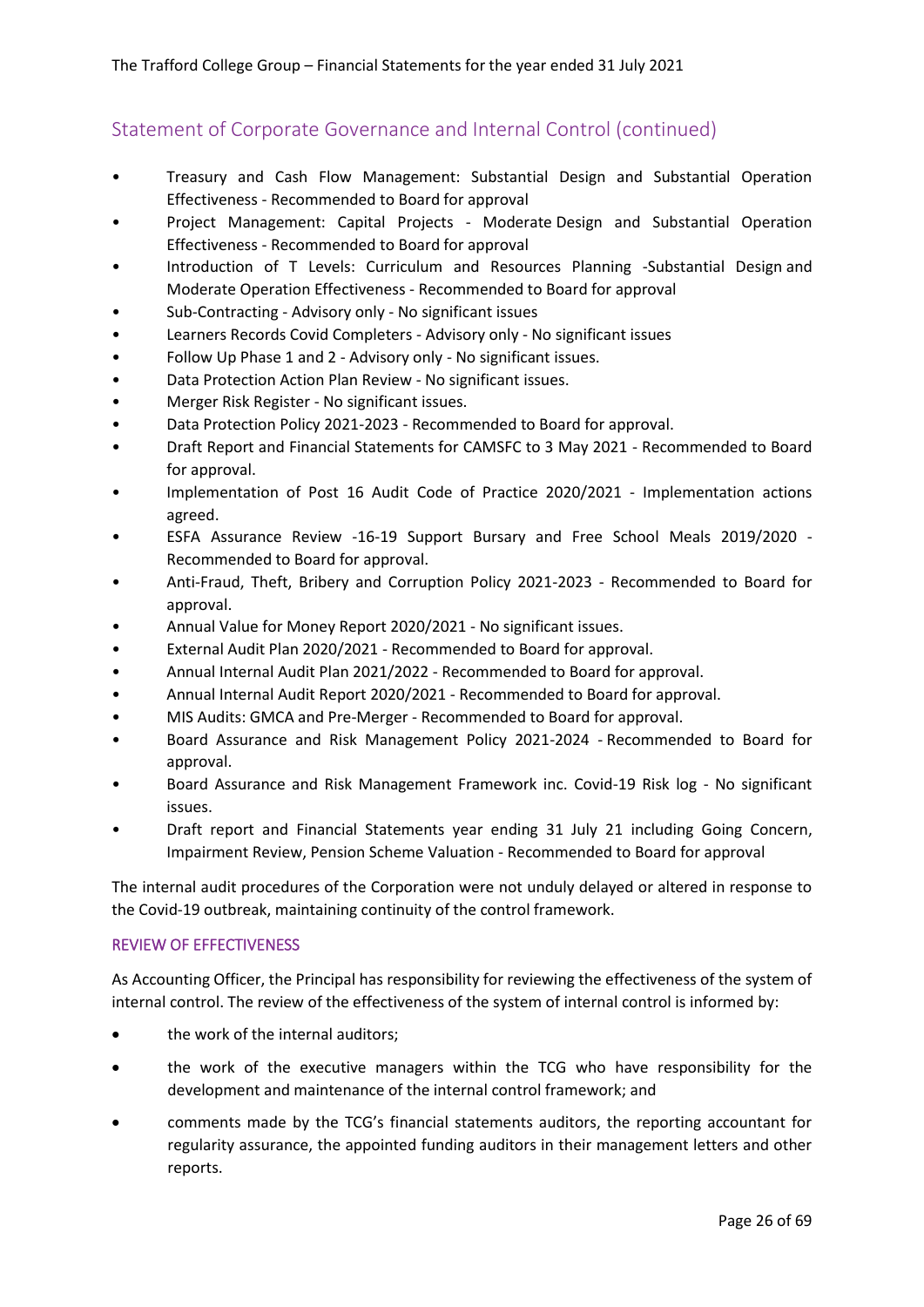The Accounting Officer has been advised on the implications of the result of their review of the effectiveness of the system of internal control by the Audit Committee, which oversees the work of the internal auditor and other sources of assurance, and a plan to address weaknesses and ensure continuous improvement of the system is in place.

The Principal and Executive Leadership Team receives reports setting out key performance and risk indicators and considers possible control issues brought to their attention by early warning mechanisms, which are embedded within the departments and reinforced by risk awareness training. The senior management team and the Audit Committee also receive regular reports from internal audit and other sources of assurance, which include recommendations for improvement.

The Audit Committee's role in this area is confined to a high-level review of the arrangements for internal control. The Board of the Corporation's agenda includes a regular item for consideration of risk and control and receives reports thereon from the senior management team and the Audit Committee. The emphasis is on obtaining the relevant degree of assurance and not merely reporting by exception. At its 15 December 2021 meeting, the Board of the Corporation carried out the annual assessment for the year ended 31 July 2021 by considering documentation from the senior management team and internal audit and taking account of events since 31 July 2021.

Based on the advice of the Audit Committee and the Accounting Officer, the Board of the Corporation is of the opinion that the college has an adequate and effective framework for governance, risk management and control, and has fulfilled its statutory responsibility for "*the effective and efficient use of resources, the solvency of the institution and the body and the safeguarding of their assets*".

Approved by order of the Members of the Board of the Corporation and signed on its behalf by:

Graham Luccock James Scott

**Graham Luccock Chair** Date: 16 December 2021 Date: 16 December 2021

**James Scott Principal and Chief Executive Officer**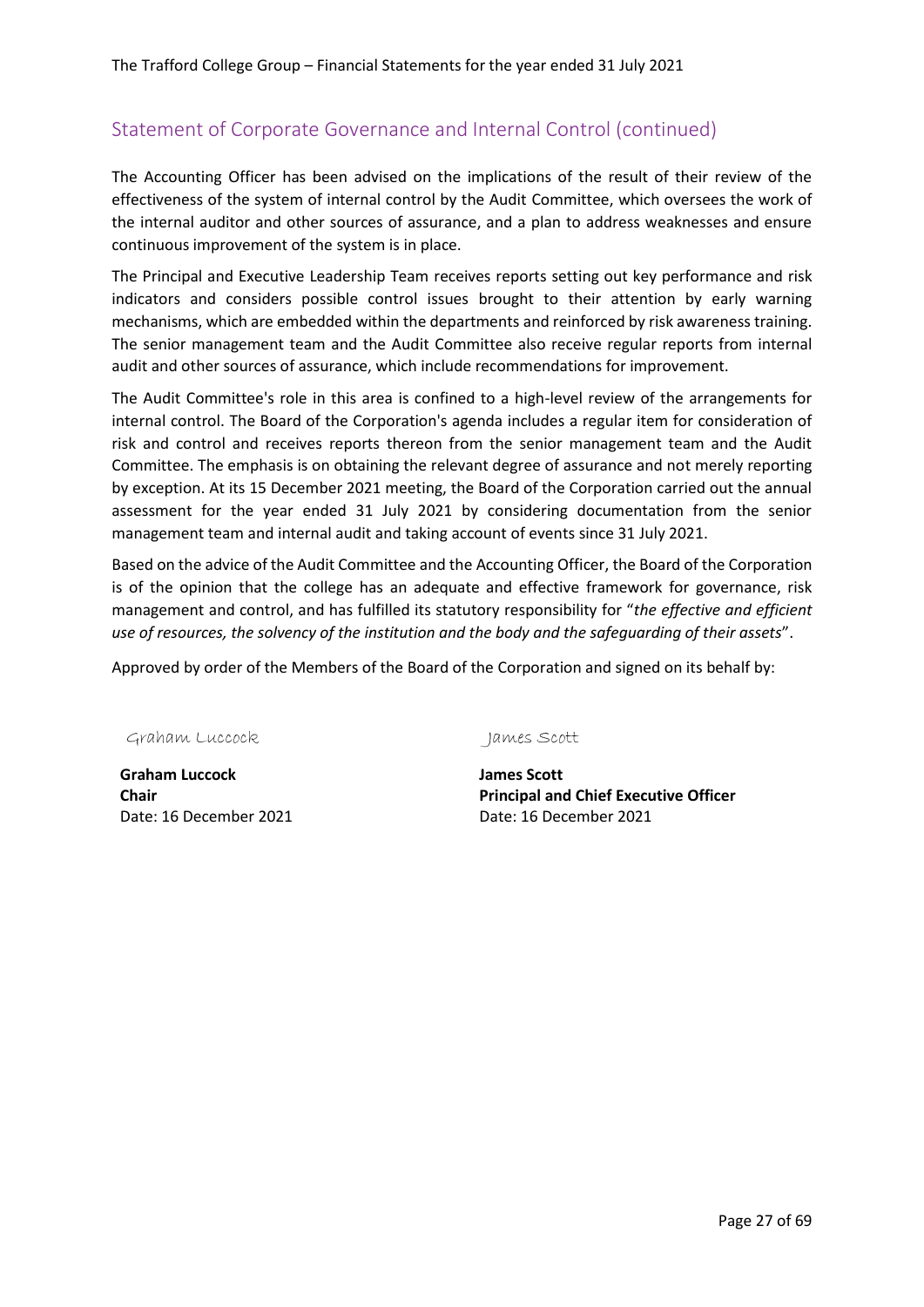## <span id="page-27-0"></span>Statement of Regularity, Propriety and Compliance

The Board of the Corporation has considered its responsibility to notify the Education and Skills Funding Agency (ESFA) of material irregularity, impropriety and non-compliance with terms and conditions of funding, under the Board of the Corporation's grant funding agreement and contracts with the ESFA. As part of our consideration we have had due regard to the requirements of the grant funding agreements and contracts with the ESFA.

We confirm on behalf of the Board of the Corporation that after due enquiry, and to the best of our knowledge, we are able to identify any material irregular or improper use of funds by the Board of the Corporation, or material non-compliance with the terms and conditions of funding, under the Board of the Corporation's grant funding agreements and contracts with the ESFA, or any other public funder.

We confirm that no instances of material irregularity, impropriety or funding non-compliance have been discovered to date. If any instances are identified after the date of this statement, these will be notified to the ESFA.

Approved by order of the Members of the Board of the Corporation and signed on its behalf by:

Graham Luccock James Scott

**Graham Luccock Chair** Date: 16 December 2021 Date: 16 December 2021

**James Scott Principal and Chief Executive Officer**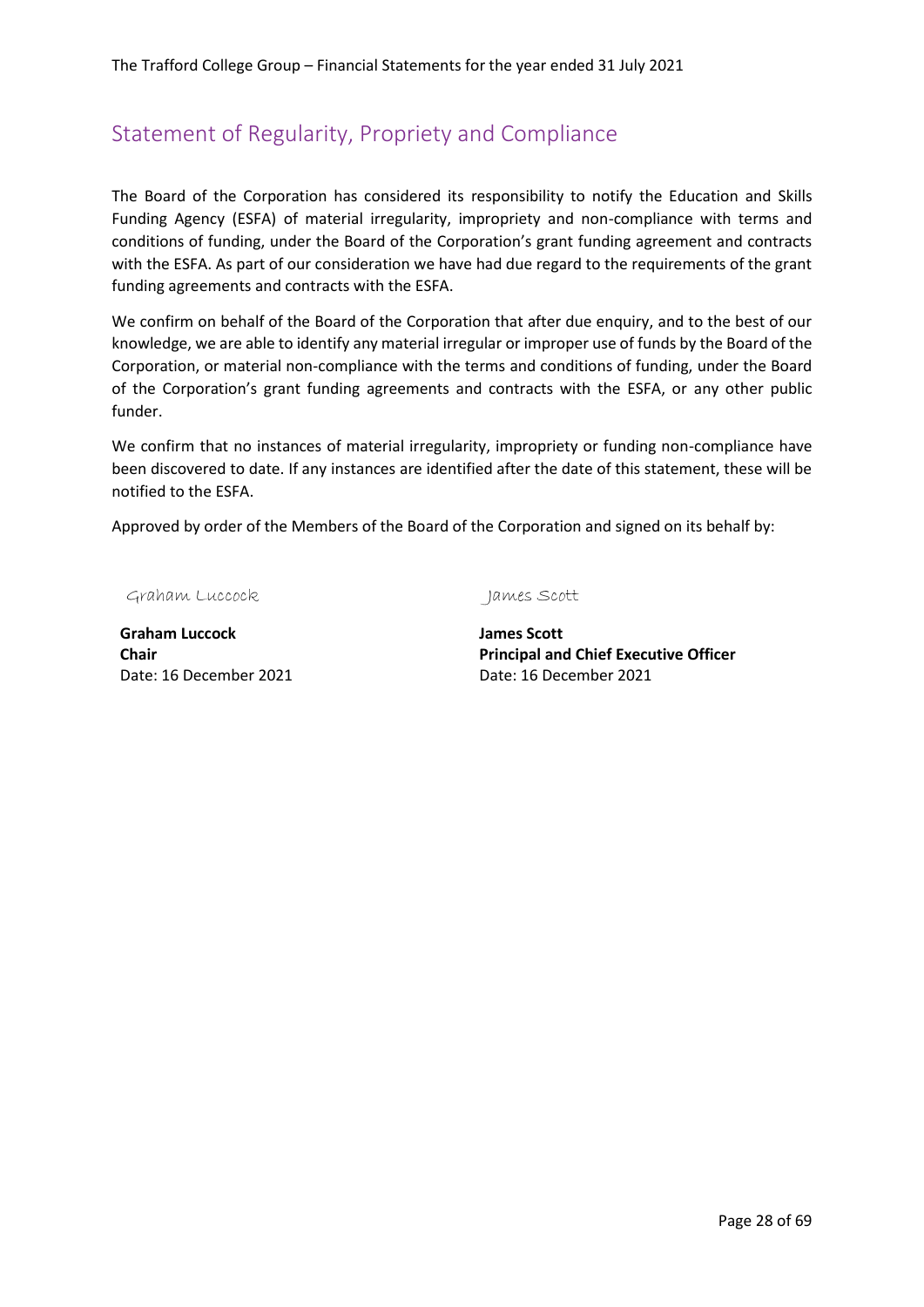## <span id="page-28-0"></span>Statement of Responsibilities of the Members of the Corporation

The members of the Board of the Corporation, as charity trustees, are required to present audited financial statements for each financial year.

Within the terms and conditions of the Board of the Corporation's grant funding agreements and contracts with ESFA, the Board of the Corporation – through its Accounting Officer – is required to prepare financial statements and an operating and financial review for each financial year in accordance with the Statement of Recommended Practice – Accounting for Further and Higher Education, ESFA's college accounts direction and the UK's Generally Accepted Accounting Practice, and which give a true and fair view of the state of affairs of the Board of the Corporation and its surplus of income over expenditure for that period.

In preparing the financial statements, the Board of the Corporation is required to:

- select suitable accounting policies and apply them consistently;
- make judgements and estimates that are reasonable and prudent;
- state whether applicable UK Accounting Standards have been followed, subject to any material departures disclosed and explained in the financial statements;
- assess whether the Board of the Corporation is a going concern, noting the key supporting assumptions qualifications or mitigating actions as appropriate; and
- prepare financial statements on the going concern basis, unless it is inappropriate to assume that the college will continue in operation.

The Board of the Corporation is also required to prepare a Members' Report which describes what it is trying to do and how it is going about it, including information about the legal and administrative status of the Board of the Corporation.

The Board of the Corporation is responsible for keeping proper accounting records which disclose, with reasonable accuracy at any time, the financial position of the college and which enable it to ensure that the financial statements are prepared in accordance with relevant legislation including the Further and Higher Education Act 1992 and Charities Act 2011, and relevant accounting standards. It is responsible for taking steps that are reasonably open to it to safeguard its assets and to prevent and detect fraud and other irregularities.

The Board of the Corporation is responsible for the maintenance and integrity of its website; the work carried out by auditors does not involve consideration of these matters and, accordingly, the auditors accept no responsibility for any changes that may have occurred to the financial statements since they were initially presented on the website. Legislation in the United Kingdom governing the preparation and dissemination of financial statements may differ from legislation in other jurisdictions.

Members of the Board of the Corporation are responsible for ensuring that expenditure and income are applied for the purposes intended by Parliament and that the financial transactions conform to the authorities that govern them. In addition, they are responsible for ensuring that funds from the ESFA and any other public funds are used only in accordance with the ESFA's grant funding agreements and contracts and any other conditions that may be prescribed from time to time by the ESFA or any other public funder. Members of the Board of the Corporation must ensure that there are appropriate financial and management controls in place to safeguard public and other funds and ensure they are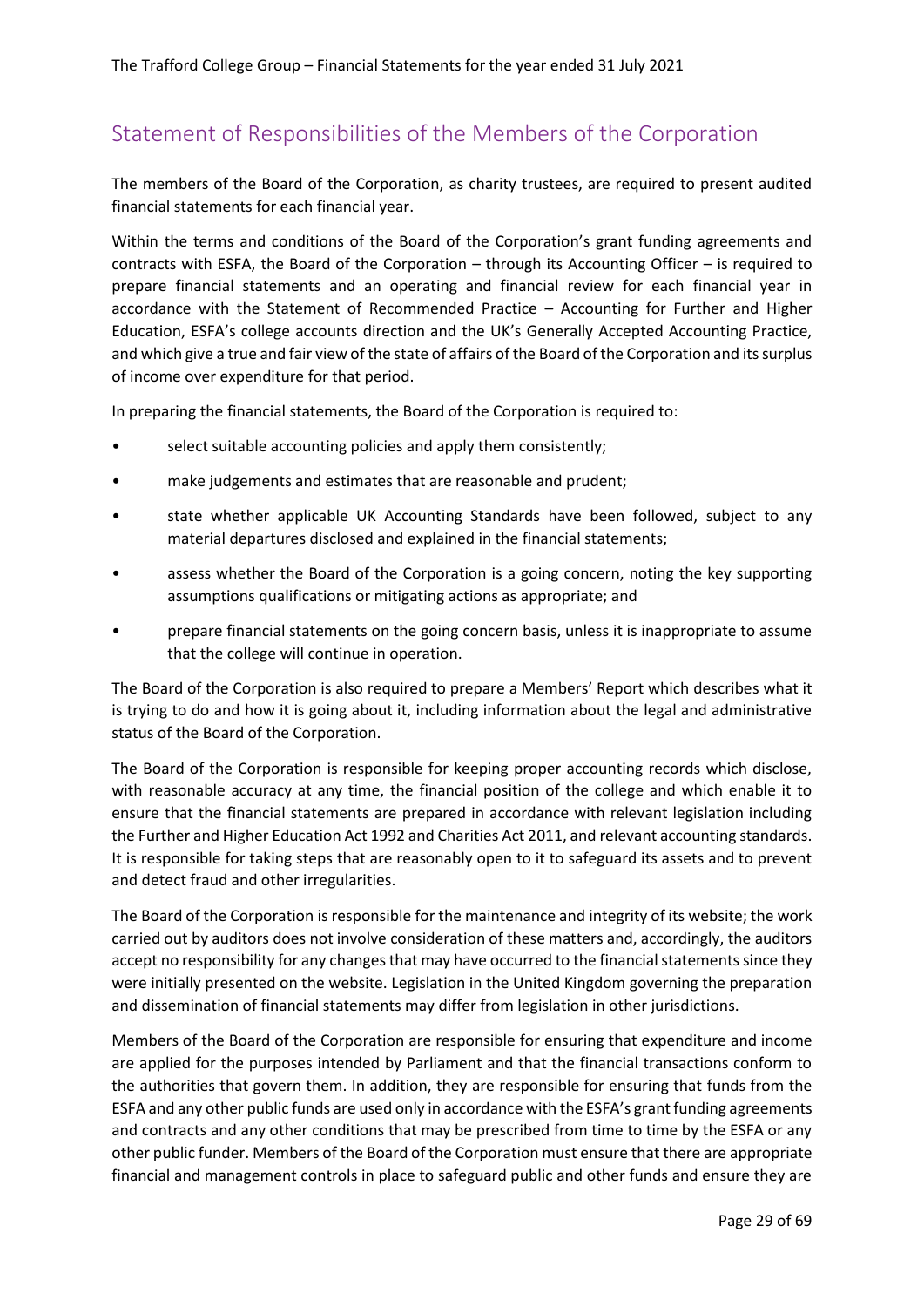# Statement of Responsibilities of the Members of the Corporation (continued)

used properly. In addition, members of the Board of the Corporation are responsible for securing economical, efficient and effective management of the Board of the Corporation's resources and expenditure so that the benefits that should be derived from the application of public funds from the ESFA and other public bodies are not put at risk.

Approved by order of the Members of the Board of the Corporation and signed on its behalf by:

Graham Luccock

**Graham Luccock Chair** Date: 16 December 2021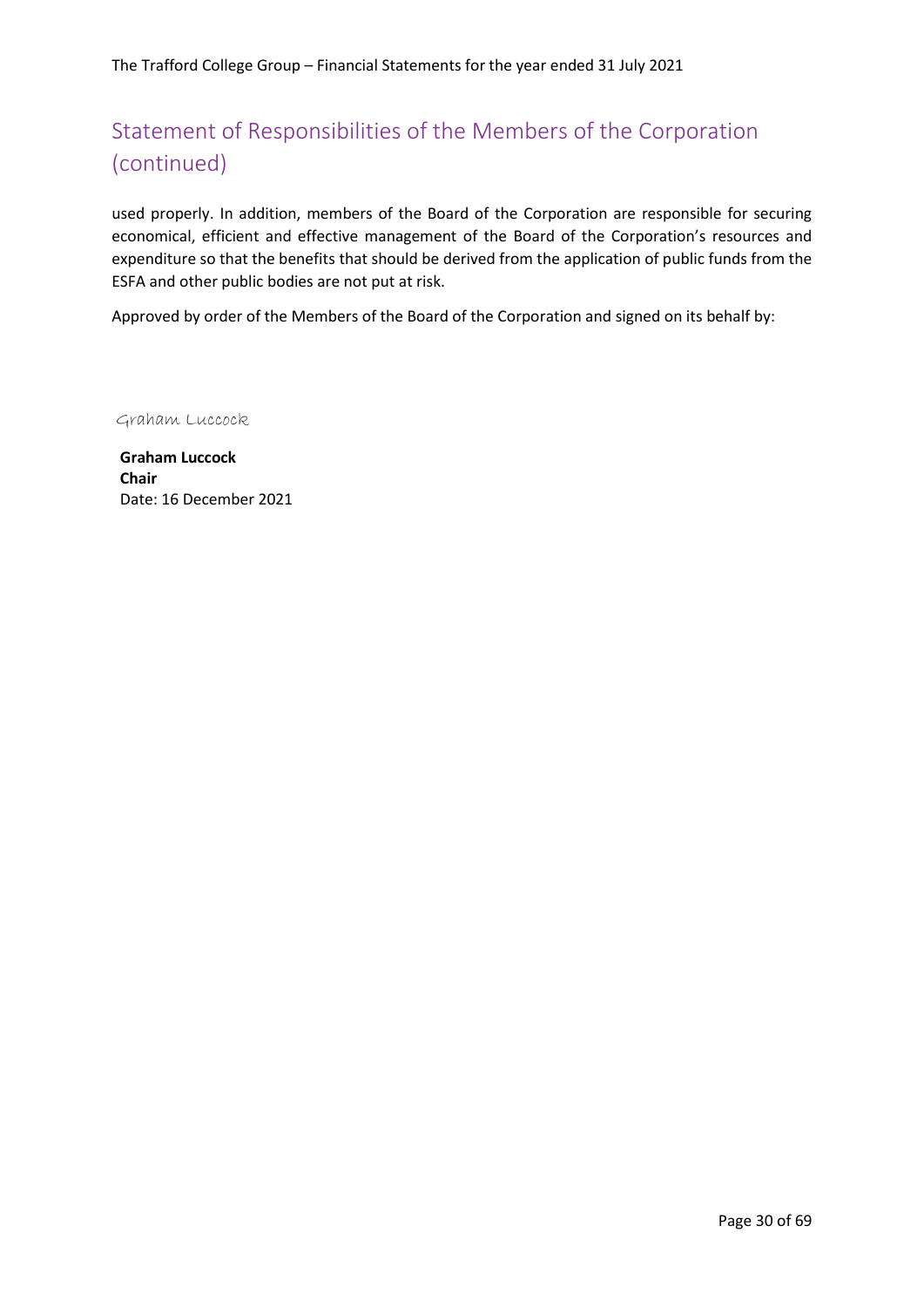#### <span id="page-30-0"></span>**Opinion**

We have audited the financial statements of Trafford College Group (the 'corporation') for the year ended 31 July 2021, which comprise the Statement of Comprehensive Income, the Statement of Changes in Reserves, the Balances Sheet, the Statement of Cash Flows and notes to the financial statements, including a summary of significant accounting policies. The financial reporting framework that has been applied in their preparation is applicable law and United Kingdom Accounting Standards, including Financial Reporting Standard 102 'The Financial Reporting Standard applicable in the UK and Republic of Ireland' (United Kingdom Generally Accepted Accounting Practice).

In our opinion, the financial statements:

- give a true and fair view of the state of the corporation's affairs as at 31 July 2021 and of its deficit of income over expenditure for the year then ended; and
- have been prepared in accordance with United Kingdom Generally Accepted Accounting Practice and the Statement of Recommended Practice – Accounting for Further and Higher Education issued in October 2018 and any subsequent amendments.

#### **Basis for opinion**

We conducted our audit in accordance with International Standards on Auditing (UK) (ISAs (UK)) and applicable law. Our responsibilities under those standards are further described in the 'Auditor's responsibilities for the audit of the financial statements' section of our report. We are independent of the corporation in accordance with the ethical requirements that are relevant to our audit of the financial statements in the UK, including the FRC's Ethical Standard, and we have fulfilled our other ethical responsibilities in accordance with these requirements. We believe that the audit evidence we have obtained is sufficient and appropriate to provide a basis for our opinion.

#### **Conclusions relating to going concern**

We are responsible for concluding on the appropriateness of the Members of the Corporation's use of the going concern basis of accounting and, based on the audit evidence obtained, whether a material uncertainty exists related to events or conditions that may cast significant doubt on the corporation's ability to continue as a going concern. If we conclude that a material uncertainty exists, we are required to draw attention in our report to the related disclosures in the financial statements or, if such disclosures are inadequate, to modify the auditor's opinion. Our conclusions are based on the audit evidence obtained up to the date of our report. However, future events or conditions may cause the corporation to cease to continue as a going concern.

In our evaluation of the Members of the Corporation's conclusions, we considered the inherent risks associated with the corporation's business model including effects arising from macro-economic uncertainties such as Brexit and Covid-19, we assessed and challenged the reasonableness of estimates made by the Members of the Corporation and the related disclosures and analysed how those risks might affect the corporation's financial resources or ability to continue operations over the going concern period.

Based on the work we have performed, we have not identified any material uncertainties relating to events or conditions that, individually or collectively, may cast significant doubt on the corporation's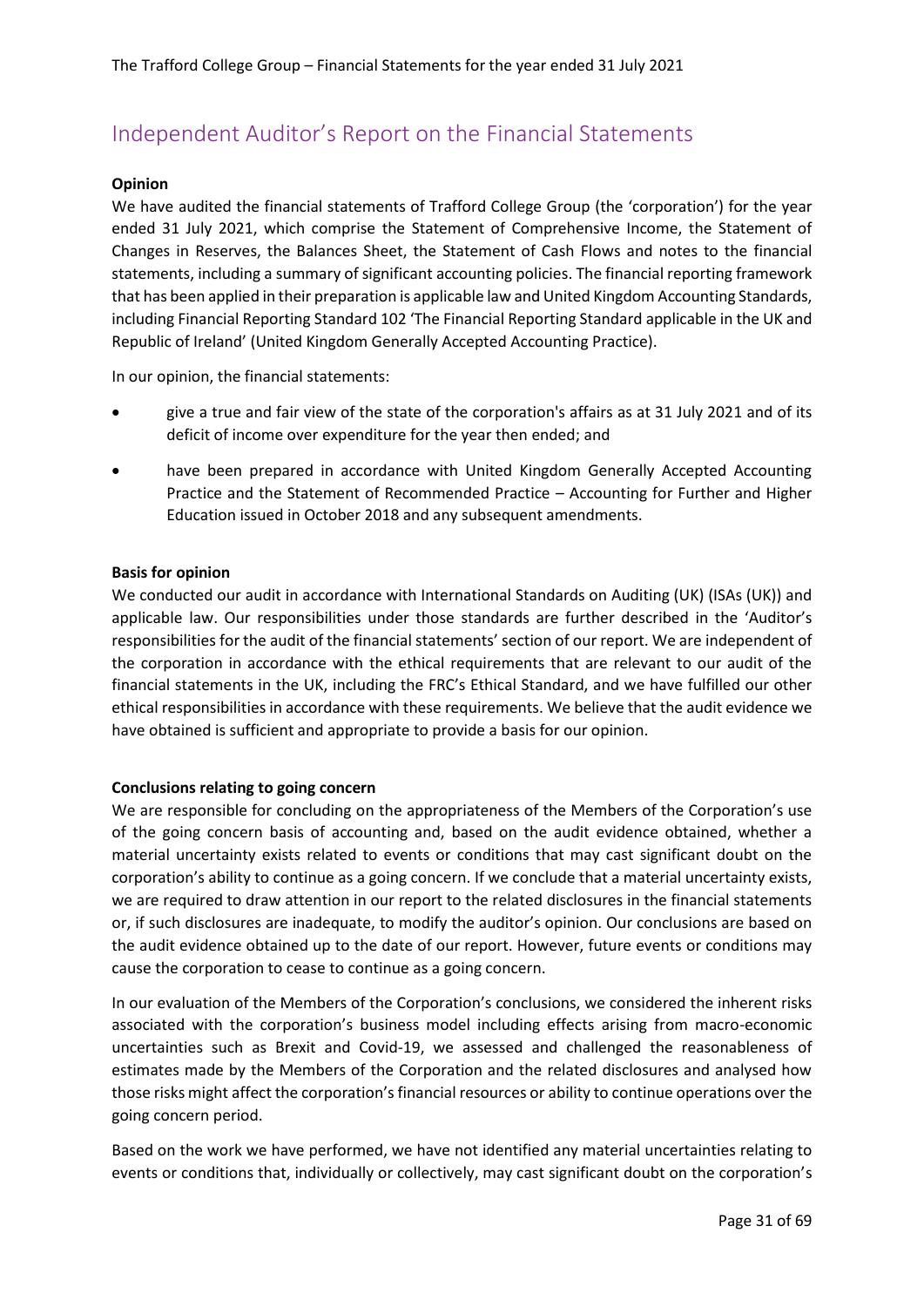ability to continue as a going concern for a period of at least twelve months from when the financial statements are authorised for issue.

In auditing the financial statements, we have concluded that the Members of the Corporation's use of the going concern basis of accounting in the preparation of the financial statements is appropriate.

The responsibilities of the Members of the Corporation with respect to going concern are described in the 'Responsibilities of the Members of the Corporation for the financial statements' section of this report.

#### **Other information**

The Members of the Corporation are responsible for the other information. The other information comprises the information included in the annual report, other than the financial statements and our auditor's report thereon. Our opinion on the financial statements does not cover the other information and, except to the extent otherwise explicitly stated in our report, we do not express any form of assurance conclusion thereon.

In connection with our audit of the financial statements, our responsibility is to read the other information and, in doing so, consider whether the other information is materially inconsistent with the financial statements or our knowledge obtained in the audit or otherwise appears to be materially misstated. If we identify such material inconsistencies or apparent material misstatements, we are required to determine whether there is a material misstatement in the financial statements or a material misstatement of the other information. If, based on the work we have performed, we conclude that there is a material misstatement of this other information, we are required to report that fact.

We have nothing to report in this regard.

### **Opinion on other matters prescribed by the Office for Students ('OfS') accounts direction (issued October 2019)**

In our opinion, in all material respects:

- funds from whatever source administered by the corporation for specific purposes have been properly applied to those purposes and managed in accordance with the relevant legislation;
- funds provided by the OfS, UK Research and Innovation (including Research England), the Education & Skills Funding Agency and the Department for Education have been applied in accordance with the relevant terms and conditions, and any other terms and conditions attached to them, and
- the requirements of the OfS accounts direction (issued October 2019) have been met.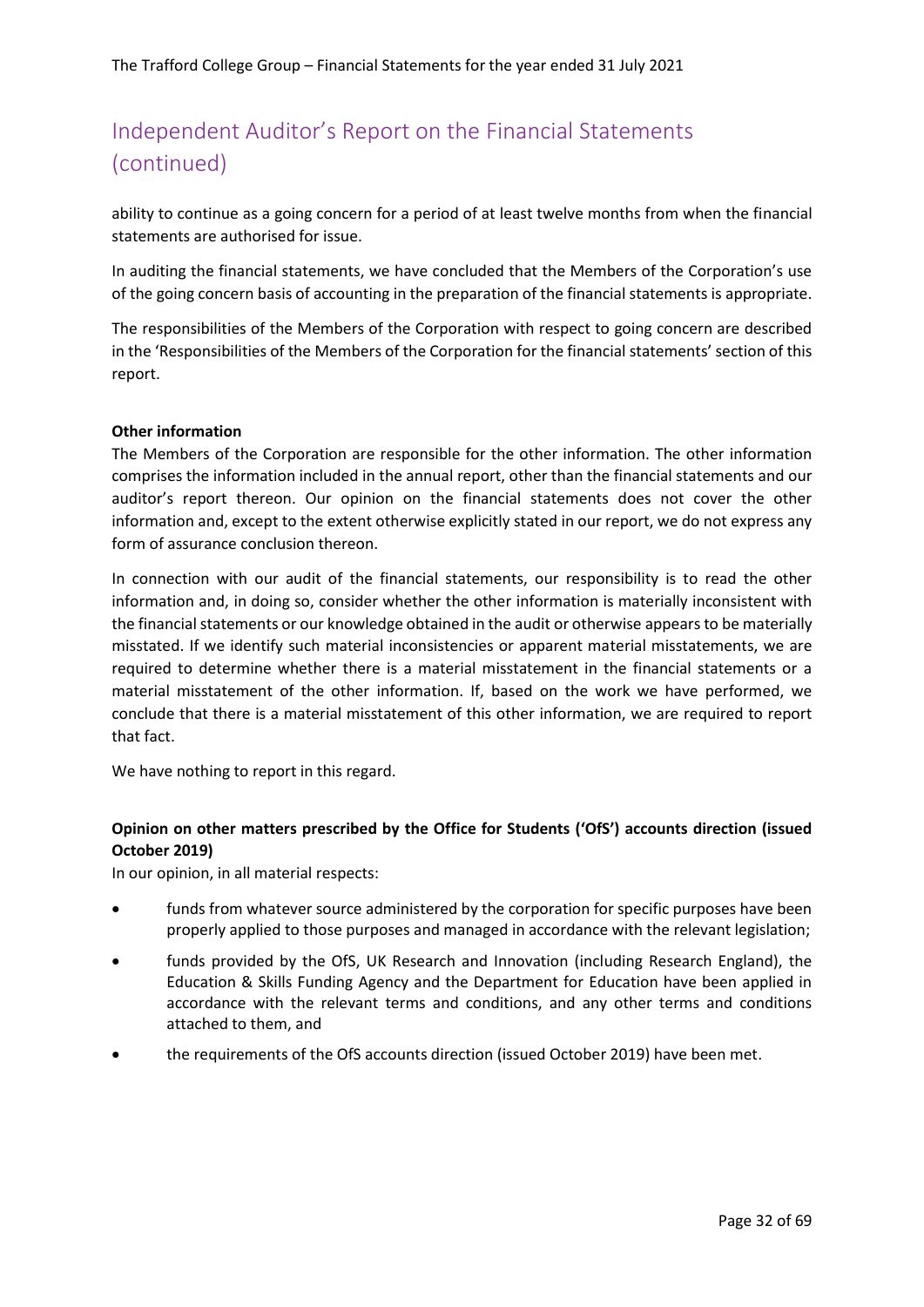#### **Matters on which we are required to report by exception**

We have nothing to report in respect of the following matters where the Post-16 Audit Code of Practice 2020 to 2021 issued by the Education & Skills Funding Agency requires us to report to you if, in our opinion:

- the corporation has not kept adequate accounting records; or
- the corporation's annual accounts are not in agreement with the accounting records; or
- we have not received all the information and explanations we require for our audit.

We have nothing to report in respect of the following matters where the OfS accounts direction (issued October 2019) requires us to report to you where:

- the corporation's grant and fee income, as disclosed in the note to the accounts, has been materially misstated; or
- the corporation's expenditure on access and participation activities for the financial year, as disclosed in the note to the accounts, has been materially misstated.

#### **Responsibilities of the Members of the Corporation for the financial statements**

As explained more fully in the statement of responsibilities of the Members of the Corporation set out on pages 30 to 31, the Members of the Corporation are responsible for the preparation of financial statements and for being satisfied that they give a true and fair view, and for such internal control as the Members of the Corporation determine is necessary to enable the preparation of financial statements that are free from material misstatement, whether due to fraud or error.

In preparing the financial statements, the Members of the Corporation are responsible for assessing the corporation's ability to continue as a going concern, disclosing, as applicable, matters relating to going concern and using the going concern basis of accounting unless the Members of the Corporation either intends to liquidate the corporation or to cease operations, or has no realistic alternative but to do so.

#### **Auditor's responsibilities for the audit of the financial statements**

Our objectives are to obtain reasonable assurance about whether the financial statements as a whole are free from material misstatement, whether due to fraud or error, and to issue an auditor's report that includes our opinion. Reasonable assurance is a high level of assurance but is not a guarantee that an audit conducted in accordance with ISAs (UK) will always detect a material misstatement when it exists. Misstatements can arise from fraud or error and are considered material if, individually or in the aggregate, they could reasonably be expected to influence the economic decisions of users taken on the basis of these financial statements.

A further description of our responsibilities for the audit of the financial statements is located on the Financial Reporting Council's website at: [www.frc.org.uk/auditorsresponsibilities.](http://www.frc.org.uk/auditorsresponsibilities) This description forms part of our auditor's report.

Irregularities, including fraud, are instances of non-compliance with laws and regulations. We design procedures in line with our responsibilities, outlined below, to detect material misstatements in respect of irregularities, including fraud. Owing to the inherent limitations of an audit, there is an unavoidable risk that material misstatements in the financial statements may not be detected, even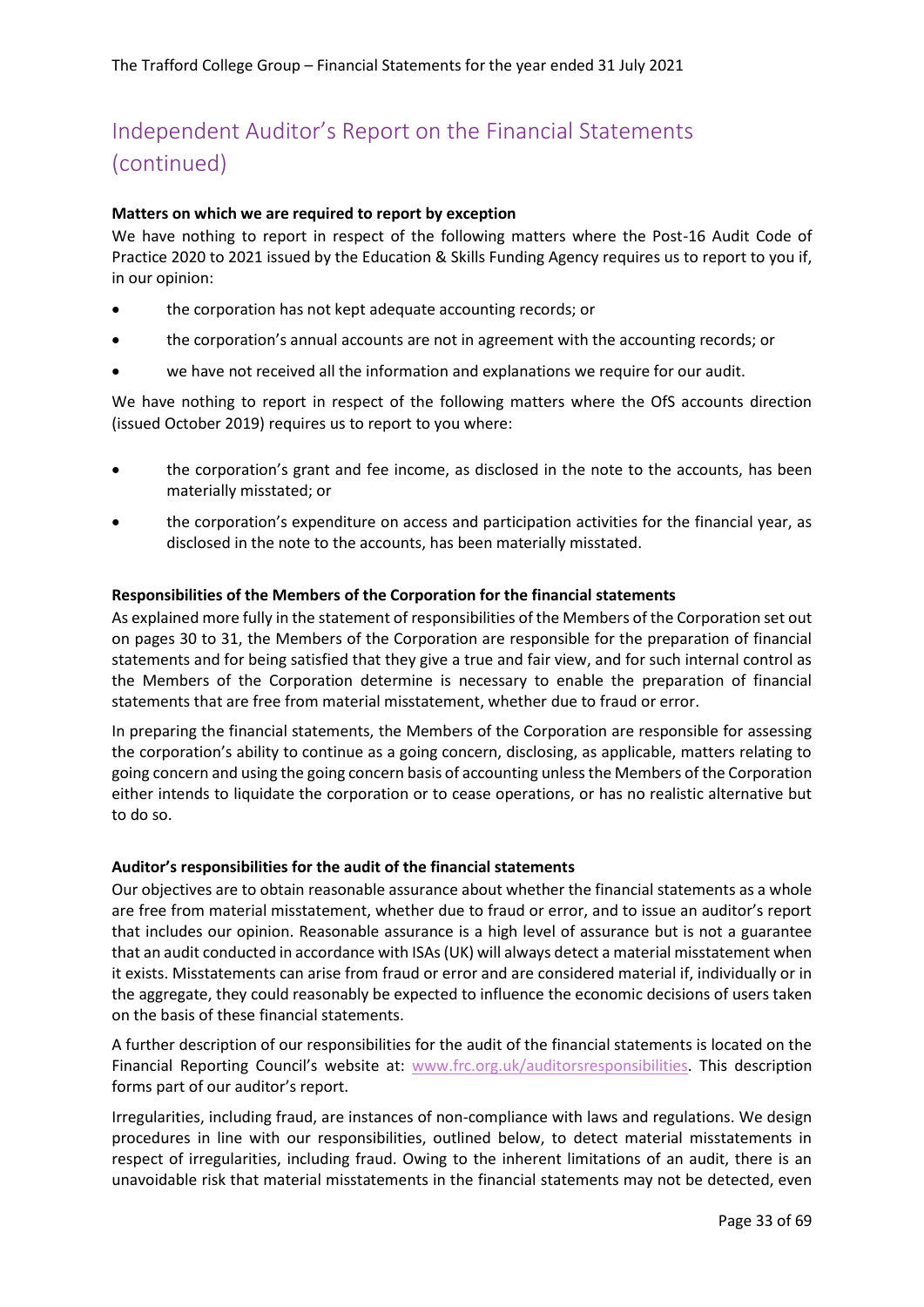though the audit is properly planned and performed in accordance with the ISAs (UK). The extent to which our procedures are capable of detecting irregularities, including fraud, is detailed below:

- We obtained an understanding of the legal and regularity frameworks applicable to the corporation, and the industry in which it operates and determined those which may influence the financial statements. Given the nature of its operating activities, the Corporation is subject to several laws and regulations where the consequence of non-compliance could have a material effect on amounts or disclosures in the financial statements
- We determined that the following laws and regulations are the most significant which are directly relevant to specific assertions in the financial statements:
	- o Those that relate to reporting frameworks being FRS 102, the Statement of Recommended Practice ("FEHE SORP (FRS 102)"), the ESFA College Accounts Direction 2020 to 2021, the ESFA Post 16 Audit Code of Practice 2020 to 2021, the OfS framework – Terms and Conditions of Funding 2020 to 2021, Accounting Direction October 2019 and other regulatory notices, Further and Higher Education Act 1992 and Apprenticeships, Skills, Children and Learning Act 2009.
	- o Those that relate to the operational activities of the Corporation being instruments and articles of government, ESFA terms and conditions of funding as set out in the grant funding agreement and contracts with the ESFA, grant funding agreements, contracts with MCAs in respect of devolved adult education, health and safety regulations, data protection and the code of governance adopted by the College.
- We assessed the susceptibility of the corporation's financial statements to material misstatement, including how fraud may occur. We performed the following audit procedures to address the risks related to irregularities and fraud;
	- o evaluation of the processes and controls in place to address the risks relates to irregularities and fraud;
	- o challenge of the assumptions and judgements made by management in its significant accounting estimates;
	- o review of performance targets and conditions to funding received and their propensity to influence efforts made by management to manage earnings;
	- o review and testing of journal entries, in particular manual journal entries, relating to management estimates and journal entries impacting reported results for the year;
	- $\circ$  consideration of the potential for fraud in revenue recognition through manipulation of student numbers and/or student information;
	- $\circ$  identifying relates parties and through our data interrogation tools performed a review for any related party transactions in the year not previously disclosed;
- These audit procedures were designed to provide reasonable assurance that the financial statements were free from fraud or error. The risk of not detecting a material misstatement due to fraud is higher than the risk of not detecting one resulting from error and detecting irregularities that result from fraud is inherently more difficult than detecting those that result from error, as fraud may involve collusion, deliberate concealment, forgery or intentional misrepresentations. Also, the further removed non-compliance with laws and regulations is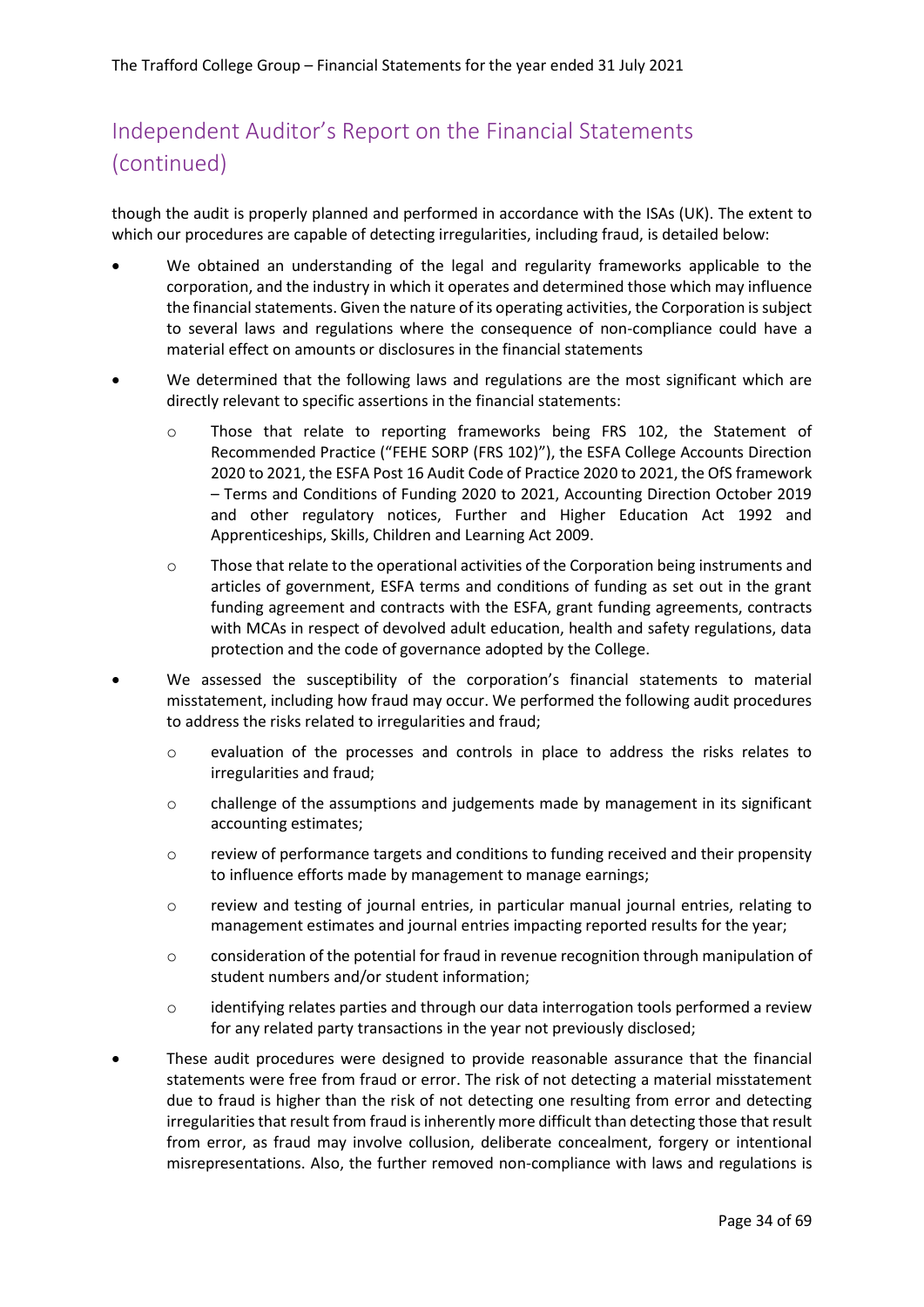from events and transactions reflected in the financial statements, the less likely we would become aware of it;

- We enquired of management, the compliance officer, the Audit and Risk Management Committee and the internal auditors whether there was any awareness of instances of noncompliance with laws and regulations or whether they had any knowledge of actual or suspected fraud. We corroborated the results of our enquiries to supporting to supporting documentation such as board minute and internal audit report reviews.
- In assessing the potential risks of material misstatement, we obtained an understanding of the corporation's operations, the applicable statutory provisions and business risks that may result in risk of material misstatement, and the corporation's control environment, including the adequacy of the procedures of authorisation of transactions.
- The engagement team's experience with similar engagements, their understand and knowledge of the corporation's industry and their understanding of the industry and regulatory requirements were considered in assessing the appropriateness of the collective competence and capabilities of the engagement team.

No matters relating to non-compliance with laws and regulations or relating to fraud were identified in relation to the above-mentioned laws and regulations that were identified by us as most significant.

#### **Use of our report**

This report is made solely to the Members of the Corporation, as a body, in accordance with the terms of our engagement letter dated September 2021. Our audit work has been undertaken so that we might state to the Members of the Corporation those matters we are required to state to it in an auditor's report and for no other purpose. To the fullest extent permitted by law, we do not accept or assume responsibility to anyone other than the corporation and the Members of the Corporation as a body, for our audit work, for this report, or for the opinions we have formed.

Grant Thornton UK LLP

**Grant Thornton UK LLP Statutory Auditor, Chartered Accountants** Manchester Date: 16 December 2021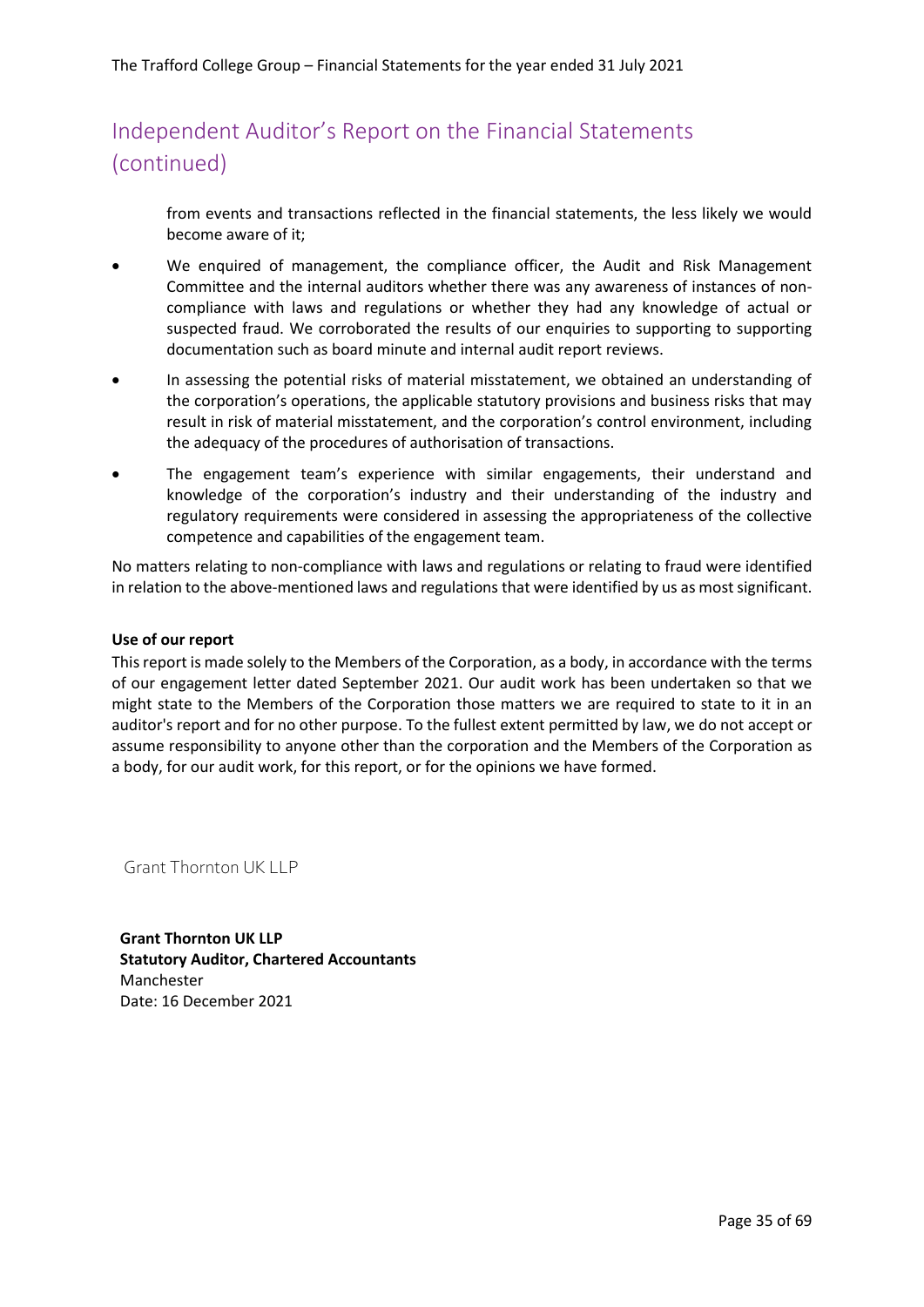# <span id="page-35-0"></span>Independent Reporting Accountant's Report on Regularity

#### **To the corporation of The Trafford College Group and Secretary of State for Education, acting through Education and Skills Funding Agency (the ESFA)**

In accordance with the terms of our engagement letter dated September 2021 and further to the requirements and conditions of funding in the ESFA's grant funding agreements and contracts, or those of any other public funder, we have carried out an engagement to obtain limited assurance about whether anything has come to our attention that would suggest, in all material respects, the expenditure disbursed and income received by The Trafford College Group during the period 1 August 2020 to 31 July 2021 have not been applied to the purposes identified by Parliament and the financial transactions do not conform to the authorities which govern them.

The framework that has been applied is set out in the Post-16 Audit Code of Practice ('the Code') issued by the ESFA and in any relevant conditions of funding concerning adult education notified by a relevant funder. In line with this framework, our work has specifically not considered income received from the main funding grants generated through the Individualised Learner Record data returns, for which the ESFA has other assurance arrangements in place.

#### **Respective responsibilities of The Trafford College Group and the reporting accountant**

The corporation of The Trafford College Group is responsible, under the requirements of the Further and Higher Education Act 1992, subsequent legislation and related regulations and guidance, for ensuring that expenditure disbursed and income received are applied for the purposes intended by Parliament and the financial transactions conform to the authorities that govern them.

Our responsibilities for this engagement are established in the United Kingdom by our profession's ethical guidance and are to obtain limited assurance and report in accordance with our engagement letter and the requirements of the Code. We report to you whether anything has come to our attention in carrying out our work which suggests that in all material respects, expenditure disbursed and income received, during the period 1 August 2020 to 31 July 2021 have not been applied to purposes intended by Parliament or that the financial transactions do not conform to the authorities which govern them.

#### **Approach**

We conducted our engagement in accordance with the Code issued by the ESFA. We performed a limited assurance engagement as defined in that framework.

The objective of a limited assurance engagement is to perform such procedures as to obtain information and explanations in order to provide us with sufficient appropriate evidence to express a negative conclusion on regularity.

A limited assurance engagement is more limited in scope than a reasonable assurance engagement and consequently does not enable us to obtain assurance that we would become aware of all significant matters that might be identified in a reasonable assurance engagement. Accordingly, we do not express a positive opinion.

Our engagement includes examination, on a test basis, of evidence relevant to the regularity of the corporation's income and expenditure.

The work undertaken to draw to our conclusion includes: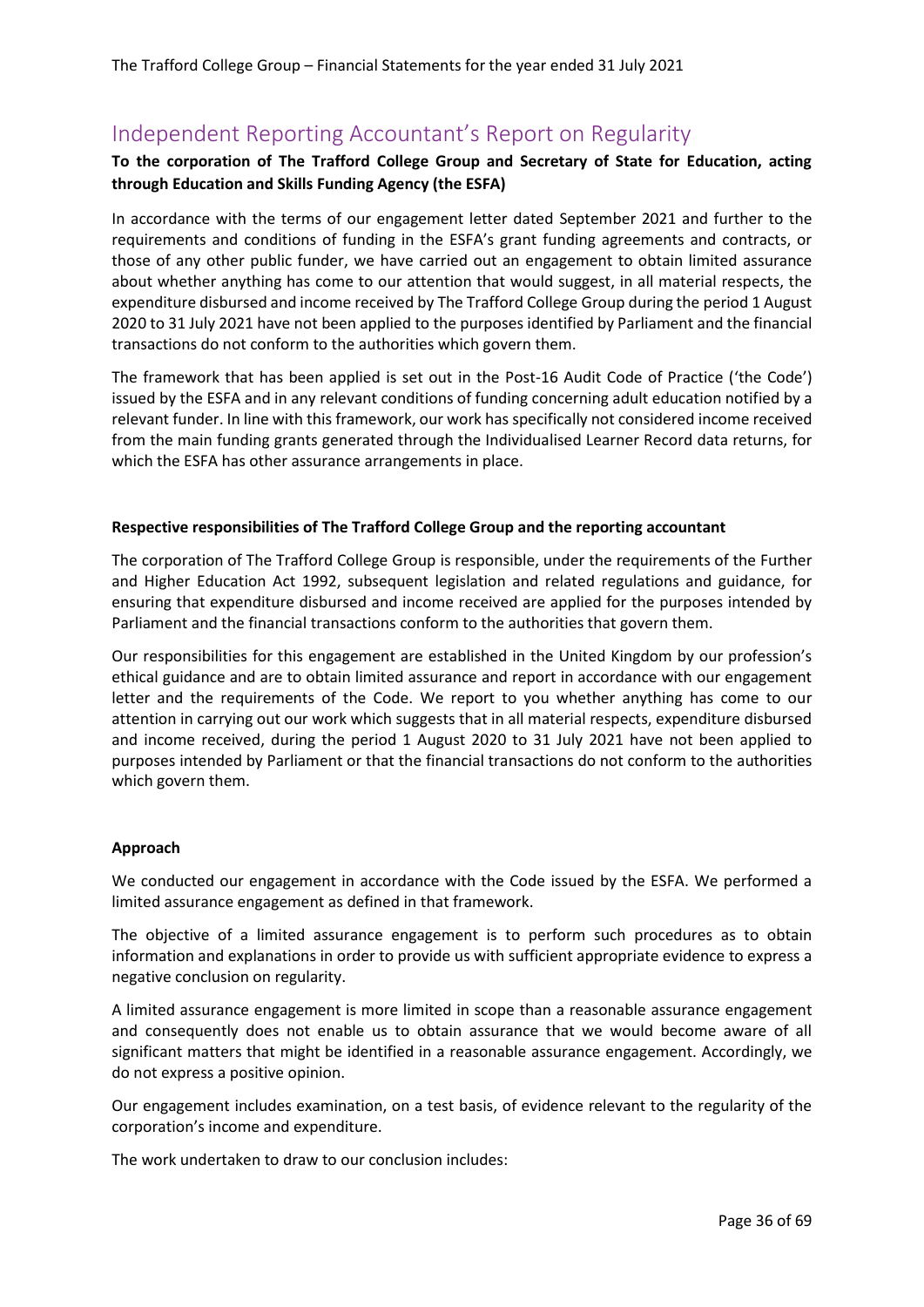# Independent Reporting Accountant's Report on Regularity (continued)

- an assessment of the risk of material irregularity and impropriety across the college's activities;
- evaluation of the processes and controls established and maintained in respect of regularity and propriety for the use of public funds through observation of the arrangements in place and enquiries of management;
- consideration and corroboration of the evidence supporting the Accounting Officer's statement on regularity, propriety and compliance and that included in the self-assessment questionnaire (RSAQ); and
- limited testing, on a sample basis, of income and expenditure for the areas identified as high risk and included on the RSAQ**.**

#### **Conclusion**

In the course of our work, nothing has come to our attention which suggests that, in all material respects, the expenditure disbursed and income received during the period 1 August 2020 to 31 July 2021 has not been applied to purposes intended by Parliament, and the financial transactions do not conform to the authorities that govern them.

#### **Use of our report**

This report is made solely to the corporation of The Trafford College Group and the ESFA in accordance with the terms of our engagement letter. Our work has been undertaken so that we might state to the corporation of The Trafford College Group and the ESFA those matters we are required to state in a limited assurance report and for no other purpose. To the fullest extent permitted by law, we do not accept or assume responsibility to anyone other than the corporation of The Trafford College Group, as a body, and the ESFA, as a body, for our work, for this report, or for the conclusion we have formed.

Grant Thornton UK LLP

**Grant Thornton UK LLP Chartered Accountants** Manchester Date: 16 December 2021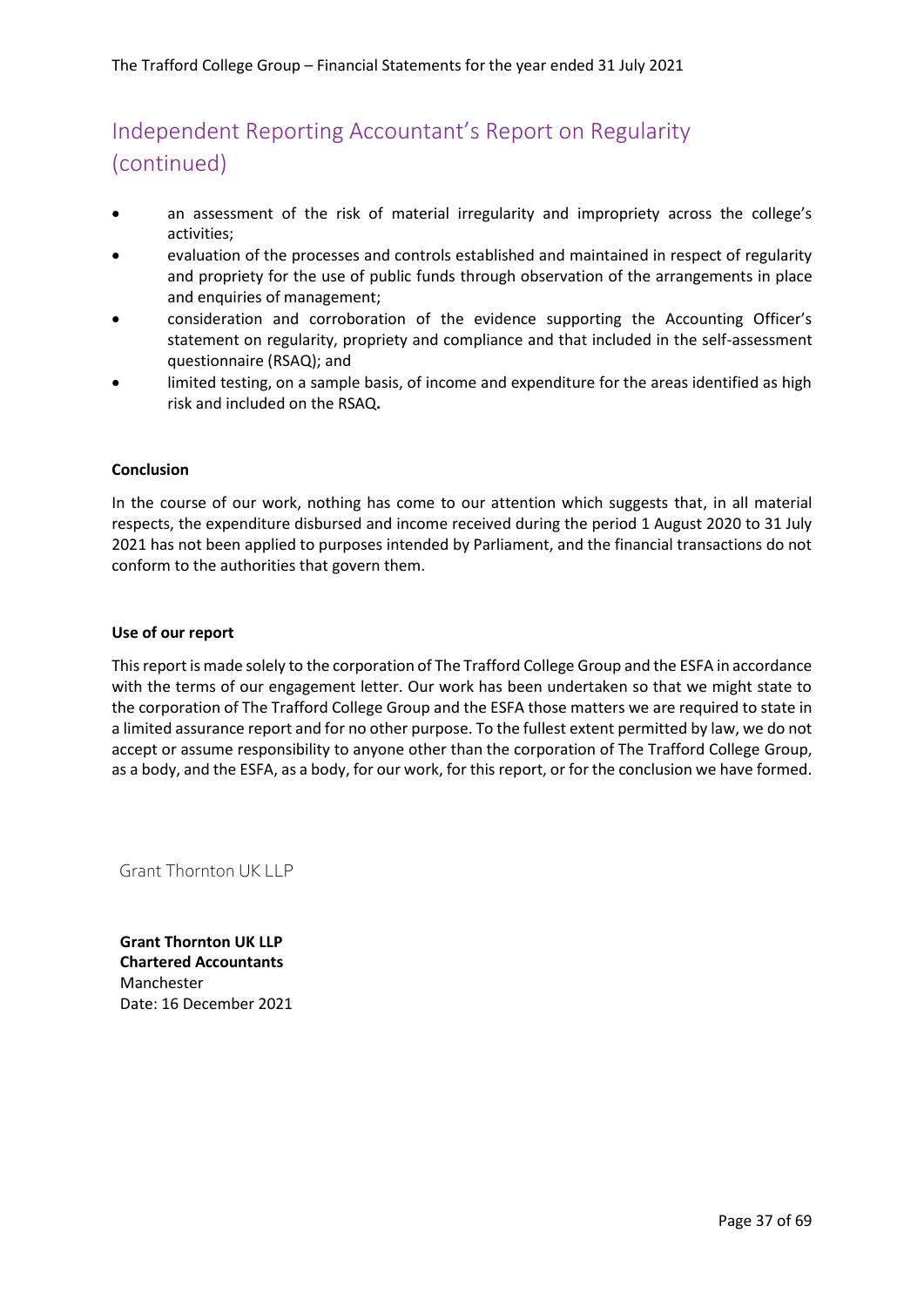# <span id="page-37-0"></span>Statement of Comprehensive Income

|                                                       | <b>Notes</b>   | 2021   | 2020      |
|-------------------------------------------------------|----------------|--------|-----------|
|                                                       |                | f'000  | f'000     |
| Income                                                |                |        |           |
| Funding body grants                                   | $\overline{2}$ | 33,764 | 29,000    |
| Tuition fees and education contracts                  | 3              | 4,528  | 4,729     |
| Other grants and contracts                            | 4              | 21     | 96        |
| Other income                                          | 6              | 196    | 267       |
| Endowment and investment income                       | 7              | 1      | 25        |
| Gift on transfer of net assets                        | 28             | 7,791  |           |
| <b>Total income</b>                                   |                | 46,301 | 34,117    |
| <b>Expenditure</b>                                    |                |        |           |
| Staff costs                                           | 8              | 24,871 | 22,255    |
| Restructuring costs                                   | 8              | 556    | 171       |
| Other operating expenses                              | 10             | 10,175 | 10,006    |
| Depreciation                                          | 14             | 2,650  | 2,571     |
| Interest and other finance costs                      | 12             | 1,050  | 1,003     |
| <b>Total expenditure</b>                              |                | 39,302 | 36,006    |
| Surplus / (deficit) before other gains and losses     |                | 6,999  | (1,889)   |
| Profit on disposal of assets                          | 14             | 2,425  |           |
| Surplus / (deficit) before tax                        |                | 9,424  | (1,889)   |
| Taxation                                              | 13             |        |           |
| Surplus / (deficit) for the year                      |                | 9,424  | (1,889)   |
| Actuarial gain/(loss) in respect of pensions schemes  | 27             | 5,390  | (14, 784) |
| Total Comprehensive Income/(Expenditure) for the year |                | 14,814 | (16, 673) |
| <b>Represented by:</b>                                |                |        |           |
| Restricted comprehensive income                       |                |        |           |
| Unrestricted comprehensive income                     |                | 14,814 | (16, 673) |
|                                                       |                | 14,814 | (16, 673) |
|                                                       |                |        |           |

All items of income and expenditure relate to continuing activities.

The accompanying notes form part of these financial statements.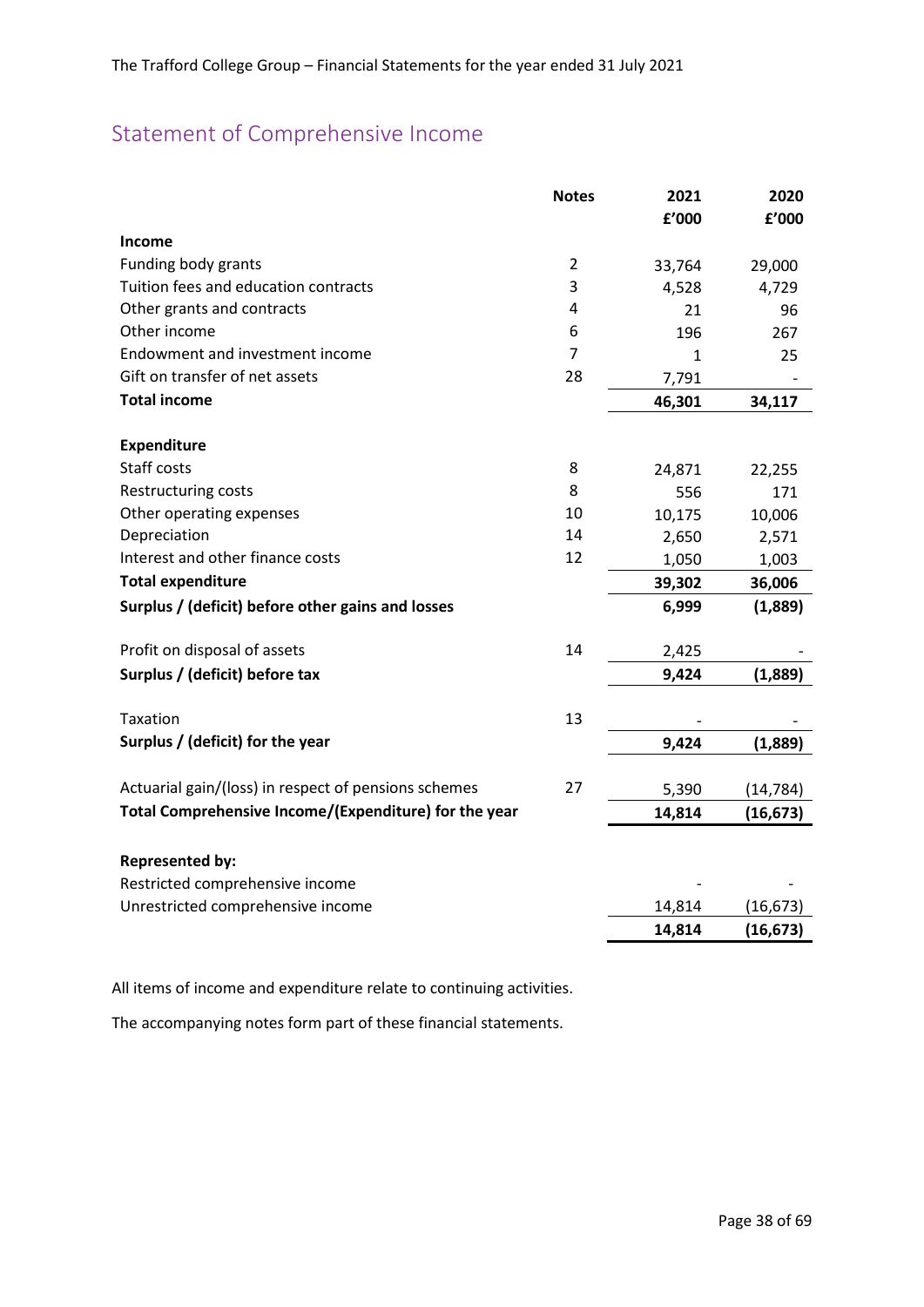# <span id="page-38-0"></span>Statement of Changes in Reserves

|                                                                                                      | Income and<br><b>Expenditure</b><br>account | <b>Revaluation</b><br>reserve | <b>Total</b> |
|------------------------------------------------------------------------------------------------------|---------------------------------------------|-------------------------------|--------------|
|                                                                                                      | £'000                                       | f'000                         | £'000        |
| As at 1 August 2019                                                                                  | (3, 457)                                    | 2,428                         | (1,029)      |
| (Deficit) from the income and expenditure account<br>Actuarial (loss) in respect of Local Government | (1,889)                                     |                               | (1,889)      |
| <b>Pension Scheme</b>                                                                                | (14, 784)                                   |                               | (14,784)     |
| Total comprehensive expenditure for the year                                                         | (16, 673)                                   |                               | (16, 673)    |
| Transfers between reserves                                                                           | 96                                          | (96)                          |              |
| As at 1 August 2020                                                                                  | (20, 034)                                   | 2,332                         | (17, 702)    |
| Surplus from the income and expenditure account<br>Actuarial gain in respect of Local Government     | 9,424                                       |                               | 9,424        |
| <b>Pension Scheme</b>                                                                                | 5,390                                       |                               | 5,390        |
| Total comprehensive income for the year                                                              | 14,814                                      |                               | 14,814       |
| Transfers between reserves                                                                           | 95                                          | (95)                          |              |
| As at 31 July 2021                                                                                   | (5, 125)                                    | 2,237                         | (2,888)      |

The accompanying notes form part of these financial statements.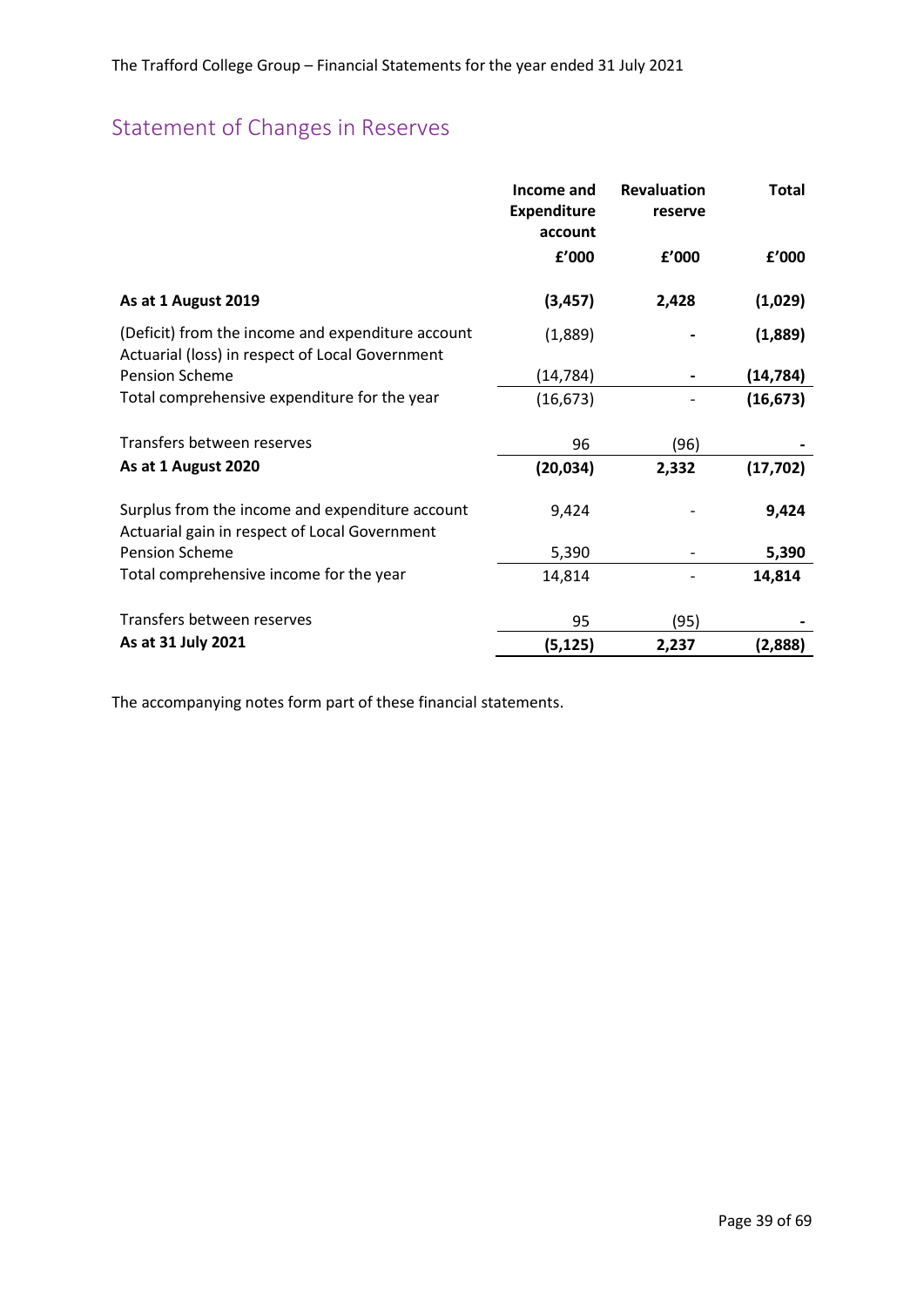# <span id="page-39-0"></span>Statement of Financial Position

|                                                                | <b>Notes</b> | 2021      | 2020      |
|----------------------------------------------------------------|--------------|-----------|-----------|
|                                                                |              | £'000     | £'000     |
| <b>Non Current Assets</b>                                      |              |           |           |
| Tangible fixed assets                                          | 14           | 90,848    | 66,378    |
|                                                                |              | 90,848    | 66,378    |
| <b>Current assets</b>                                          |              |           |           |
| Trade and other receivables                                    | 15           | 2,977     | 1,320     |
| Cash and cash equivalents                                      | 21           | 16,189    | 5,514     |
|                                                                |              | 19,166    | 6,834     |
|                                                                |              |           |           |
| Less: Creditors - amounts falling due within one year          | 16           | (14,001)  | (4,862)   |
| <b>Net current assets</b>                                      |              | 5,165     | 1,972     |
|                                                                |              |           |           |
| <b>Total assets less current liabilities</b>                   |              | 96,013    | 68,350    |
| Less: Creditors – amounts falling due after more than one year | 17           | (52, 943) | (42, 451) |
| <b>Provisions</b>                                              |              |           |           |
| Defined benefit obligations                                    | 27           | (44, 742) | (42, 356) |
| Other provisions                                               | 20           | (1, 216)  | (1, 245)  |
| <b>Total net liability</b>                                     |              | (2,888)   | (17, 702) |
|                                                                |              |           |           |
| <b>Unrestricted reserves</b>                                   |              |           |           |
| Income and expenditure account                                 |              | (5, 125)  | (20, 034) |
| <b>Revaluation reserve</b>                                     |              | 2,237     | 2,332     |
| <b>Total reserves</b>                                          |              | (2,888)   | (17, 702) |

The Financial Statements were approved and authorised for issue by the Members of the Board of the Corporation and signed on its behalf by:

Graham Luccock James Scott

**Graham Luccock Chair** Date: 16 December 2021 Date: 16 December 2021

**James Scott Principal and Chief Executive Officer** 

The accompanying notes form part of these financial statements.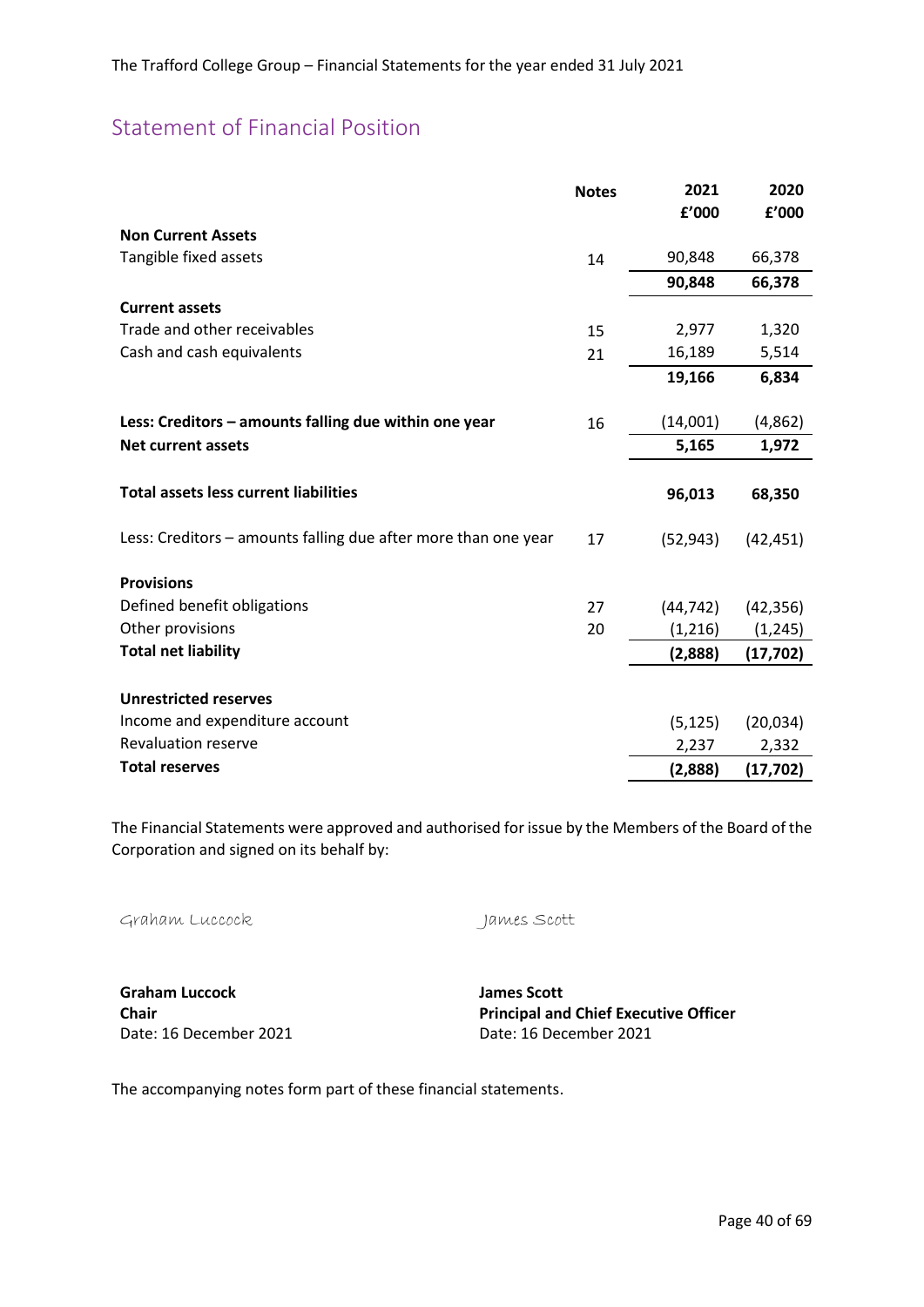# <span id="page-40-0"></span>Statement of Cash Flows

| Cash inflow from operating activities<br>Surplus/(deficit) for the year<br>9,424<br>(1,889)<br>Adjustment for non cash items<br>14<br>2,650<br>Depreciation<br>2,571<br>$\overline{2}$<br>(1, 146)<br>Deferred capital grants released to income<br>(1,081)<br>15<br>(1,659)<br>(Increase) in debtors<br>(150)<br>16<br>3,116<br>Increase/(decrease) in creditors due within one year<br>(1, 181)<br>17<br>(Decrease) in creditors due after one year<br>(21)<br>(29)<br>(Decrease) in provisions<br>(25)<br>20<br>2,257<br>Pensions costs less contributions payable<br>1,363<br>27<br>Adjustment for investing or financing activities<br>$\overline{7}$<br>(1)<br>Investment income<br>(25)<br>12<br>430<br>443<br>Interest payable<br>14a<br>(2, 425)<br>(Profit) on sale of fixed assets<br>28<br>(7, 791)<br>(Profit) recognised on merger<br>Net cash flow from operating activities<br>4,826<br>5<br>Cash flows from investing activities<br>4,729<br>Proceeds from sale of fixed assets<br>$\overline{7}$<br>Investment income<br>25<br>1<br>Payments made to acquire fixed assets<br>(9,995)<br>14<br>(1,919)<br>Deferred capital grants received<br>11,277<br>2,214<br>Transfer of cash on merger<br>28<br>543<br>Net cash flow from investing activities<br>6,555<br>320<br><b>Cash flows from financing activities</b><br>(430)<br>12<br>(443)<br>Interest paid<br>(276)<br>Repayments of amounts borrowed<br>(248)<br>Net cash flows from financing activities<br>(706)<br>(691)<br>Increase / (decrease) in cash and cash equivalents in the year<br>10,675<br>(366)<br>5,514<br>Cash and cash equivalents at beginning of the year<br>21<br>5,880<br>16,189<br>Cash and cash equivalents at end of the year<br>21<br>5,514 |              | 2021  | 2020  |
|--------------------------------------------------------------------------------------------------------------------------------------------------------------------------------------------------------------------------------------------------------------------------------------------------------------------------------------------------------------------------------------------------------------------------------------------------------------------------------------------------------------------------------------------------------------------------------------------------------------------------------------------------------------------------------------------------------------------------------------------------------------------------------------------------------------------------------------------------------------------------------------------------------------------------------------------------------------------------------------------------------------------------------------------------------------------------------------------------------------------------------------------------------------------------------------------------------------------------------------------------------------------------------------------------------------------------------------------------------------------------------------------------------------------------------------------------------------------------------------------------------------------------------------------------------------------------------------------------------------------------------------------------------------------------------------------------------------------------------------------|--------------|-------|-------|
|                                                                                                                                                                                                                                                                                                                                                                                                                                                                                                                                                                                                                                                                                                                                                                                                                                                                                                                                                                                                                                                                                                                                                                                                                                                                                                                                                                                                                                                                                                                                                                                                                                                                                                                                            | <b>Notes</b> | f'000 | f'000 |
|                                                                                                                                                                                                                                                                                                                                                                                                                                                                                                                                                                                                                                                                                                                                                                                                                                                                                                                                                                                                                                                                                                                                                                                                                                                                                                                                                                                                                                                                                                                                                                                                                                                                                                                                            |              |       |       |
|                                                                                                                                                                                                                                                                                                                                                                                                                                                                                                                                                                                                                                                                                                                                                                                                                                                                                                                                                                                                                                                                                                                                                                                                                                                                                                                                                                                                                                                                                                                                                                                                                                                                                                                                            |              |       |       |
|                                                                                                                                                                                                                                                                                                                                                                                                                                                                                                                                                                                                                                                                                                                                                                                                                                                                                                                                                                                                                                                                                                                                                                                                                                                                                                                                                                                                                                                                                                                                                                                                                                                                                                                                            |              |       |       |
|                                                                                                                                                                                                                                                                                                                                                                                                                                                                                                                                                                                                                                                                                                                                                                                                                                                                                                                                                                                                                                                                                                                                                                                                                                                                                                                                                                                                                                                                                                                                                                                                                                                                                                                                            |              |       |       |
|                                                                                                                                                                                                                                                                                                                                                                                                                                                                                                                                                                                                                                                                                                                                                                                                                                                                                                                                                                                                                                                                                                                                                                                                                                                                                                                                                                                                                                                                                                                                                                                                                                                                                                                                            |              |       |       |
|                                                                                                                                                                                                                                                                                                                                                                                                                                                                                                                                                                                                                                                                                                                                                                                                                                                                                                                                                                                                                                                                                                                                                                                                                                                                                                                                                                                                                                                                                                                                                                                                                                                                                                                                            |              |       |       |
|                                                                                                                                                                                                                                                                                                                                                                                                                                                                                                                                                                                                                                                                                                                                                                                                                                                                                                                                                                                                                                                                                                                                                                                                                                                                                                                                                                                                                                                                                                                                                                                                                                                                                                                                            |              |       |       |
|                                                                                                                                                                                                                                                                                                                                                                                                                                                                                                                                                                                                                                                                                                                                                                                                                                                                                                                                                                                                                                                                                                                                                                                                                                                                                                                                                                                                                                                                                                                                                                                                                                                                                                                                            |              |       |       |
|                                                                                                                                                                                                                                                                                                                                                                                                                                                                                                                                                                                                                                                                                                                                                                                                                                                                                                                                                                                                                                                                                                                                                                                                                                                                                                                                                                                                                                                                                                                                                                                                                                                                                                                                            |              |       |       |
|                                                                                                                                                                                                                                                                                                                                                                                                                                                                                                                                                                                                                                                                                                                                                                                                                                                                                                                                                                                                                                                                                                                                                                                                                                                                                                                                                                                                                                                                                                                                                                                                                                                                                                                                            |              |       |       |
|                                                                                                                                                                                                                                                                                                                                                                                                                                                                                                                                                                                                                                                                                                                                                                                                                                                                                                                                                                                                                                                                                                                                                                                                                                                                                                                                                                                                                                                                                                                                                                                                                                                                                                                                            |              |       |       |
|                                                                                                                                                                                                                                                                                                                                                                                                                                                                                                                                                                                                                                                                                                                                                                                                                                                                                                                                                                                                                                                                                                                                                                                                                                                                                                                                                                                                                                                                                                                                                                                                                                                                                                                                            |              |       |       |
|                                                                                                                                                                                                                                                                                                                                                                                                                                                                                                                                                                                                                                                                                                                                                                                                                                                                                                                                                                                                                                                                                                                                                                                                                                                                                                                                                                                                                                                                                                                                                                                                                                                                                                                                            |              |       |       |
|                                                                                                                                                                                                                                                                                                                                                                                                                                                                                                                                                                                                                                                                                                                                                                                                                                                                                                                                                                                                                                                                                                                                                                                                                                                                                                                                                                                                                                                                                                                                                                                                                                                                                                                                            |              |       |       |
|                                                                                                                                                                                                                                                                                                                                                                                                                                                                                                                                                                                                                                                                                                                                                                                                                                                                                                                                                                                                                                                                                                                                                                                                                                                                                                                                                                                                                                                                                                                                                                                                                                                                                                                                            |              |       |       |
|                                                                                                                                                                                                                                                                                                                                                                                                                                                                                                                                                                                                                                                                                                                                                                                                                                                                                                                                                                                                                                                                                                                                                                                                                                                                                                                                                                                                                                                                                                                                                                                                                                                                                                                                            |              |       |       |
|                                                                                                                                                                                                                                                                                                                                                                                                                                                                                                                                                                                                                                                                                                                                                                                                                                                                                                                                                                                                                                                                                                                                                                                                                                                                                                                                                                                                                                                                                                                                                                                                                                                                                                                                            |              |       |       |
|                                                                                                                                                                                                                                                                                                                                                                                                                                                                                                                                                                                                                                                                                                                                                                                                                                                                                                                                                                                                                                                                                                                                                                                                                                                                                                                                                                                                                                                                                                                                                                                                                                                                                                                                            |              |       |       |
|                                                                                                                                                                                                                                                                                                                                                                                                                                                                                                                                                                                                                                                                                                                                                                                                                                                                                                                                                                                                                                                                                                                                                                                                                                                                                                                                                                                                                                                                                                                                                                                                                                                                                                                                            |              |       |       |
|                                                                                                                                                                                                                                                                                                                                                                                                                                                                                                                                                                                                                                                                                                                                                                                                                                                                                                                                                                                                                                                                                                                                                                                                                                                                                                                                                                                                                                                                                                                                                                                                                                                                                                                                            |              |       |       |
|                                                                                                                                                                                                                                                                                                                                                                                                                                                                                                                                                                                                                                                                                                                                                                                                                                                                                                                                                                                                                                                                                                                                                                                                                                                                                                                                                                                                                                                                                                                                                                                                                                                                                                                                            |              |       |       |
|                                                                                                                                                                                                                                                                                                                                                                                                                                                                                                                                                                                                                                                                                                                                                                                                                                                                                                                                                                                                                                                                                                                                                                                                                                                                                                                                                                                                                                                                                                                                                                                                                                                                                                                                            |              |       |       |
|                                                                                                                                                                                                                                                                                                                                                                                                                                                                                                                                                                                                                                                                                                                                                                                                                                                                                                                                                                                                                                                                                                                                                                                                                                                                                                                                                                                                                                                                                                                                                                                                                                                                                                                                            |              |       |       |
|                                                                                                                                                                                                                                                                                                                                                                                                                                                                                                                                                                                                                                                                                                                                                                                                                                                                                                                                                                                                                                                                                                                                                                                                                                                                                                                                                                                                                                                                                                                                                                                                                                                                                                                                            |              |       |       |
|                                                                                                                                                                                                                                                                                                                                                                                                                                                                                                                                                                                                                                                                                                                                                                                                                                                                                                                                                                                                                                                                                                                                                                                                                                                                                                                                                                                                                                                                                                                                                                                                                                                                                                                                            |              |       |       |
|                                                                                                                                                                                                                                                                                                                                                                                                                                                                                                                                                                                                                                                                                                                                                                                                                                                                                                                                                                                                                                                                                                                                                                                                                                                                                                                                                                                                                                                                                                                                                                                                                                                                                                                                            |              |       |       |
|                                                                                                                                                                                                                                                                                                                                                                                                                                                                                                                                                                                                                                                                                                                                                                                                                                                                                                                                                                                                                                                                                                                                                                                                                                                                                                                                                                                                                                                                                                                                                                                                                                                                                                                                            |              |       |       |
|                                                                                                                                                                                                                                                                                                                                                                                                                                                                                                                                                                                                                                                                                                                                                                                                                                                                                                                                                                                                                                                                                                                                                                                                                                                                                                                                                                                                                                                                                                                                                                                                                                                                                                                                            |              |       |       |
|                                                                                                                                                                                                                                                                                                                                                                                                                                                                                                                                                                                                                                                                                                                                                                                                                                                                                                                                                                                                                                                                                                                                                                                                                                                                                                                                                                                                                                                                                                                                                                                                                                                                                                                                            |              |       |       |
|                                                                                                                                                                                                                                                                                                                                                                                                                                                                                                                                                                                                                                                                                                                                                                                                                                                                                                                                                                                                                                                                                                                                                                                                                                                                                                                                                                                                                                                                                                                                                                                                                                                                                                                                            |              |       |       |
|                                                                                                                                                                                                                                                                                                                                                                                                                                                                                                                                                                                                                                                                                                                                                                                                                                                                                                                                                                                                                                                                                                                                                                                                                                                                                                                                                                                                                                                                                                                                                                                                                                                                                                                                            |              |       |       |
|                                                                                                                                                                                                                                                                                                                                                                                                                                                                                                                                                                                                                                                                                                                                                                                                                                                                                                                                                                                                                                                                                                                                                                                                                                                                                                                                                                                                                                                                                                                                                                                                                                                                                                                                            |              |       |       |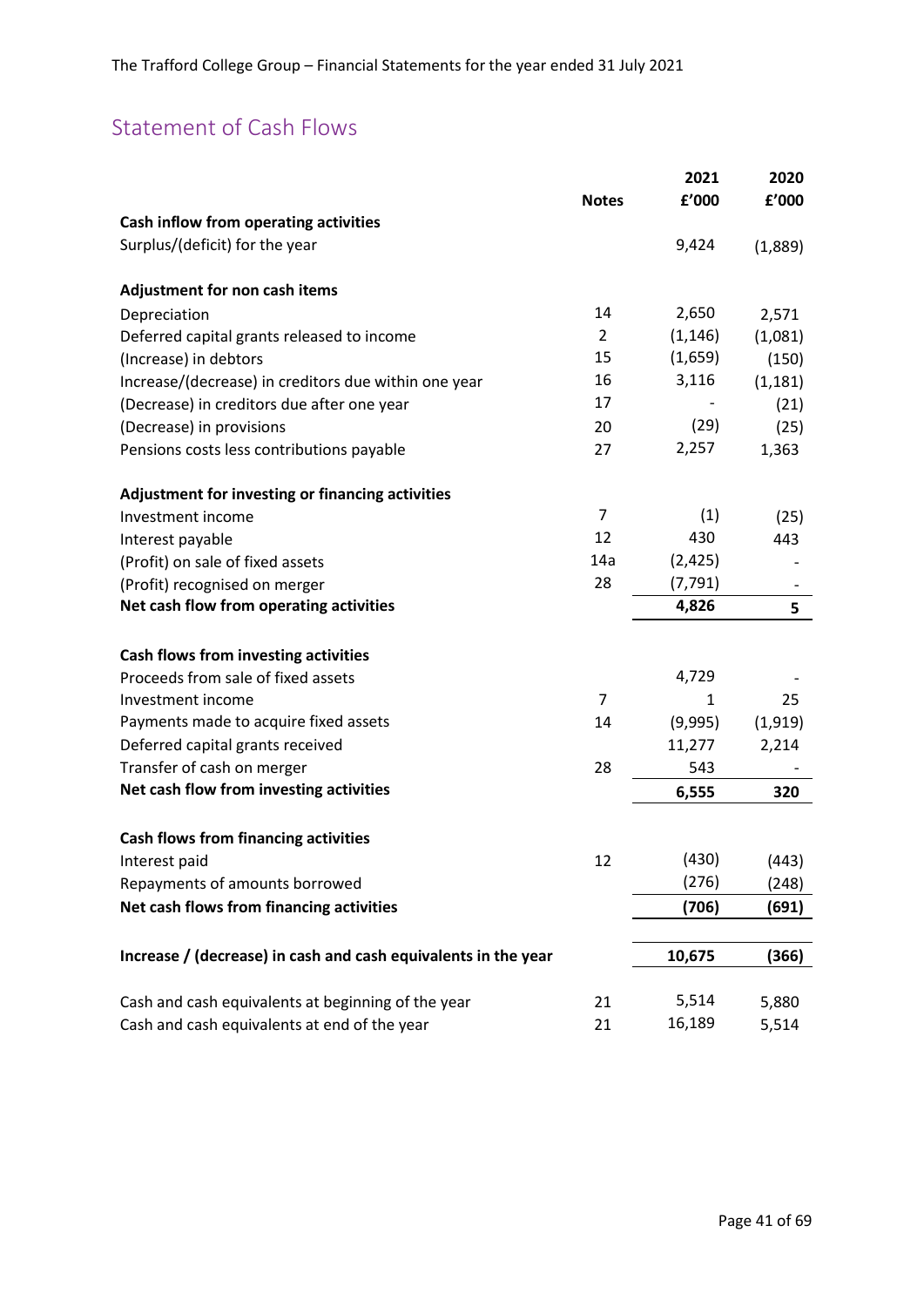## <span id="page-41-0"></span>Notes to the Financial Statements

#### 1. Accounting Policies

#### **Legal Status**

The Corporation was established under the Further and Higher Education Act 1992 for the purpose of conducting Trafford College. The College is an exempt charity for the purposes of the Part 3 of the Charities Act 2011.

The Corporation was incorporated as South Trafford College. On 1st September 2007, the Secretary of State granted consent to the Corporation to change the College's name to Trafford College. On this date, the activities of North Trafford College were merged with those of South Trafford College.

On 5 April 2018, the Corporation merged with Stockport College under a type B merger and the Secretary of State granted consent for to the Corporation to change the College's name to The Trafford College Group.

On 4 May 2021, the Corporation merged with Cheadle and Marple Sixth Form College, with the relative sizes and lasting governance arrangements such that this transaction is effectively an acquisition for the purpose of accounting treatment. As such, the fair value of the assets and liabilities were transferred to the TCG from 4 May 2021, with the income and expenditure of Cheadle and Marple Sixth Form College included in the results of the Trafford College Group from this date onwards.

The following accounting policies have been applied consistently in dealing with items which are considered material in relation to the financial statements.

#### **Basis of Preparation**

These financial statements have been prepared in accordance with the Statement of Recommended Practice: Accounting for Further and Higher Education 2019 (the 2019 FE HE SORP), the College Accounts Direction for 2020 to 2021 and in accordance with Financial Reporting Standard 102 – "The Financial Reporting Standard applicable in the United Kingdom and Republic of Ireland" (FRS 102). The Office for Students Accounts Direction has been applied where disclosure is required in excess of the College Accounts Direction for 2020 to 2021. The College is a public benefit entity and has therefore applied the relevant public benefit requirements of FRS 102.

The financial statements are prepared in £ sterling.

The preparation of financial statements in compliance with FRS 102 requires the use of certain critical accounting estimates. It also requires management to exercise judgement in applying the College's accounting policies.

#### **Basis of Accounting**

The financial statements are prepared in accordance with the historical cost convention.

#### **Going Concern**

After making appropriate enquiries, the Corporation considers that the TCG has adequate resources to continue in operational existence for the foreseeable future. Our scenario planning process models through the impact to the Financial Health Grading as well as our banking covenants.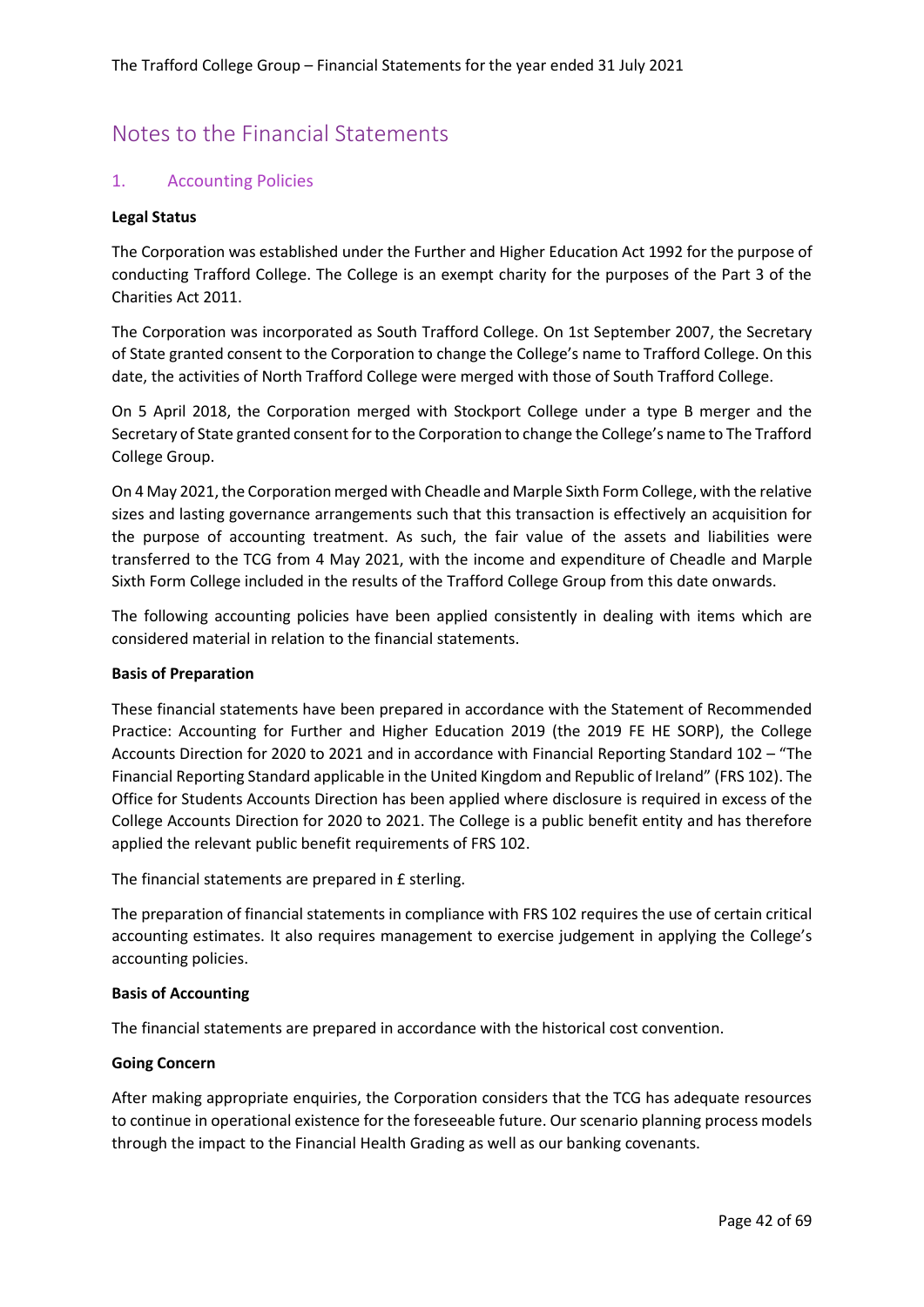The TCG primarily meets its day-to-day working capital requirements through cash generated from its day-to-day activities. The TCG is funding over £5m of its contribution to the redevelopment of Stockport Campus through the disposal of land that took place in April 2021.

The TCG currently has one loan of £6.0m outstanding at 31 July 2021 with Barclays Bank, with current annual payments of £674k (principal plus interest) ending in 2036. The loan with Barclays includes a number of covenants. The TCG's forecasts and financial projections indicate that it will be able to operate within this existing facility and covenants for the foreseeable future.

In response to Covid-19 the TCG is operating plans to ensure it continues to operate and provide learners with an outstanding education experience with excellent qualification outcomes. The TCG has modelled a number of financial scenarios taking the potential future impact of Covid-19 into account and the TCG's financial projections and mitigations indicate that the TCG has adequate resources to continue in operational existence for the foreseeable future.

The risks established by the new Health and Social Care Levy via increased National Insurance contributions have been considered in scenario planning, to confirm the adequacy of resources and to update forecasts for these costs. Other scenarios included an under delivery of AEB, apprenticeships and the tuition fund.

Accordingly, the TCG has a reasonable expectation that it has adequate resources to continue in operational existence for the foreseeable future, being a period of not less than 12 months from the date of approval of the financial statements, and for this reason will continue to adopt the going concern basis in the preparation of its Financial Statements.

#### **Recognition of Income**

#### *Revenue grant funding*

Revenue grant funding includes funding body recurrent grants and other grants and are accounted for under the accrual model as permitted by FRS 102. Funding body recurrent grants are measured in line with best estimates for the period of what is receivable and depend on the particular income stream involved. Any under or over achievement for the Adult Education Budget is adjusted for and reflected in the level of recurrent grant recognised in the Statement of Comprehensive Income. The final grant income is normally determined with the conclusion of the year end reconciliation process with the funding body following the year end, and the result of any funding audits. 16-18 learner-responsive funding is not normally subject to reconciliation and is therefore not subject to contract adjustments.

The recurrent grant from OfS represents the funding allocations attributable to the current financial year and is credited direct to the Statement of Comprehensive Income.

Where part of a government grant is deferred, the deferred element is recognised as deferred income within creditors and allocated between creditors due within one year and creditors due after more than one year as appropriate.

The merger with Stockport College in April 2018 was supported by the Provider Market Oversight Unit with support funds of £nil (2020: £0.3m) received during the financial year. £nil (2020: £1m) was expended in the financial year, with £nil (2020: £nil) deferred to future periods. No further funds are expected from the Provider Market Oversight Unit in respect of this merger.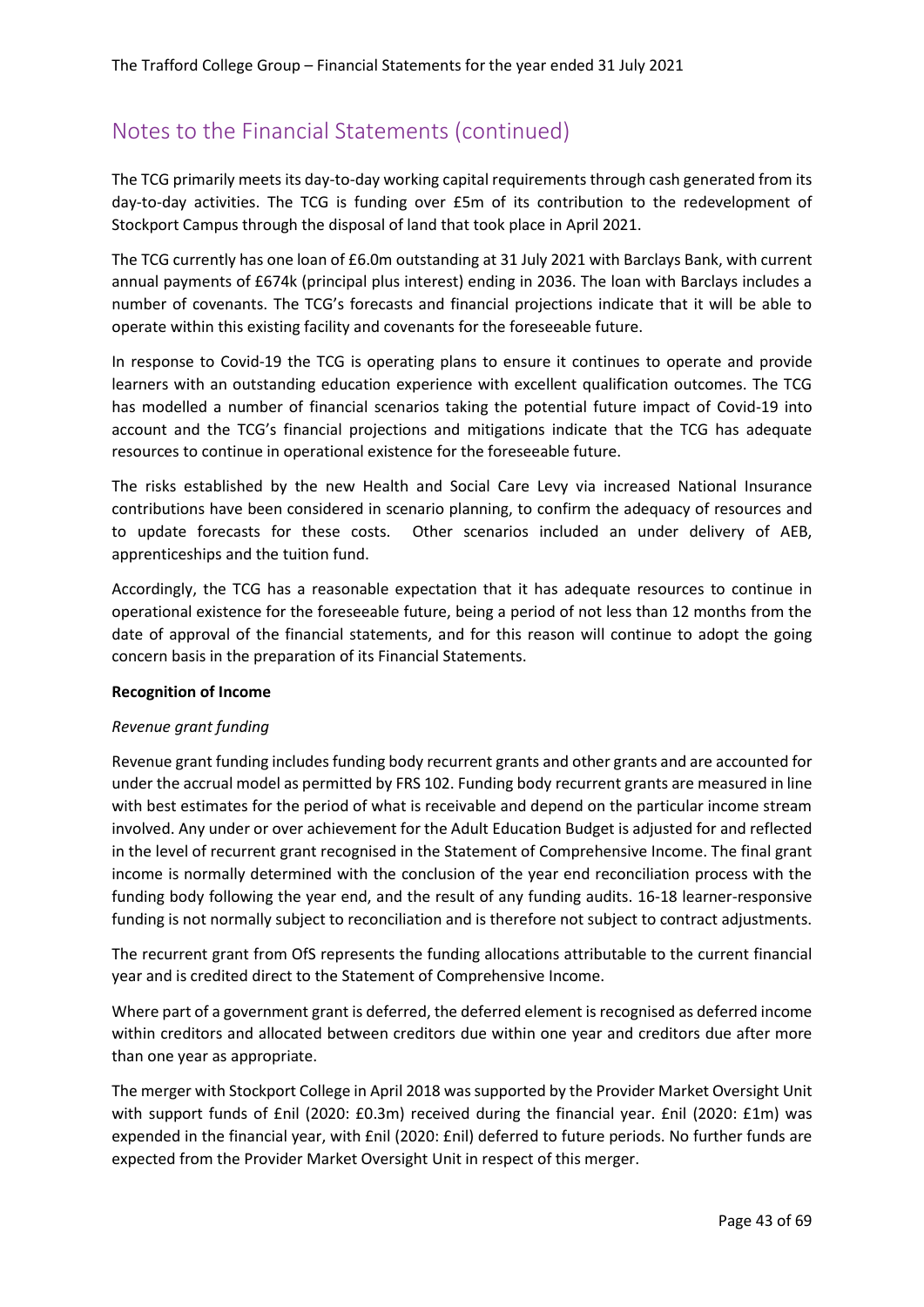The merger with Cheadle and Marple Sixth Form College on 4 May 2021 is similarly being supported by the Provider Market Oversight Unit with support funds of £1,533k (2020: £nil) recognised during the financial year. £1,533k (2020: £nil) was expended in the financial year, with £293k accrued at 31 July 2021. Further funds are expected from the Provider Market Oversight Unit in respect of this merger through to 31 July 2023.

#### *Capital grant funding*

Government capital grants are capitalised, held as deferred income and recognised in income over the expected useful life of the asset, under the accrual method as permitted by FRS 102. Other capital grants are recognised in income when the TCG is entitled to the funds subject to any performance related conditions being met. Income received in advance of performance related conditions being met is recognised as deferred income within creditors on the Balance Sheet and released to income as conditions are met.

#### *Fee income*

Income from tuition fees is recognised in the period for which it is received and includes all fees chargeable to students or their sponsors.

#### *Other grants and contracts*

Income from grants, contracts and other services rendered is included to the extent of the conditions of the funding having been met or the extent of the completion of the contract or service concerned.

#### *Other income*

Income from other services rendered is recognised to the extent of the service has been delivered.

#### *Investment income*

Income from short-term deposits is credited to the income and expenditure account in the period in which it is earned.

#### **Accounting for post-employment benefits**

Post-employment benefits to employees of the TCG are provided by the Teachers' Pension Scheme (TPS) and the Local Government Pension Scheme (LGPS). These are defined benefit plans, which are externally funded and contracted out of the State Second Pension.

#### *Teachers' Pension Scheme (TPS)*

The TPS is an unfunded scheme. Contributions to the TPS are calculated so as to spread the cost of pensions over employees" working lives with the TCG in such a way that the pension cost is a substantially level percentage of current and future pensionable payroll. The contributions are determined by qualified actuaries on the basis of valuations using a prospective benefit method. The TPS is a multi-employer scheme and there is insufficient information available to use defined benefit accounting. The TPS is therefore treated as a defined contribution plan and the contributions recognised as an expense in the Statement of Comprehensive Income in the periods during which services are rendered by employees.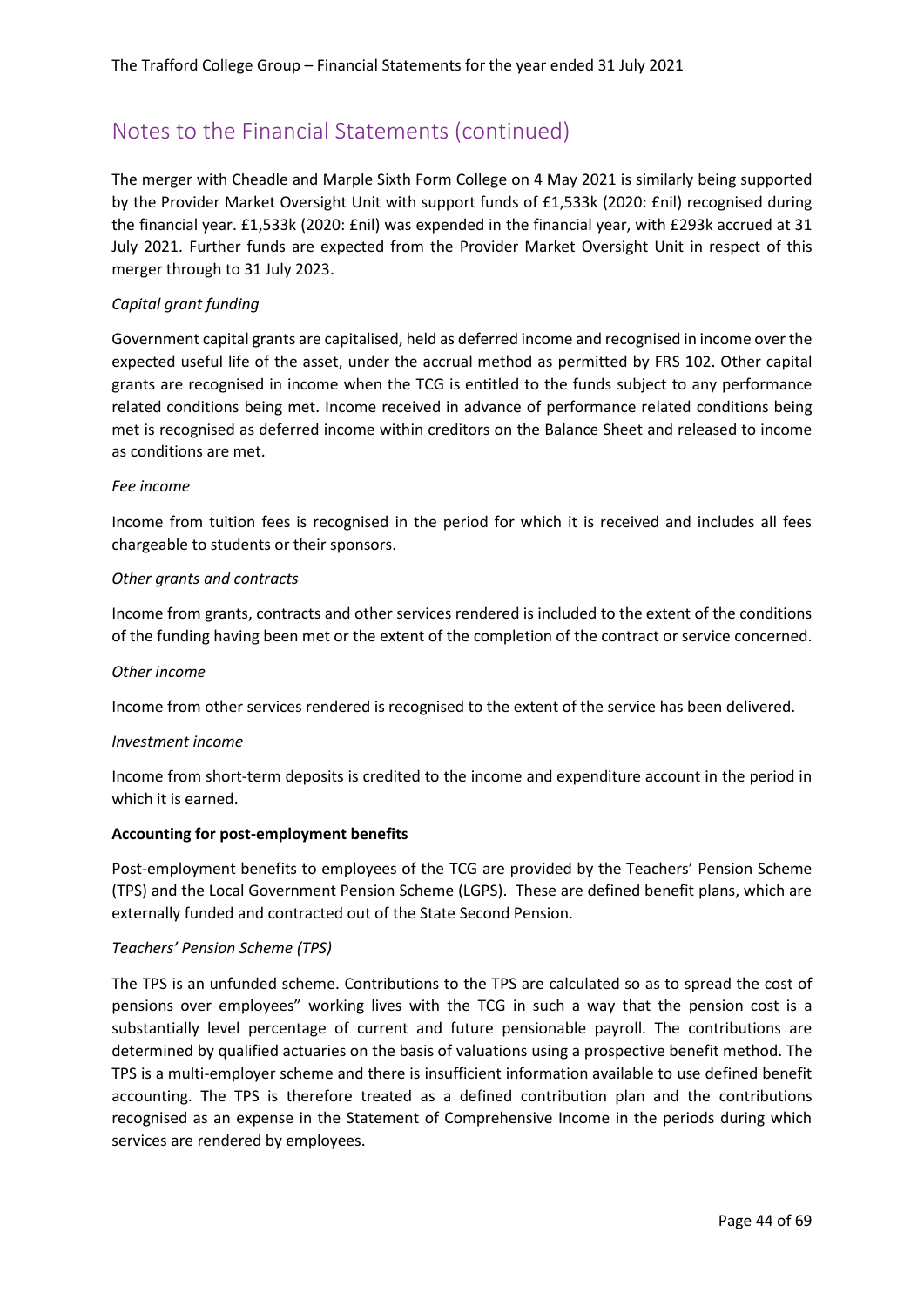#### *Greater Manchester Pension Fund (LGPS)*

The LGPS is a funded scheme. The assets of the LGPS are measured using closing fair values. LGPS liabilities are measured using the projected unit method and discounted at the current rate of return on a high quality corporate bond of equivalent term and currency to the liabilities. The actuarial valuations are obtained at least triennially and are updated at each balance sheet date. The amounts charged to operating surplus are the current service costs and the costs of scheme introductions, benefit changes, settlements and curtailments. They are included as part of staff costs as incurred. Net interest on the net defined benefit liability/asset is also recognised in the Statement of Comprehensive Income and comprises the interest cost on the defined benefit obligation and interest income on the scheme assets, calculated by multiplying the fair value of the scheme assets at the beginning of the period by the rate used to discount the benefit obligations. The difference between the interest income on the scheme assets and the actuarial return on the scheme assets is recognised in interest and other finance costs.

Actuarial gains and losses are recognised immediately in the Statement of Comprehensive Income.

#### **Short term Employments benefits**

Short term employment benefits such as salaries and compensated absences (holiday pay) are recognised as an expense in the year in which employees render service to the TCG. Any unused benefits are accrued and measured as the additional amount the TCG expects to pay as a result of the unused element.

#### **Enhanced Pensions**

The actual cost of any enhanced ongoing pension to a former member of staff is paid by the TCG annually. An estimate of the expected future cost of any enhancement to the ongoing pension of a former member of staff is charged in full to the TCG's income in the year that the member of staff retires. In subsequent years a charge is made to provisions in the Statement of Financial Position.

#### **Tangible Fixed Assets**

#### **a) Land and Buildings**

Tangible fixed assets are stated at cost less accumulated depreciation and accumulated impairment losses.

Freehold land is not depreciated as it is considered to have an infinite useful life. The useful economic life of 50 years is estimated for all newly constructed or redeveloped building stock. Improvements to land and buildings are depreciated over 10-20 years or over the period of their useful economic life.

On merger with the Cheadle and Marple Sixth Form College, the land and buildings have been brought into the TCG at their fair value at the point of merger and with remaining useful lives as stipulated in the valuation performed by Gerald Eve on 26 April 2021.

Where land and buildings are acquired with the aid of specific grants, they are capitalised and depreciated as above. The related grants are credited to a deferred capital grant account and are released to the Statement of Comprehensive Income over the expected useful economic life of the related asset on a basis consistent with the depreciation policy.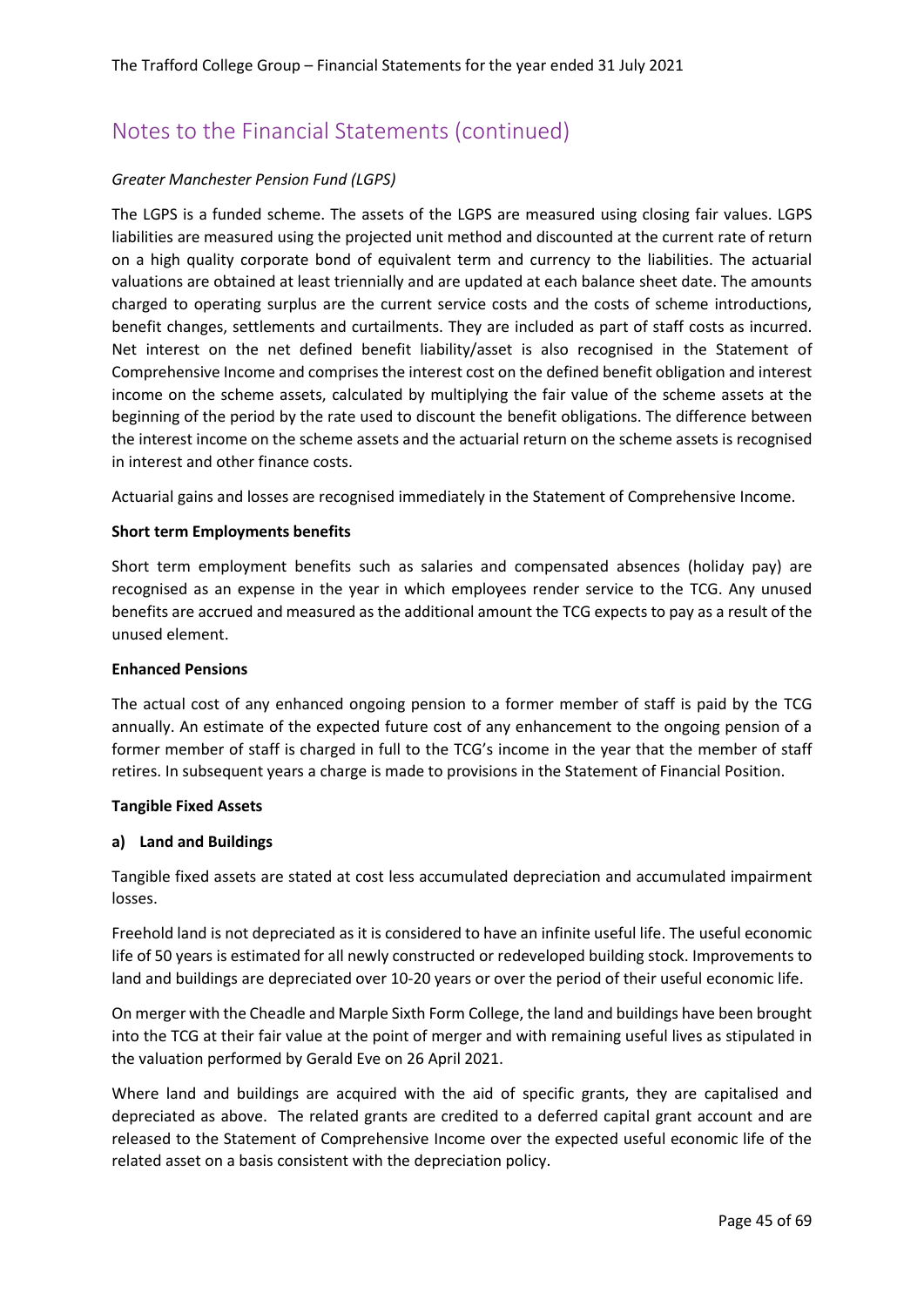A review for impairment of a fixed asset is carried out if events or changes in circumstances indicate that the carrying amount of any fixed asset may not be recoverable. Impairment losses are recognised in the Statement of Comprehensive Income.

On adoption of FRS 102, the TCG followed the transitional provision to retain the book value of land and buildings which were revalued in 1993, but not to adopt a policy of revaluations of these properties in the future.

#### *Assets under construction*

Assets under construction are accounted for at cost, based on the value of architects' certificates and other direct costs, incurred in the year. Assets are not depreciated until they are brought into use.

#### *Subsequent expenditure on existing fixed assets*

Where significant expenditure is incurred on tangible fixed assets it is charged to the Statement of Comprehensive Income in the period it is incurred, unless it meets one of the following criteria, in which case it is capitalised and depreciated on the relevant basis:

- Market value of the fixed asset has subsequently improved
- Asset capacity increases
- Substantial improvement in the quality of output or reduction in operating costs
- Significant extension of the asset's life beyond that conferred by repairs and maintenance.

#### **b) Equipment**

Equipment costing less than £1,000 per individual item is expensed in the Statement of Comprehensive Income in the period of acquisition. The only exception is in relation to personal computers for which a lower capitalisation value may apply. All other equipment is capitalised at cost.

All assets are depreciated over their useful economic life as follows:

| Computer equipment             | 20-33% per annum |
|--------------------------------|------------------|
| Office equipment               | 20-33% per annum |
| Furniture, plant and equipment | 10-33% per annum |

Where equipment is acquired with the aid of specific grants it is capitalised and depreciated in accordance with the above policy, with the related grant being credited to a deferred capital grant account and released to the Statement of Comprehensive Income over the expected useful economic life of the related equipment.

#### **Impairment**

The carrying amounts of the Corporations' non-financial assets are reviewed at each balance sheet date to determine whether there is any indication of impairment. If any such indication exists, the asset's recoverable amount is estimated.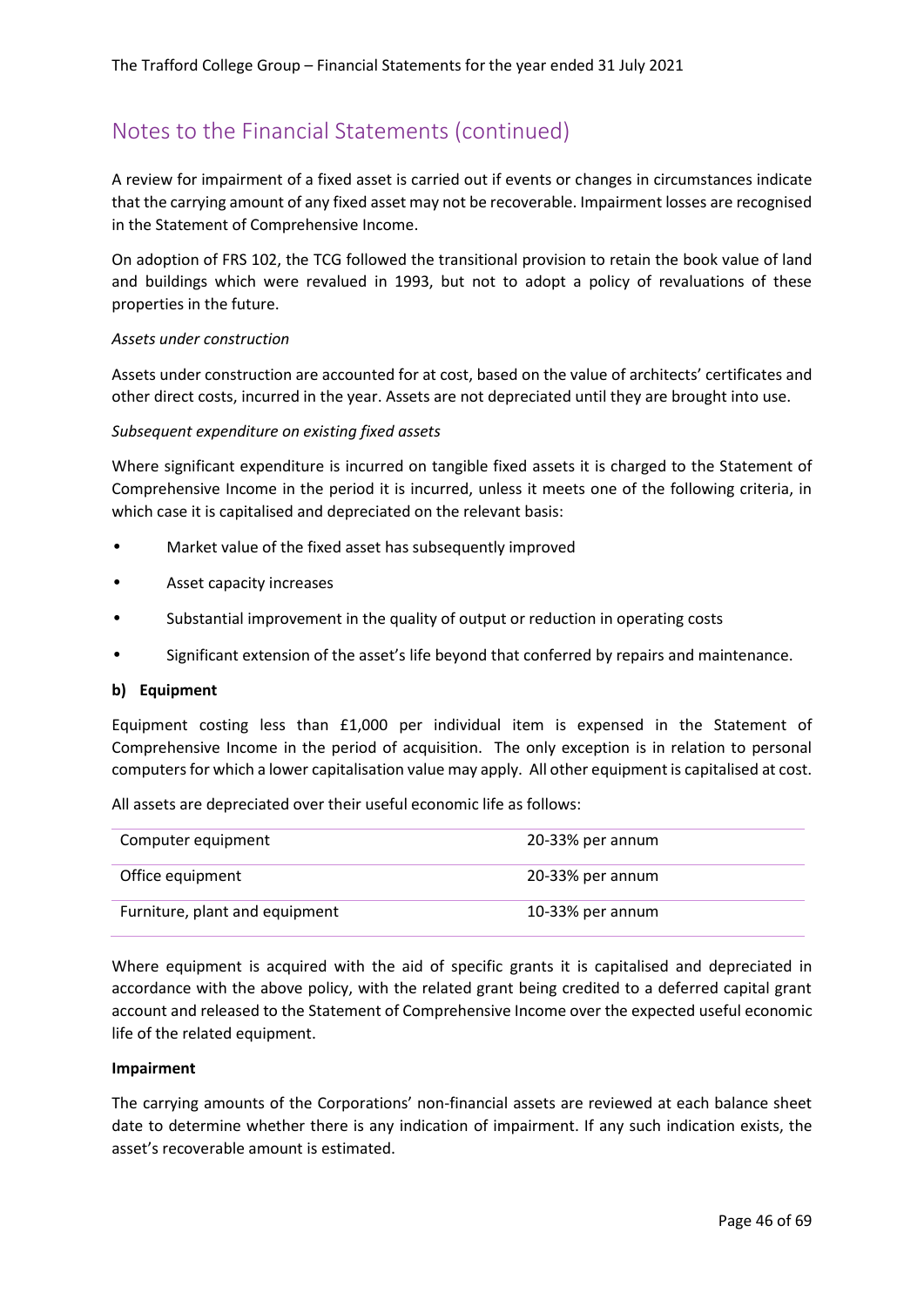An impairment loss is recognised whenever the carrying amount of an asset or its cash-generating unit exceeds its recoverable amount. Impairment losses are recognised in net income and expenditure.

The recoverable amount of the tangible fixed assets is the greater of their fair value less costs to sell and value in use. In assessing value in use, the depreciated replacement cost of the assets has been assessed.

#### **Borrowing Costs**

Borrowing costs are recognised as expenditure in the period in which they are incurred.

#### **Leased assets**

Costs in respect of operating leases are charged on a straight line basis over the lease term to the Statement of Comprehensive Income.

Assets held under finance leases are recognised as assets at the lower of the assets fair value at the date of inception and the present value of the minimum lease payments. The related liability is included in the balance sheet as a finance lease obligation. Lease payments are treated as consisting of capital and interest elements. The interest is charged to the profit and loss account so as to produce a constant periodic rate of interest on the remaining balance of the liability.

#### **Cash and Cash equivalents**

Cash includes cash in hand, deposits repayable on demand and overdrafts. Deposits are repayable on demand if they are in practice available within 24 hours without penalty.

Cash equivalents are short term, highly liquid investments that are readily convertible to known amounts of cash with insignificant risk of change in value. An investment qualifies as a cash equivalent when it has maturity of 3 months or less from the date of acquisition.

#### **Financial liabilities and equity**

Financial liabilities and equity are classified according to the substance of the financial instrument's contractual obligations, rather than the financial instrument's legal form.

All loans, investments and short term deposits held by the College are classified as basic financial instruments in accordance with FRS 102. These instruments are initially recorded at the transaction price less any transaction cost (historical cost). FRS 102 requires that basic financial instruments are subsequently measured at amortised cost, however the College has calculated that the difference between the historical cost and amortised cost basis is not material and so these financial instruments are stated on the balance sheet at historical cost. Loans and investments that are payable or receivable within one year are not discounted.

#### **Provisions**

Provisions are recognised when the College has a present legal or constructive obligation as a result of a past event, it is probable that a transfer of economic benefit will be required to settle the obligation and a reliable estimate can be made of the amount of the obligation.

Where the effect of the time value of money is material, the amount expected to be required to settle the obligation is recognised at present value using a pre-tax discount rate. The unwinding of the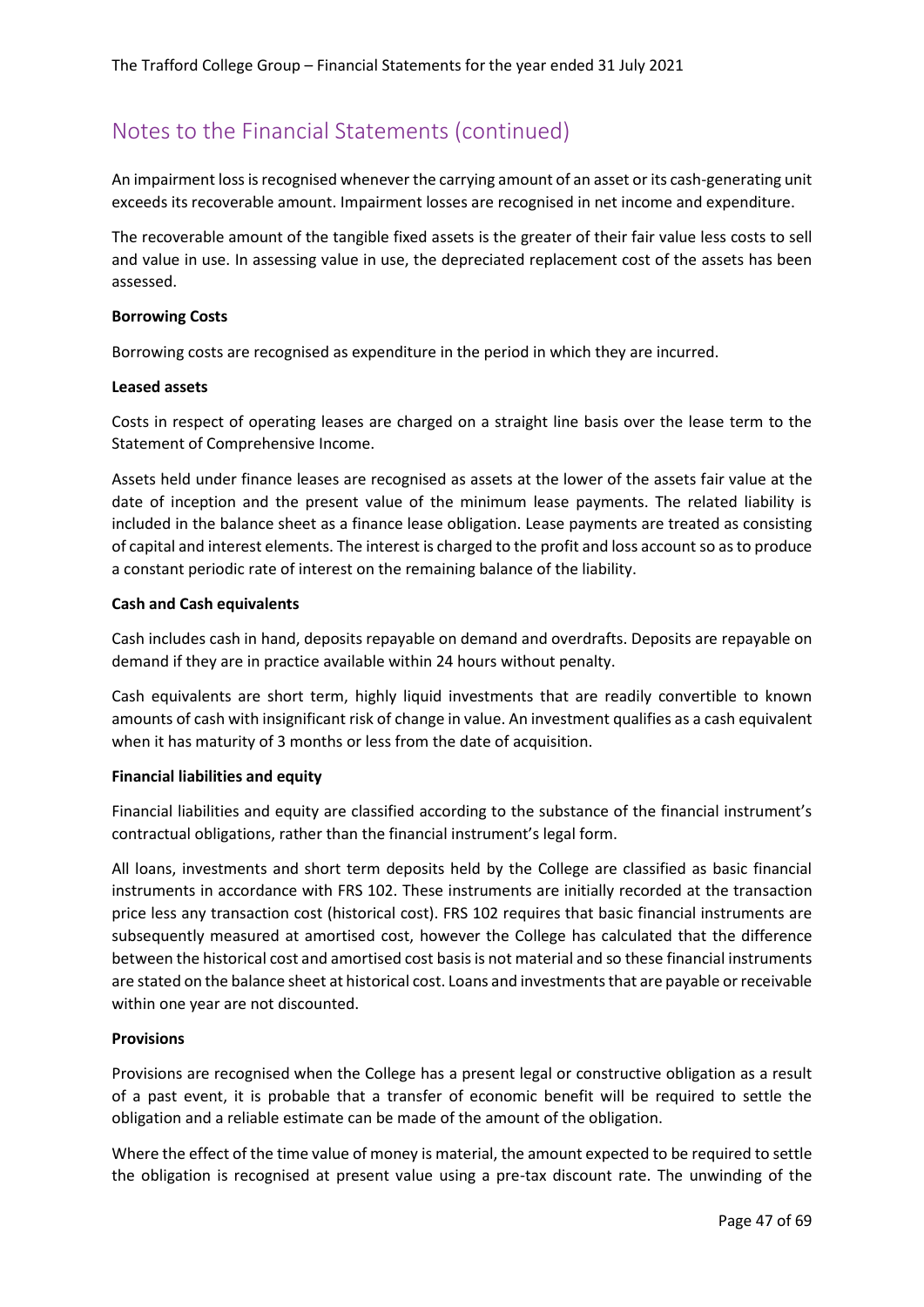discount is recognised as a finance cost in the Statement of Comprehensive Income in the period it arises.

#### **Maintenance of Premises**

The cost of routine corrective maintenance is charged to the Statement of Comprehensive Income in the period that it is incurred.

#### **Taxation**

The College is considered to pass the tests set out in Paragraph 1 Schedule 6 Finance Act 2010 and therefore it meets the definition of a charitable company for UK corporation tax purposes. Accordingly, the College is potentially exempt from taxation in respect of income or capital gains received within categories covered by Chapter 3 Part 11 Corporation Tax Act 2010 or Section 256 of the Taxation of Chargeable Gains Act 1992, to the extent that such income or gains are applied exclusively to charitable purposes.

The College is partially exempt in respect of Value Added Tax, so that it can only recover a minor element of VAT charged on its inputs. Irrecoverable VAT on inputs is included in the costs of such inputs and added to the cost of tangible fixed assets as appropriate, where the inputs themselves are tangible fixed assets by nature.

#### **Agency Arrangements**

The TCG acts as an agent in the collection and payment of certain discretionary support funds. Related payments received from the funding bodies and subsequent disbursements to students are excluded from the Statement of Comprehensive Income and are shown separately in Note 30, except for the 5% of the grant received which is available to the TCG to cover administration costs relating to the grant. The TCG employs a team of staff dedicated to the administration of Learner Support Fund applications and payments.

Any disbursements over and above the grant monies received are charged to the Income and Expenditure account.

#### **Judgements in applying accounting policies and key sources of estimation uncertainty**

In preparing these financial statements, management have made the following judgements to:

- Determine whether leases entered into by the TCG either as a lessor or a lessee are operating or finance leases. These decisions depend on an assessment of whether the risks and rewards of ownership have been transferred from the lessor to the lessee on a lease by lease basis.
- Determine whether there are indicators of impairment of the TCG's tangible assets. Factors taken into consideration in reaching such a decision include the economic viability and expected future financial performance of the asset and where it is a component of a larger cash-generating unit, the viability and expected future performance of that unit.
- Determine the fair value of assets and liabilities transferred from Cheadle and Marple Sixth Form College on 4 May 2021 which were not independently valued. Factors taken into accounts were an external audit of the closing balance sheet as at 3 May 2021, crystallisation of liabilities on merger and recoverability of debt. Further information is included at Note 28.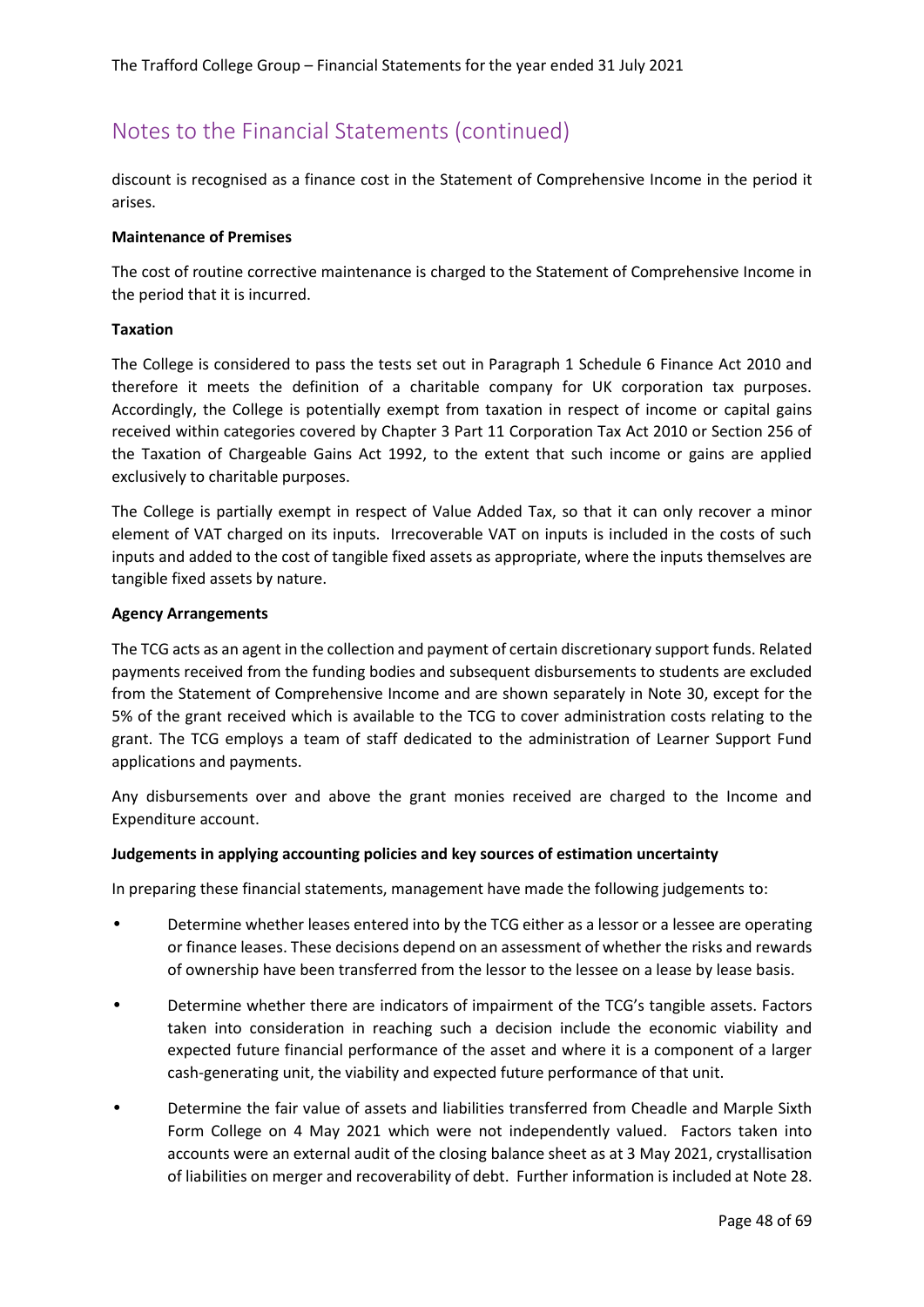Other key sources of estimation uncertainty:

#### • **Tangible fixed assets**

Tangible fixed assets are depreciated over their useful lives taking into account residual values, where appropriate. The actual lives of the assets and residual values are assessed annually and may vary depending on a number of factors. In re-assessing asset lives, factors such as technological innovation and maintenance programmes are taken into account. Residual value assessments consider issues such as future market conditions, the remaining life of the asset and projected disposal values.

#### • **Impairment**

In assessing impairment of tangible fixed assets, management estimates the recoverable amount of cash generating units based on their depreciated replacement cost, where a market value is not available, using the remaining useful life of the assets. At the end of this reporting period management performed a depreciated replacement cost calculation against the replacement value of the estate. If the depreciated replacement cost shows a lower valuation than the net book value of tangible fixed assets an impairment would be made. Based on this evaluation including management estimates and assumptions no impairment was made during the reporting period. Estimation uncertainty relates to the assumptions around the replacement valuation and the useful life of the assets.

#### • **Local Government Pension Scheme**

The present value of the Local Government Pension Scheme defined benefit liability depends on a number of factors that are determined on an actuarial basis using a variety of assumptions. The assumptions used in determining the net cost for pensions include the discount rate. Any changes in these assumptions, which are disclosed in note 27 will impact the carrying amount of the pension liability. Furthermore, a roll forward approach which projects results from the latest full actuarial valuation performed at 31 March 2019 has been used by the actuary in valuing the pensions liability at 31 July 2021. Any differences between the figures derived from the roll forward approach and a full actuarial valuation would impact on the carrying amount of the pension liability.

A proportion of the asset portfolio within the pension scheme is valued on a quarterly basis and therefore management estimate an element of the pension asset values at 31 July 2021 using an external expert. The ongoing Covid-19 pandemic and the associated volatility since March 2020 represents an increased level of uncertainty within the estimation of such assets.

The pension asset at 31 July 2021 includes £7,929k (6%) (2020: £6,243k (7%)) of property assets which are valued annually as part of determining the value of the net pension liability at year end.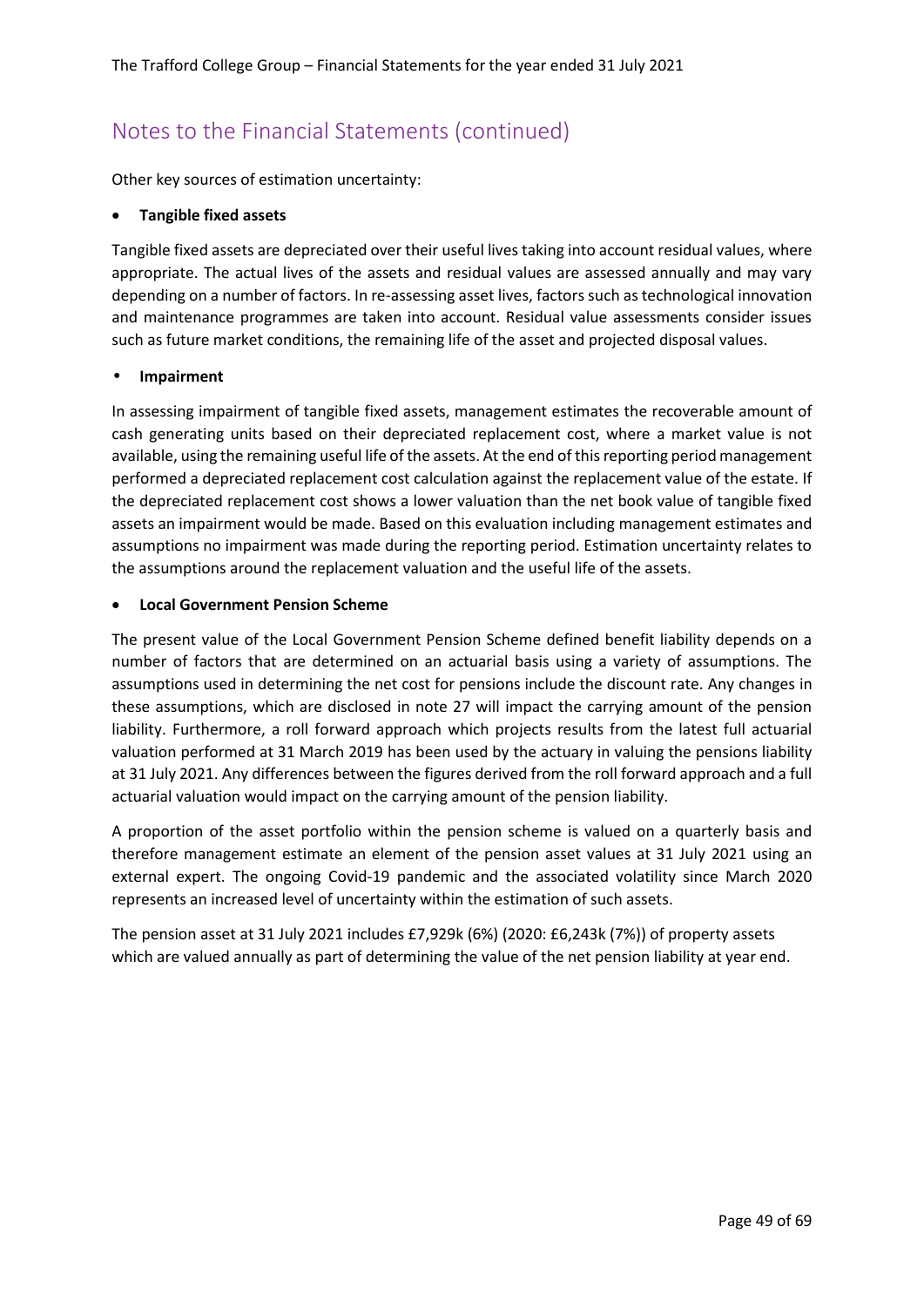### 2. Funding council grants

|                                                                                            | 2021   | 2020   |
|--------------------------------------------------------------------------------------------|--------|--------|
|                                                                                            | f'000  | f'000  |
| <b>Recurrent grants</b>                                                                    |        |        |
| Education and Skills Funding Agency - adult                                                | 453    | 687    |
| Greater Manchester Combined Authority - adult                                              | 5,280  | 5,586  |
| Education and Skills Funding Agency - 16-18                                                | 20,154 | 15,876 |
| Education and Skills Funding Agency - apprenticeships                                      | 3,112  | 3,663  |
| Office for Students (see note 5)                                                           | 393    | 428    |
| <b>Specific grants</b>                                                                     |        |        |
| Education and Skills Funding Agency - Provider Market Oversight Unit                       | 1,533  | 946    |
| Education and Skills Funding Agency - LSF admin                                            | 58     | 58     |
| Education and Skills Funding Agency - T-Levels                                             | 99     | 12     |
| Education and Skills Funding Agency - Devolved Formula Capital                             | 40     |        |
| Teacher pension scheme contribution grant                                                  | 795    | 663    |
| Release of Government capital grants                                                       | 1,146  | 1,081  |
| Specific grants- Coronavirus additional funding                                            |        |        |
| Education and Skills Funding Agency - AEB COVID-19 Skills offer                            | 10     |        |
| Education and Skills Funding Agency - 16-19 Tuition Fund                                   | 531    |        |
| Education and Skills Funding Agency - High value courses for school and<br>college leavers | 113    |        |
| Education and Skills Funding Agency - COVID-19 mass testing funding                        | 47     |        |
|                                                                                            | 33,764 | 29,000 |

The corporation has been eligible to claim additional funding in year from government support schemes in response to the coronavirus outbreak.

### 3. Tuition fees and education contracts

|                                                 | 2021  | 2020  |
|-------------------------------------------------|-------|-------|
|                                                 | f'000 | f'000 |
| Adult education fees                            | 539   | 521   |
| Apprenticeship fees and contracts               | 411   | 506   |
| Fees for FE loan supported courses              | 572   | 731   |
| Fees for HE loan supported courses (see note 5) | 2,307 | 2,538 |
| Employer apprenticeship fees                    | 49    | 43    |
| <b>Total tuition fees</b>                       | 3,878 | 4,339 |
| Education contracts - local authority           | 434   | 183   |
| Education contracts - other                     | 216   | 207   |
|                                                 | 4.528 | 4.729 |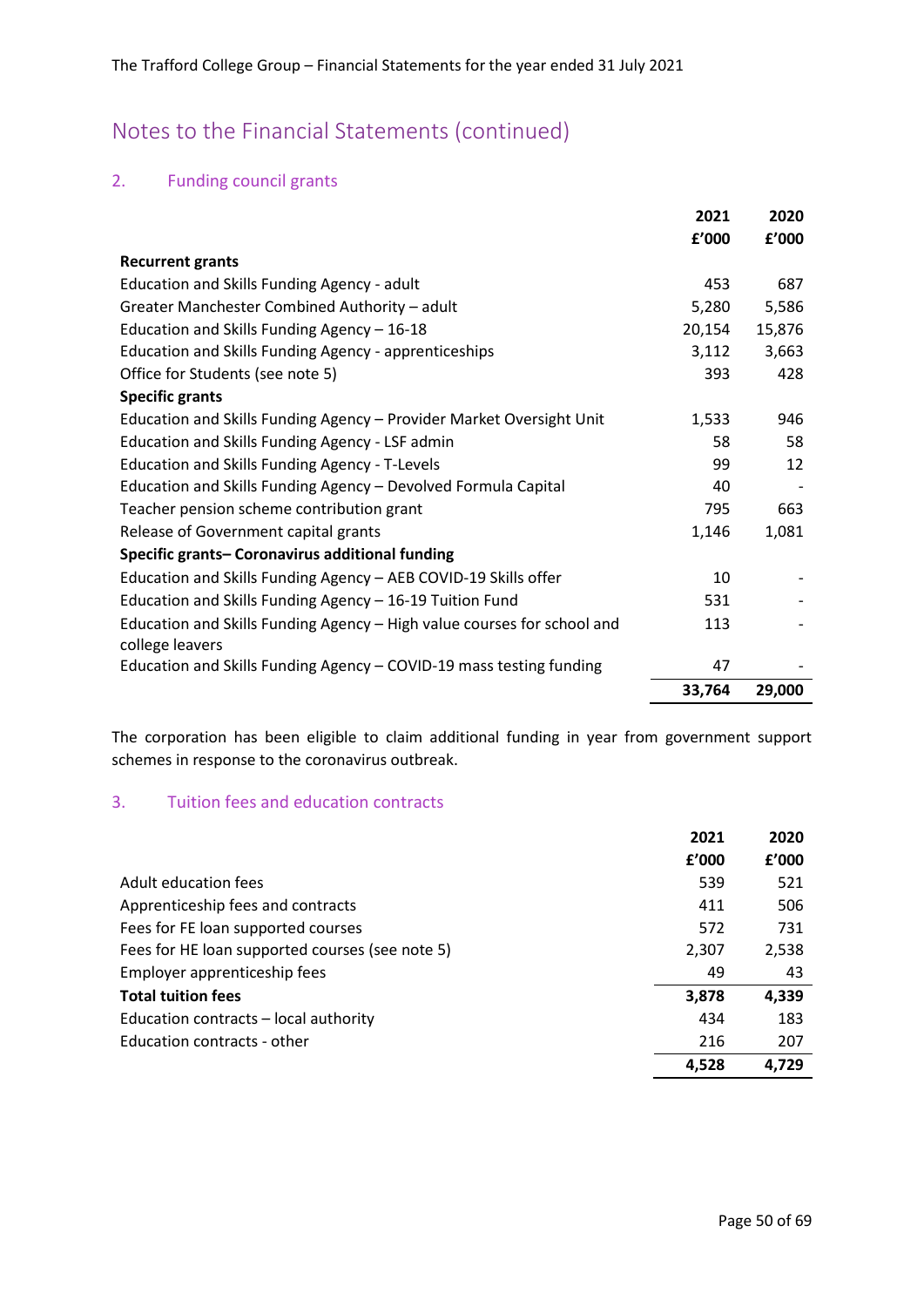#### 4. Other grants and contracts

|                                        | 2021  | 2020  |
|----------------------------------------|-------|-------|
|                                        | f'000 | f'000 |
| Coronavirus Job Retention Scheme grant | 21    | 96    |
|                                        | 21    | 96    |

The Corporation furloughed some of the staff who were related to commercial delivery under the Government's Coronavirus Job Retention Scheme. The funding received in respect of 29 (2020: 41) staff relates to staff costs which are included within note 8.

#### 5. Higher Education grant and fee income

|                                           | <b>Notes</b> | 2021  | 2020  |
|-------------------------------------------|--------------|-------|-------|
|                                           |              | f'000 | f'000 |
| Grant income from the Office for Students | 2            | 393   | 428   |
| Fees for loan supported courses           | 3            | 2.307 | 2.538 |
| Fee income from non-qualifying courses    | 3            | 138   | 282   |
| Grant income from other bodies            | 6            | 41    | 40    |
|                                           |              | 2.879 | 3.288 |

Higher Education grant and fee income represents income for courses at Level 4 and above.

#### 6. Other income

|                                    | 2021  | 2020  |
|------------------------------------|-------|-------|
|                                    | £'000 | f'000 |
| Catering and residences            | 26    | 28    |
| Other income generating activities | 8     | 22    |
| Miscellaneous income               | 162   | 217   |
|                                    | 196   | 267   |
|                                    |       |       |
| Investment income                  |       |       |

|                           | 2021  | 2020  |
|---------------------------|-------|-------|
|                           | f'000 | f'000 |
| Other interest receivable |       | -25   |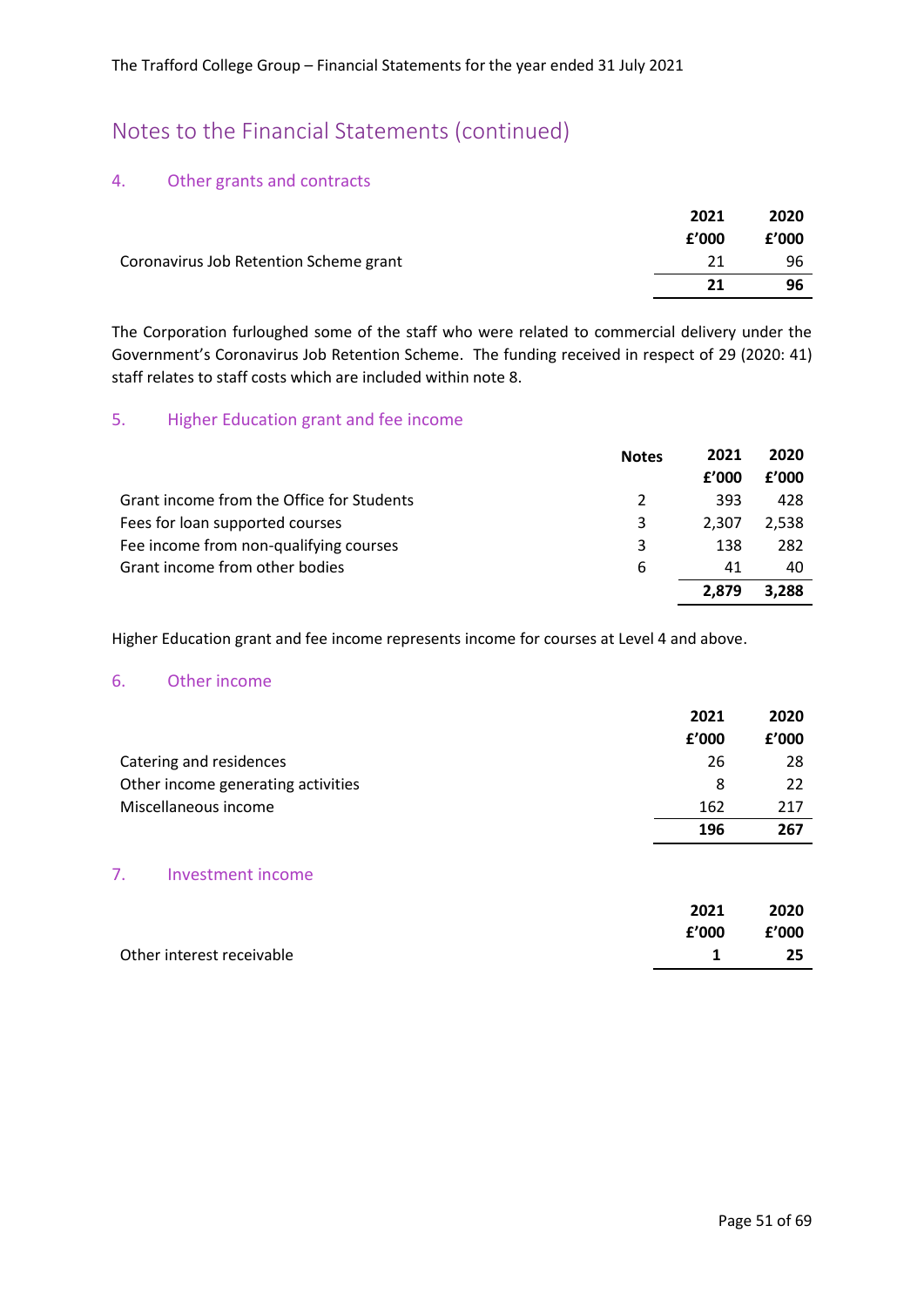#### 8. Staff costs

The average number of persons (including key management personnel) employed by the College during the year, described as headcount, was:

|                    | 2021 | 2020 |
|--------------------|------|------|
|                    | No.  | No.  |
| Teaching staff     | 385  | 422  |
| Non-teaching staff | 244  | 214  |
|                    | 629  | 636  |

The average number of persons (including key management personnel) employed by the College during the year, described as full-time equivalents, was:

|                                          | 2021   | 2020   |
|------------------------------------------|--------|--------|
|                                          | No.    | No.    |
| Teaching staff                           | 321    | 322    |
| Non-teaching staff                       | 196    | 174    |
|                                          | 517    | 496    |
| <b>Staff costs for the above persons</b> |        |        |
|                                          | 2021   | 2020   |
|                                          | f'000  | f'000  |
| Wages and salaries                       | 16,980 | 15,625 |
| Social security costs                    | 1,548  | 1,385  |
| Apprentice levy                          | 71     | 64     |
| Other pension costs                      | 5,544  | 4,294  |
| Payroll sub total                        | 24,143 | 21,368 |
| Contracted out staffing services         | 728    | 887    |
|                                          | 24,871 | 22,255 |
| Fundamental restructuring costs:         |        |        |
| Contractual                              | 551    | 171    |
| Non-contractual                          | 5      |        |
|                                          | 25,427 | 22,426 |

The Corporation has salary sacrifice arrangements in place for childcare vouchers which equated to £28k in total for the year (2020: £39k) and a cycle to work scheme totalling £1k (2020: £nil).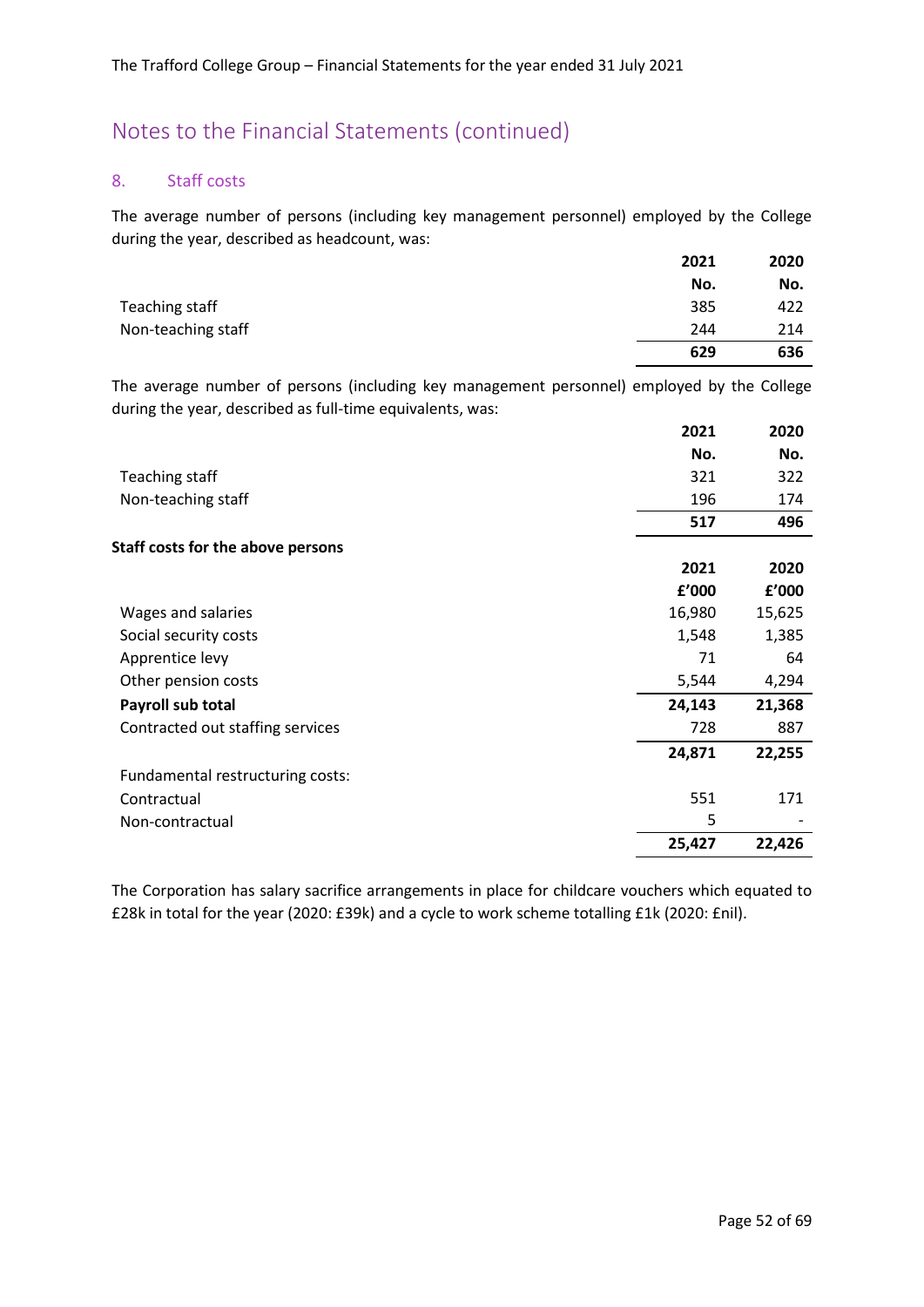#### 8. Staff costs (continued)

The number of staff excluding key management personnel who received annual emoluments, excluding pension contributions and employer's national insurance but including benefits in kind, in the following ranges was:

|                    | 2021 | 2020 |
|--------------------|------|------|
|                    | No.  | No.  |
| £60,001 to £65,000 | 3    |      |
| £65,001 to £70,000 | 2    | 4    |
| £70,001 to £75,000 |      | 1    |
| £75,001 to £80,000 |      |      |
| £85,001 to £90,000 | 1    |      |
| £90,001 to £95,000 |      |      |
|                    |      | 9    |

#### 9. Key management personnel

Key management personnel are those persons having authority and responsibility for planning, directing and controlling the activities of the TCG, as represented by the Executive Leadership Team which comprises the Principal and Chief Executive Officer (Accounting Officer), Deputy Principal, Vice Principal - Corporate Services and Planning, the Chief Finance Officer and the previous post holder to this role, previously termed Director of Finance and Strategy, and the Corporation Secretary.

#### **Emoluments of Key management personnel, Accounting Officer and other higher paid staff**

|                                                                 | 2021 | 2020 |
|-----------------------------------------------------------------|------|------|
|                                                                 | No.  | No.  |
| The number of key management personnel including the Accounting |      |      |
| Officer was:                                                    | 6    |      |

Key management personnel emoluments are made up as follows:

|                                   | 2021  | 2020  |
|-----------------------------------|-------|-------|
|                                   | £'000 | f'000 |
| Basic salary                      | 481   | 554   |
| Performance related pay and bonus |       | 20    |
| Benefits in kind                  |       |       |
|                                   | 481   | 574   |
| Pension contributions             | 112   | 86    |
|                                   | 593   | 660   |

There were no amounts due to key management personnel that were waived in the year, nor any salary sacrifice arrangements in place.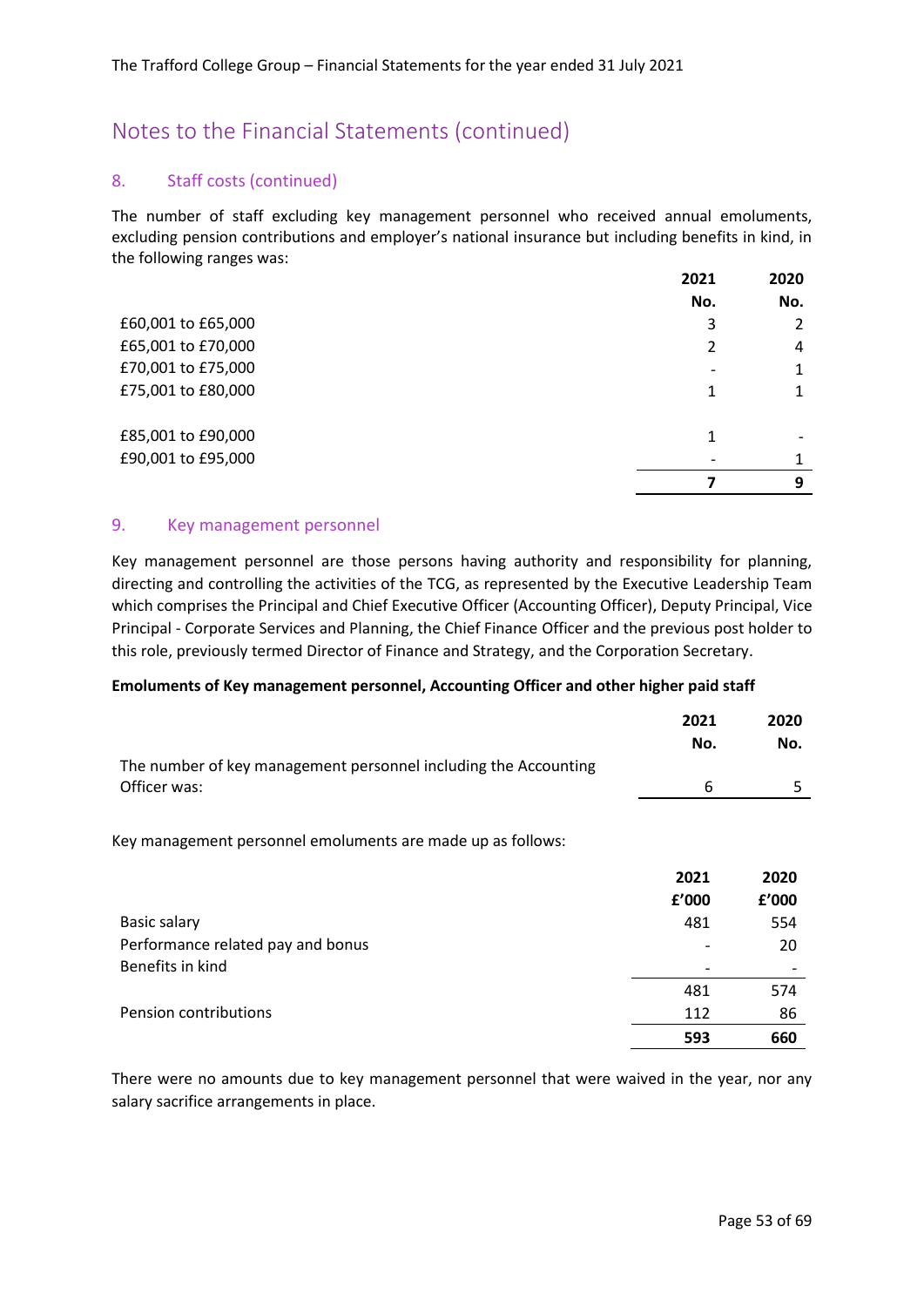#### 9. Key management personnel (continued)

The number of key management personnel who received emoluments, excluding pension contributions and employer's national insurance but including benefits in kind, was banded as follows:

|                      | 2021 | 2020 |
|----------------------|------|------|
|                      | No.  | No.  |
| £5,501 to £6,000     |      |      |
| £45,001 to £50,000   |      |      |
| £50,001 to £55,000   |      |      |
| £55,001 to £60,000   |      |      |
| £85,001 to £90,000   | 1    |      |
| £100,001 to £105,000 |      |      |
| £105,001 to £110,000 |      |      |
| £110,001 to £115,000 |      |      |
| £175,001 to £180,000 | 1    |      |
| £190,001 to £195,000 |      |      |
|                      | 6    | 5    |

The above key management personnel includes three post holders who were not in post for a full year. On a full year basis, the emoluments in respect of these three individuals two would have fallen within the £100,001 to £105,000 banding and one in the £105,001 to £110,000.

The previously stated emoluments include amounts paid to the Principal and Chief Executive who is the accounting officer and who is also the highest paid member of staff. The Principal and Chief Executive has been in post since 1 August 2020, with the previous Principal in post throughout the 2020 financial year. Their pay and remuneration is as follows:

|                       | 2021  | 2020  |
|-----------------------|-------|-------|
|                       | £'000 | £'000 |
| <b>Basic salary</b>   | 176   | 193   |
| Benefits in kind      |       |       |
|                       | 176   | 193   |
| Pension contributions | 42    |       |
|                       | 218   | 194   |

The Principal for the 2020 financial year has been employed as Merger Director from 1 August 2020 to May 2021 to support the merger between Cheadle and Marple Sixth Form College and The Trafford College Group.

The members of the Board of the Corporation, other that the Accounting Officer and the staff member, did not receive any payment from the institution other that the reimbursement of travel and subsistence expenses incurred in the course of their duties.

The Board of the Corporation has adopted the AoC's Senior Staff Remuneration Code in December 2018 and assesses pay for key management personnel in line with its principles.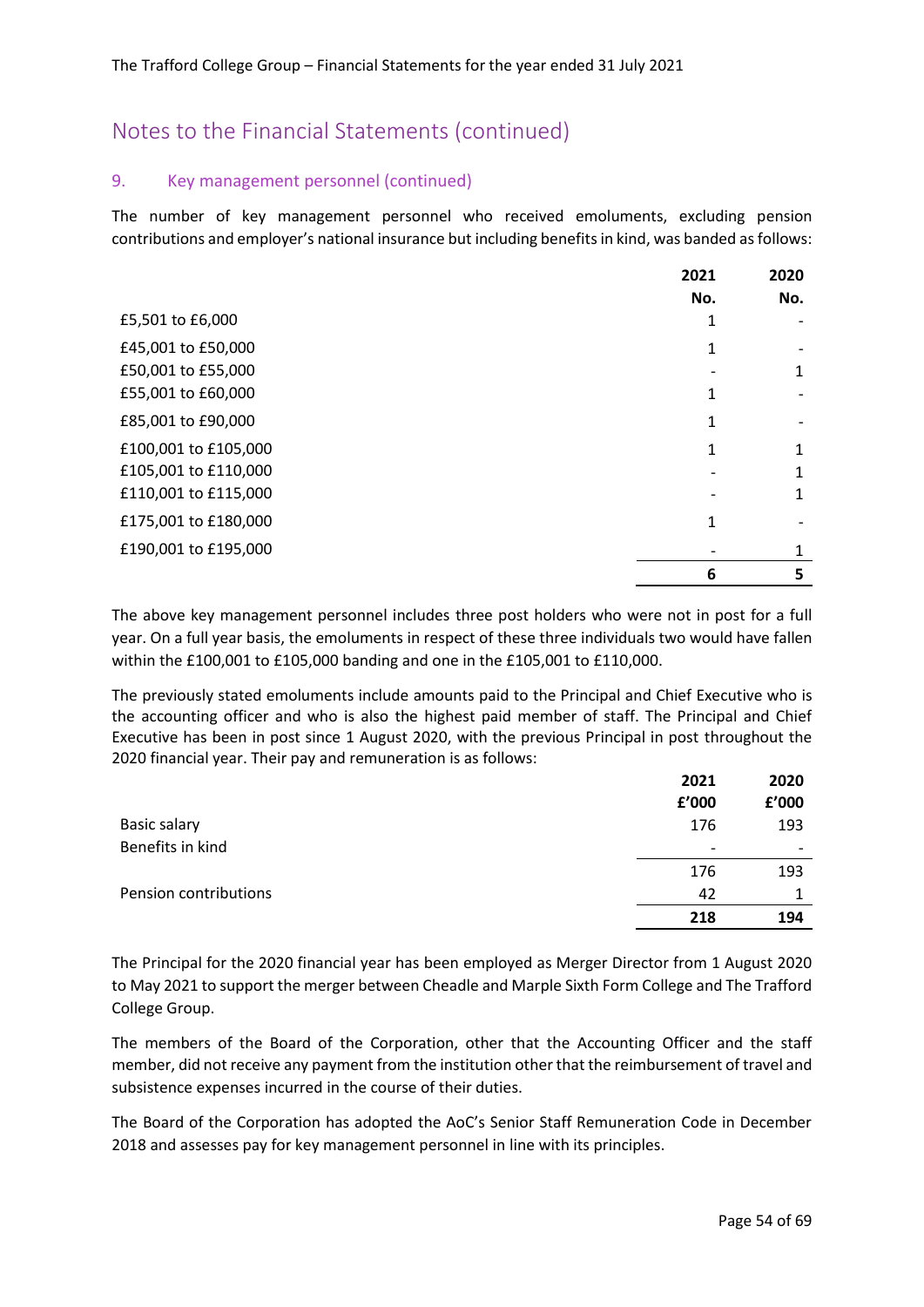#### 9. Key management personnel (continued)

The remuneration package of key management personnel, including the Principal and Chief Executive, is subject to annual review by the Remuneration Committee of the Board of the Corporation who use benchmarking information to provide objective guidance.

The Remuneration Committee provided the Board of the Corporation with an annual report for the period ending 31 July 2021 which detailed amongst other issues the following information:

- The approach to the Remuneration of Senior Post Holders which is based on the adoption of the AoC Remuneration Code including the key elements of: a fair and appropriate and justifiable level of remuneration, procedural fairness and transparency and accountability.
- The remuneration and Terms and Conditions of Senior Post Holders for the Year.
- Performance targets for all Senior Post Holders together with an assessment of performance against targets.

The Board of the Corporation operates an approved Senior Post Holder Remuneration Policy which includes the College's Policy on the following matters:

- The Principles and Procedures for determining Senior Post Holders Pay.
- Severance Payments and the Annual Statement

In accordance with Senior Post Holders' Remuneration Policy, the Remuneration Committee undertook its annual salary benchmarking review.

The Principal and Chief Executive reports to the Chair of the Board of the Corporation, who undertakes an annual review of their performance against the TCG's overall objectives using both qualitative and quantitative measures of performance. All other key management personnel undertake a similar performance review process.

#### **The relationship of Principal/Chief Executive pay and remuneration expressed as a multiple, is as follows:**

|                                                                             | 2021  | 2020    |
|-----------------------------------------------------------------------------|-------|---------|
|                                                                             | f'000 | £'000   |
| Principal and CEO's basic salary as a multiple of the median of all staff   | 5.3   | $5.5 -$ |
| Principal and CEO's total remuneration as a multiple of median of all staff | 6.3   | 5.9     |

#### **Compensation for loss of office paid to former key management personnel**

|                                                               | 2021   | 2020   |
|---------------------------------------------------------------|--------|--------|
|                                                               |        |        |
| Compensation paid to the former post-holder (contractual)     | 43.269 | 31.229 |
| Compensation paid to the former post-holder (non-contractual) | 2.538  |        |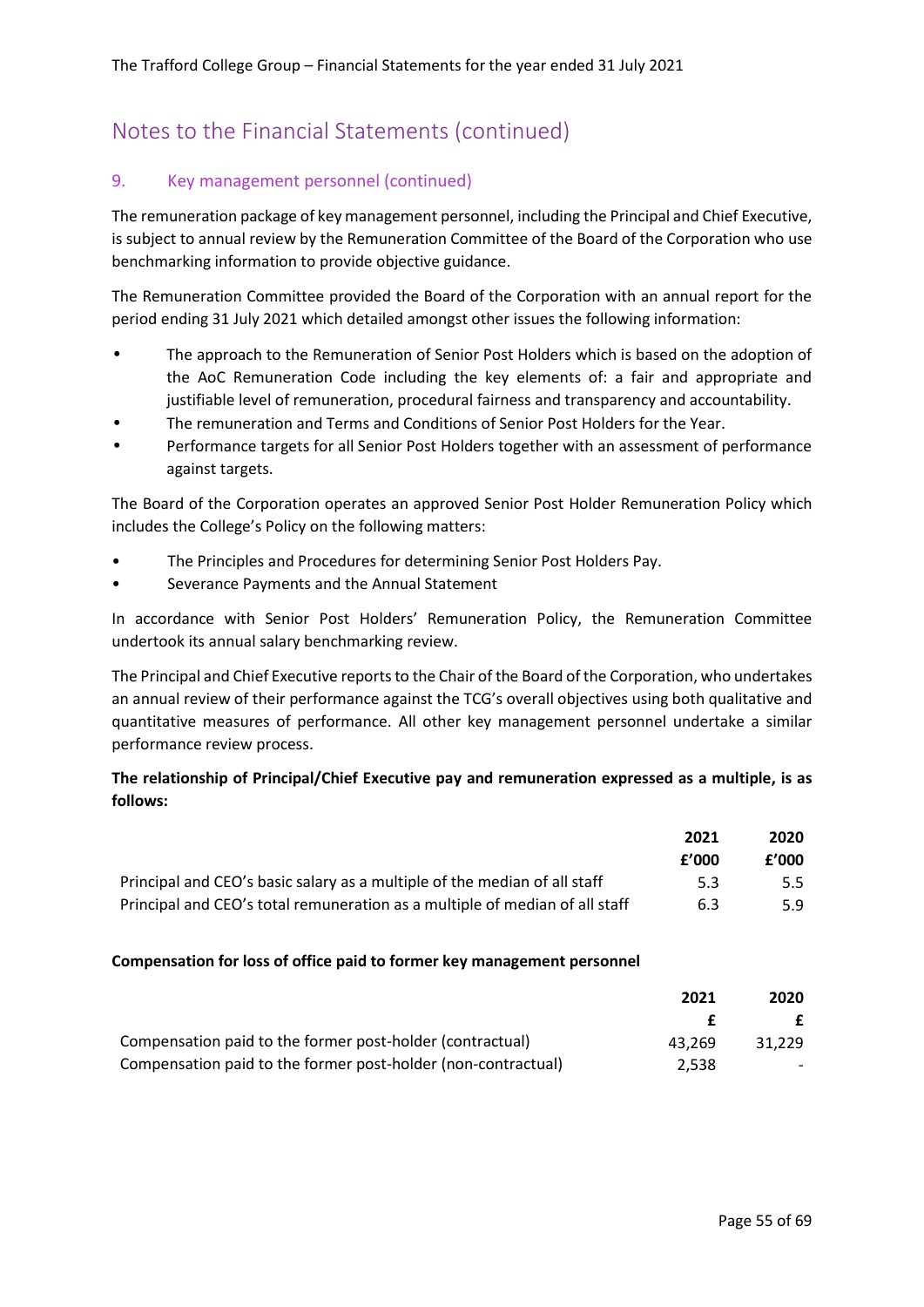#### 10. Other operating expenses

|                                                              | 2021          | 2020   |
|--------------------------------------------------------------|---------------|--------|
|                                                              | f'000         | f'000  |
| Teaching costs                                               | 1,945         | 2,364  |
| Non-teaching costs                                           | 5,128         | 4,591  |
| Premises costs                                               | 3,102         | 3,051  |
|                                                              | 10,175        | 10,006 |
| Other operating expenses include:                            |               |        |
|                                                              | 2021          | 2020   |
|                                                              | f'000         | f'000  |
| Auditors' remuneration:                                      |               |        |
| Financial statements audit                                   | 52            | 44     |
| Internal audit                                               | 43            | 36     |
| Other services provided by the financial statements auditors | 4             | 4      |
| Other services provided by the internal auditors             | $\mathcal{P}$ |        |
| Hire of assets under operating leases:                       |               |        |
| Land and buildings                                           | 540           | 464    |
| Equipment                                                    | 130           | 152    |
|                                                              |               |        |

#### 11. Access and Participation expenditure

|                               | 2021  | 2020  |
|-------------------------------|-------|-------|
|                               | f'000 | f'000 |
| Financial support to students | 28    | 47    |
| Research and evaluation       | 27    | 35    |
| Access investment             | 29    | 12    |
| Support for disabled students | 28    | 6     |
|                               | 112   | 100   |

This includes £82k (2020: £52k) in respect of staff costs, which are included within note 8.

In addition, the TCG received £41k from the OfS for hardship support for learners due to Covid-19, all of which was paid over to learners.

The Access and Partnership plan is available on the TCG's website.

#### 12. Interest payable

|                                                     | 2021  | 2020  |
|-----------------------------------------------------|-------|-------|
|                                                     | f'000 | f'000 |
| On bank loans, overdrafts and other loans:          | 430   | 443   |
| Net interest on defined pension liability (note 27) | 620   | 560   |
|                                                     | 1.050 | 1.003 |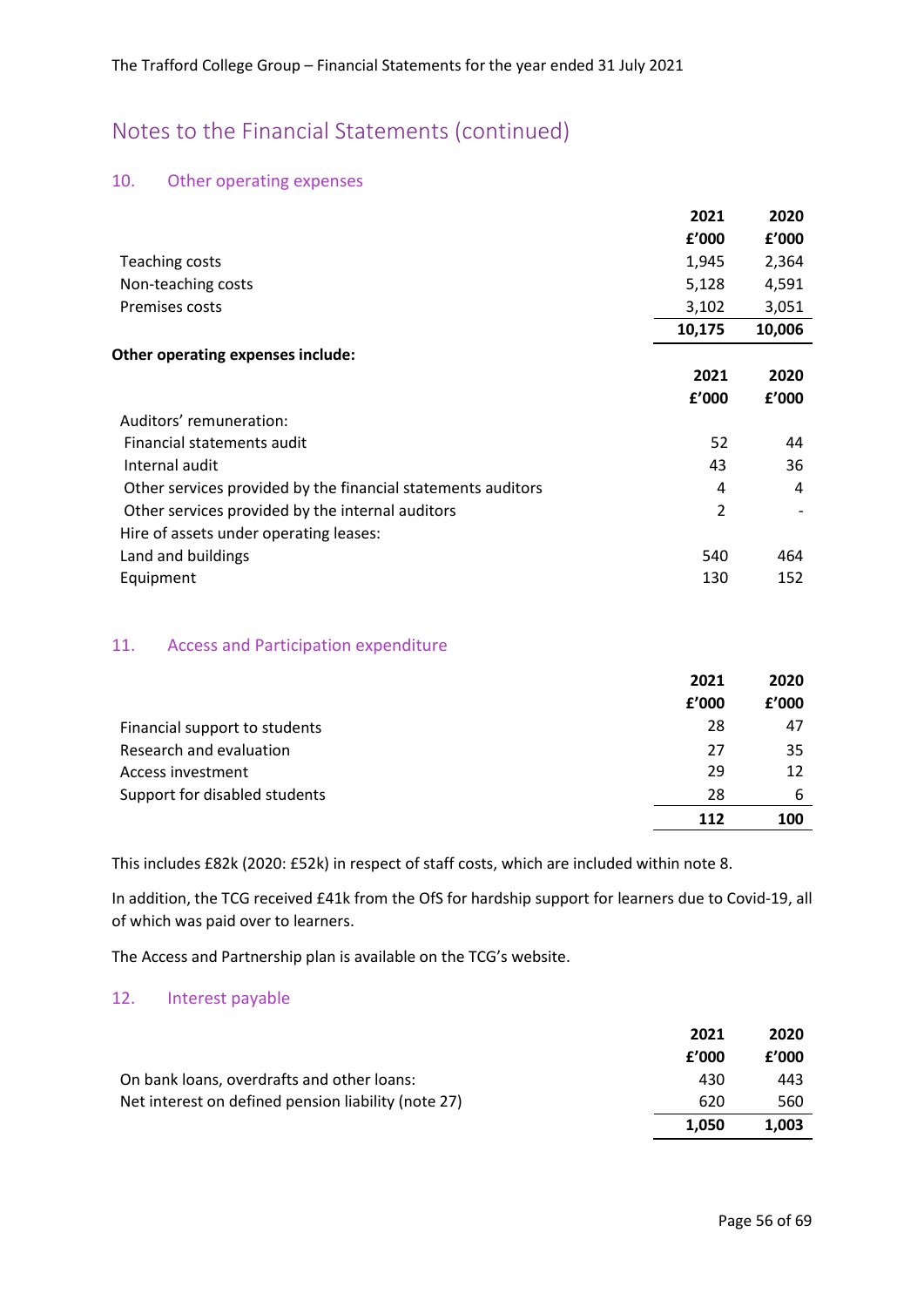#### 13. Taxation

The members of the Board of the Corporation do not believe that the College was liable for any corporation tax arising out of its activities during the year (2020: £nil).

#### 14. Tangible fixed assets

|                           | Land and<br><b>Buildings</b><br>- Freehold | Leasehold<br>buildings | Equipment | <b>Assets</b><br>under<br>Construction | <b>Total</b> |
|---------------------------|--------------------------------------------|------------------------|-----------|----------------------------------------|--------------|
|                           | f'000                                      | f'000                  | £'000     | £'000                                  | f'000        |
| <b>Cost or valuation</b>  |                                            |                        |           |                                        |              |
| As at 1 August 2020       | 81,117                                     | 832                    | 8,877     | 4,735                                  | 95,561       |
| Transfer at merger        | 18,480                                     |                        | 94        |                                        | 18,574       |
| Additions                 |                                            |                        | 946       | 10,334                                 | 11,280       |
| Disposals                 | (2, 262)                                   |                        | (400)     | (472)                                  | (3, 134)     |
| Reclassification          | 14,894                                     | (832)                  |           | (14,062)                               |              |
| As at 31 July 2021        | 112,229                                    |                        | 9,517     | 535                                    | 122,281      |
|                           |                                            |                        |           |                                        |              |
| <b>Depreciation</b>       |                                            |                        |           |                                        |              |
| As at 1 August 2020       | 20,736                                     | 832                    | 7,615     |                                        | 29,183       |
| Charge for the year       | 2,079                                      |                        | 571       |                                        | 2,650        |
| Elimination in respect of |                                            |                        |           |                                        |              |
| disposals                 |                                            |                        | (400)     |                                        | (400)        |
| Reclassification          | 832                                        | (832)                  |           |                                        |              |
| As at 31 July 2021        | 23,647                                     |                        | 7,786     |                                        | 31,433       |
|                           |                                            |                        |           |                                        |              |
| <b>Net Book Value</b>     |                                            |                        |           |                                        |              |
| As at 31 July 2021        | 88,582                                     |                        | 1,731     | 535                                    | 90,848       |
| <b>Net Book Value</b>     |                                            |                        |           |                                        |              |
| As at 31 July 2020        | 60,381                                     |                        | 1,262     | 4,735                                  | 66,378       |

Freehold land and buildings include £594k of interest payments which were capitalised prior to FY2016/17.

In April 1993 inherited land and buildings were value by independent chartered surveyors for the purpose of the Financial Statements at depreciated replacement cost. Other tangible assets gifted from the Local Authority at incorporation have been valued by the Corporation on a depreciated historical cost basis. The historical cost to the College of inherited land and buildings is nil.

Land and buildings acquired as a result of the merger with Stockport College in April 2018 were recognised at the fair value attributed to them by an independent chartered surveyor.

Land and buildings acquired as a result of the merger with Cheadle and Marple Sixth Form College in May 2021 have been recognised at the fair value attributed to them by an independent chartered surveyor.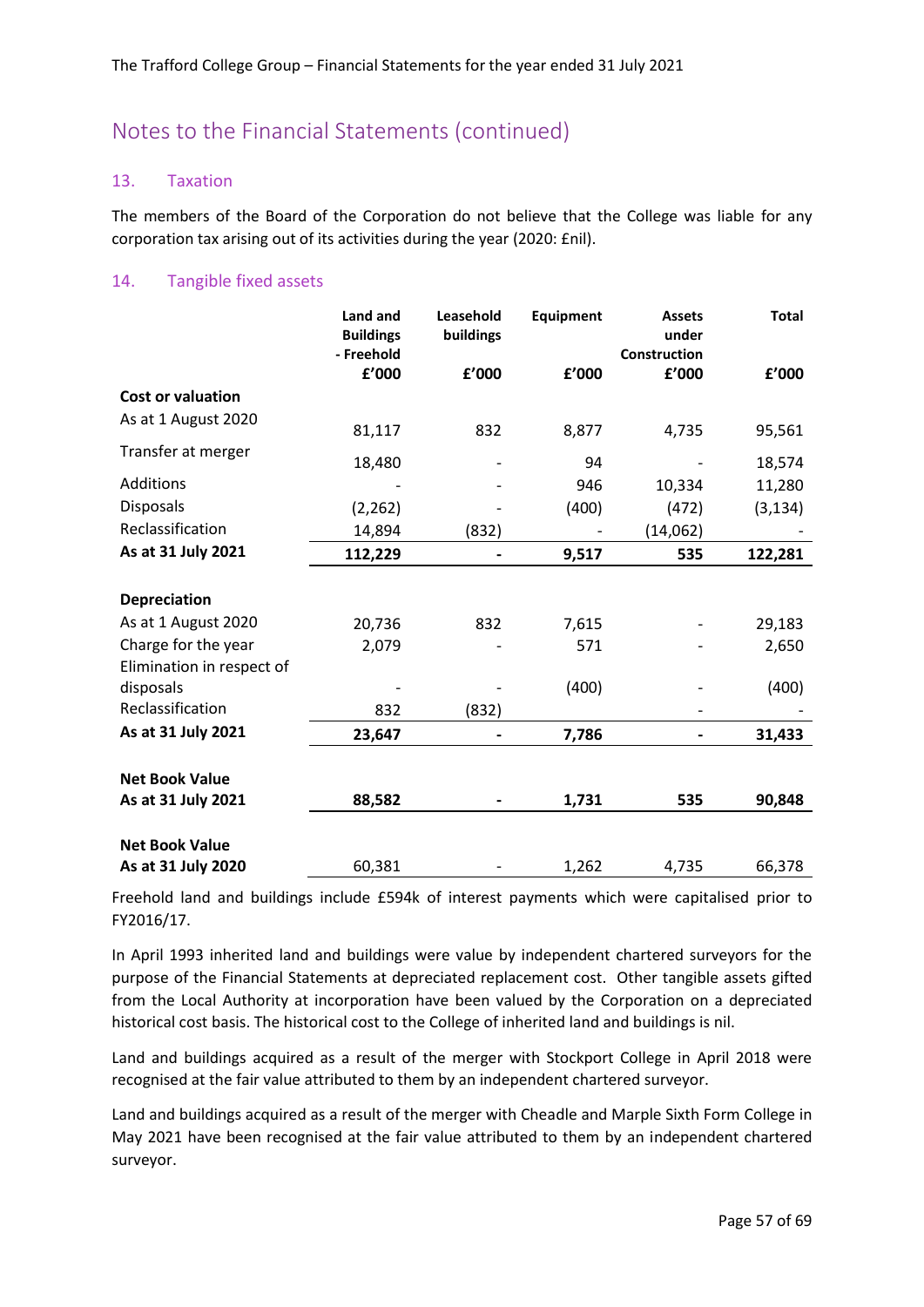### 14. (a) Profit on disposal

Profits on disposal of tangible fixed assets comprise the following:

|                                                             | 2021  | 2020                     |
|-------------------------------------------------------------|-------|--------------------------|
|                                                             | f'000 | f'000                    |
| Net proceeds on sale of tangible fixed assets               | 5,202 | $\overline{\phantom{0}}$ |
| Net book value of tangible fixed assets disposed<br>(2,734) |       |                          |
| Expenditure costs of disposal                               | (43)  |                          |
| Net profit on disposal                                      | 2.425 |                          |

### 15. Trade and other receivables

|                                | 2021  | 2020  |
|--------------------------------|-------|-------|
|                                | f'000 | f'000 |
| Trade receivables              | 280   | 96    |
| Prepayments and accrued income | 1.023 | 788   |
| Amounts owed by the ESFA       | 1.674 | 436   |
|                                | 2.977 | 1.320 |

#### 16. Creditors: amounts falling due within one year

|                                                      | 2021   | 2020  |
|------------------------------------------------------|--------|-------|
|                                                      | £'000  | f'000 |
| Bank loans (note 18)                                 | 269    | 256   |
| Obligations under finance leases (note 18)           |        | 20    |
| Trade payables                                       | 2,123  | 702   |
| Other taxation and social security                   | 787    | 387   |
| Accruals and deferred income                         | 3,730  | 1,716 |
| Amounts disbursed as agent                           | 1,135  | 772   |
| Amounts owed to the GMCA/ESFA                        | 703    |       |
| Deferred income – capital grants in advance          | 3,591  |       |
| Deferred income - government capital grants          | 1,547  | 1,000 |
| Deferred income - government revenue grants          | 116    | 9     |
|                                                      | 14,001 | 4,862 |
| Creditors: amounts falling due after one year<br>17. |        |       |

|                                             | 2021   | 2020   |
|---------------------------------------------|--------|--------|
|                                             | f'000  | f'000  |
| Bank loans (note 18)                        | 5.703  | 5.972  |
| Deferred income - government capital grants | 47.240 | 36.479 |
|                                             | 52.943 | 42.451 |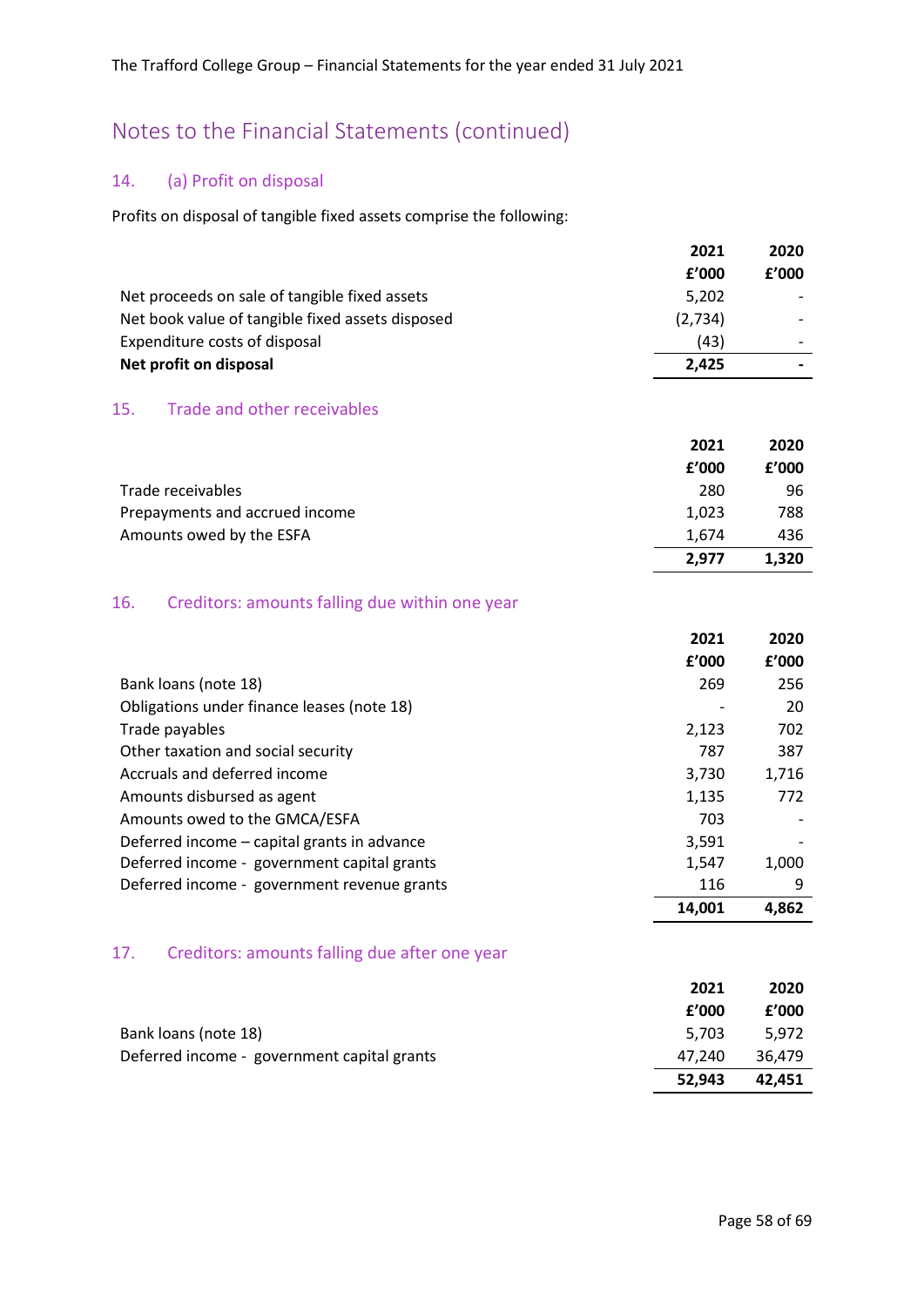#### 18. Maturity of debt

#### **(a) Bank loans and overdrafts are repayable as follows:**

|                            | 2021  | 2020  |
|----------------------------|-------|-------|
|                            | f'000 | f'000 |
| In one year or less        | 269   | 256   |
| Between one and two years  | 283   | 269   |
| Between two and five years | 935   | 891   |
| In five years or more      | 4.485 | 4.812 |
|                            | 5,972 | 6.228 |

The TCG took out an unsecured loan during the year ended 31 July 2009 with Barclays Bank plc for £8million which was drawn down in full by July 2011. The purpose of this loan was to part fund the redevelopment works at the Altrincham campus. The loan was initially at a variable rate but was fixed at 4.98% from March 2010 and then increased to 6.73% in April 2018 following the merger with Stockport College. A further increase in the fixed rate to 6.98% occurred on 1 August 2020.

The final payment on the loan will be made in September 2036.

Barclays Bank also amended the security on the loan in April 2018 by taking a charge on the premises at:

- Trafford College, Talbot Road, Stretford, Manchester
- Trafford College, Manchester Road, West Timperley, Altrincham
- Land on the South Side of Stamford Brook Road, West Timperley, Altrincham
- **(b) Finance lease obligations to which the institution is committed are:**

|                     | 2021                         | 2020  |
|---------------------|------------------------------|-------|
|                     | £'000                        | £'000 |
| In one year or less | $\qquad \qquad \blacksquare$ | 20    |
|                     | $\blacksquare$               | 20    |

Finance lease obligations are secured on the assets to which they relate.

#### 19. Financial assets and liabilities

|                                                  | 2021<br>£'000 | 2020<br>f'000 |
|--------------------------------------------------|---------------|---------------|
| Financial assets measured at amortised cost      | 18.165        | 6.126         |
| Financial liabilities measured at amortised cost | 14.450        | 7.874         |

Financial assets measured at amortised cost comprise cash and cash equivalents, trade receivables, accrued income and amounts owed by the ESFA.

Financial liabilities measured at amortised cost comprise bank loans, trade payables, accruals and amounts owed to the ESFA.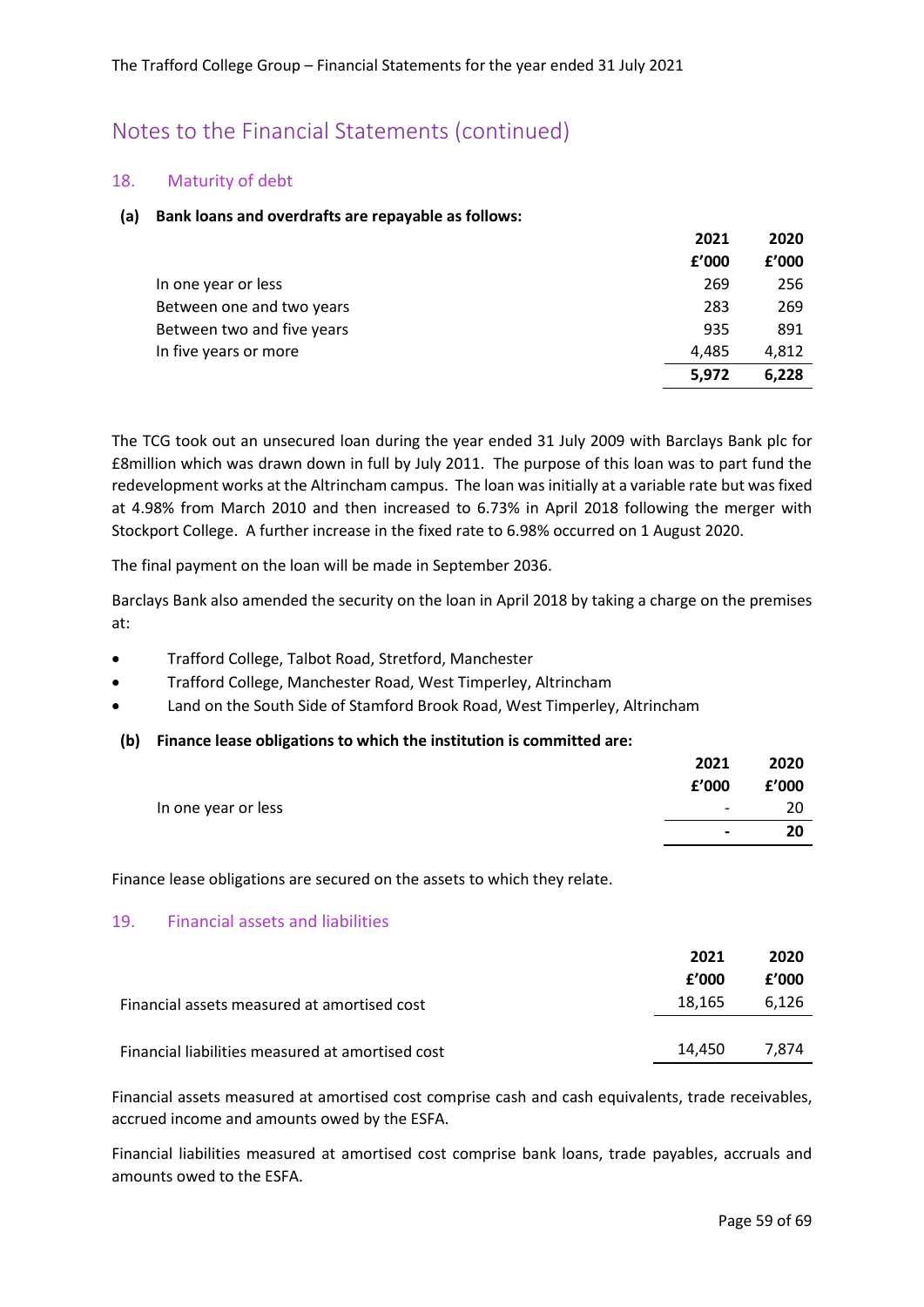#### 20. Provisions

|                           | <b>Enhanced</b><br>pensions |
|---------------------------|-----------------------------|
|                           | f'000                       |
| As at 1 August 2020       | 1,245                       |
| Expenditure in the period | (103)                       |
| Transferred due to merger | 36                          |
| Finance costs             | 17                          |
| <b>Actuarial loss</b>     | 21                          |
| As at 31 July 2021        | 1,216                       |

The enhanced pension provision relates to the cost of staff who have already left the College's employment and commitments for reorganisation costs from which the College cannot reasonably withdraw at the balance sheet date. The provision has been recalculated in accordance with guidance issued by the funding bodies.

The principal assumptions for this calculation are:

|                  | 2021 | 2020 |
|------------------|------|------|
| Price inflations | 2.6% | 2.2% |
| Discount rate    | 1.6% | 1.3% |

#### 21. Cash and cash equivalents

|                           | As at<br>1 August 2020 |        | <b>Cash flows</b> Other changes | As at<br>31 July 2021 |
|---------------------------|------------------------|--------|---------------------------------|-----------------------|
|                           | f'000                  | f'000  | f'000                           | £'000                 |
| Cash and cash equivalents | 5.514                  | 10.675 | $\overline{\phantom{0}}$        | 16,189                |

#### 22. Analysis of net debt

|                                  | As at         | <b>Cash flows</b> | <b>Other changes</b>     | As at        |
|----------------------------------|---------------|-------------------|--------------------------|--------------|
|                                  | 1 August 2020 |                   |                          | 31 July 2021 |
|                                  | f'000         | f'000             | f'000                    | f'000        |
| <b>Cash and cash equivalents</b> |               |                   |                          |              |
| Cash                             | 5,514         | 10,675            |                          | 16,189       |
| <b>Borrowings</b>                |               |                   |                          |              |
| Debt less than one year          | (276)         | 276               | (269)                    | (269)        |
| Debt greater than one year       | (5, 972)      |                   | 269                      | (5,703)      |
|                                  | (6, 248)      | 276               | $\overline{\phantom{a}}$ | (5, 972)     |
| Net (debt)/cash                  | (734)         | 10,951            |                          | 10,217       |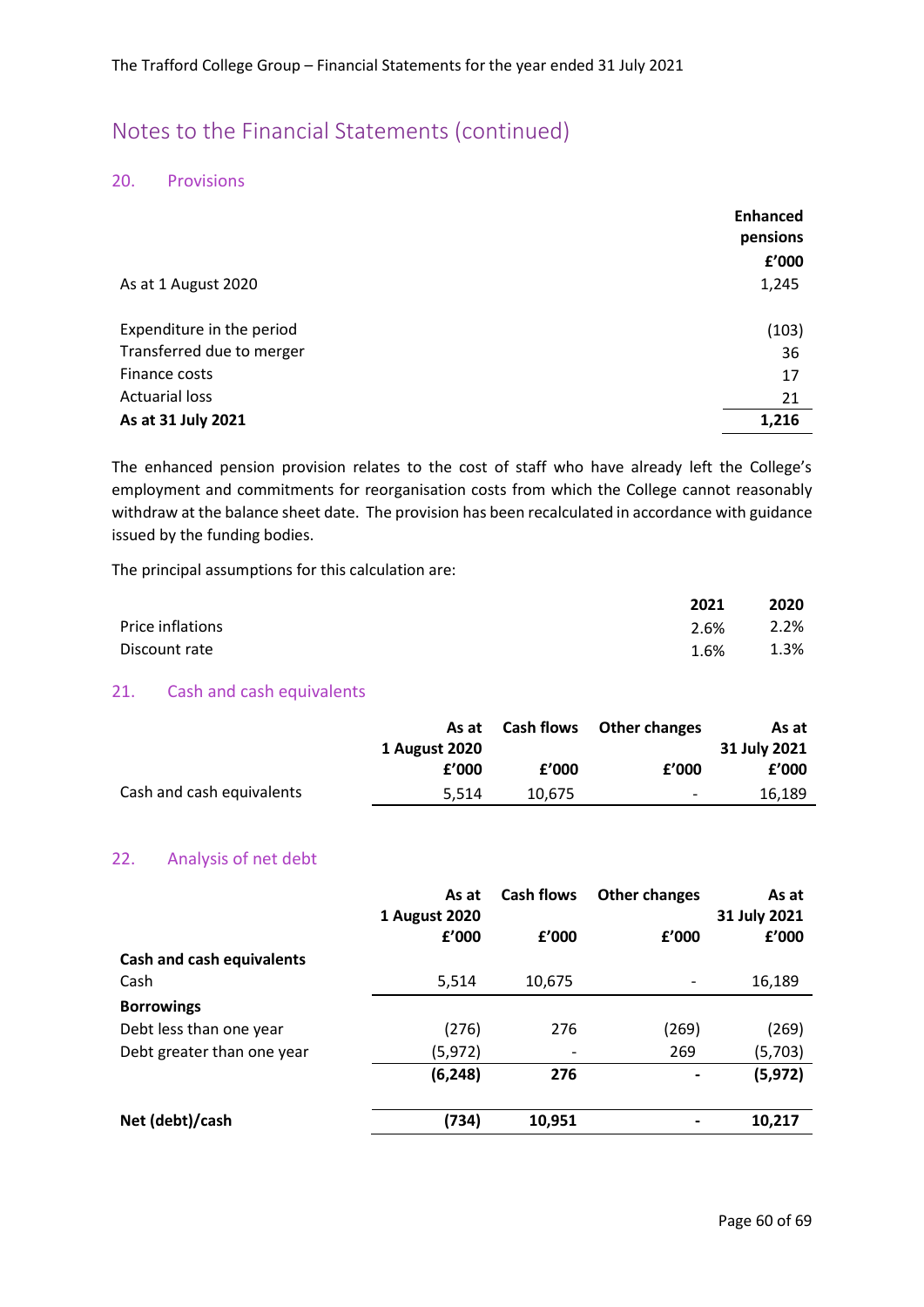#### 23. Capital commitments

|                                   | 2021  | 2020   |
|-----------------------------------|-------|--------|
|                                   | £'000 | f'000  |
| Commitments contracted at 31 July | 519   | $\sim$ |

The Trafford College Group has contractual capital commitments relating to the second phase of the redevelopment of the Stockport College campus.

#### 24. Lease Obligations

At 31 July the College had minimum lease payments under non-cancellable operating leases as follows:

|                                                   | 2021  | 2020  |
|---------------------------------------------------|-------|-------|
|                                                   | f'000 | f'000 |
| Future minimum lease payments due                 |       |       |
| Land and buildings                                |       |       |
| Not later than one year                           | 620   | 454   |
| Later than one year and not later than five years | 1,670 | 1,739 |
| later than five years                             | 47    | 541   |
|                                                   | 2,337 | 2,734 |
| <b>Other</b>                                      |       |       |
| Not later than one year                           | 23    | 67    |
| Later than one year and not later than five years | 38    | 8     |
|                                                   | 61    | 75    |
| <b>Total lease payments due</b>                   | 2,398 | 2,809 |

#### 25. Contingent liabilities

The Corporation is in receipt of a capital grant from the Department for Education (DfE) which contains an overage element. Dependent on the future financial performance of the TCG, the DfE may undertake a review of the recovery of any overage and its impact on the TCG's financial position at any time and may, in its discretion and following consultation with the TCG, determine that some of the grant could be repayable. Overage will be in place on certain elements of the grant until 31 July 2061.

There were no contingent liabilities at 31 July 2020.

#### 26. Events after the reporting period

There are no events after the reporting period to disclose.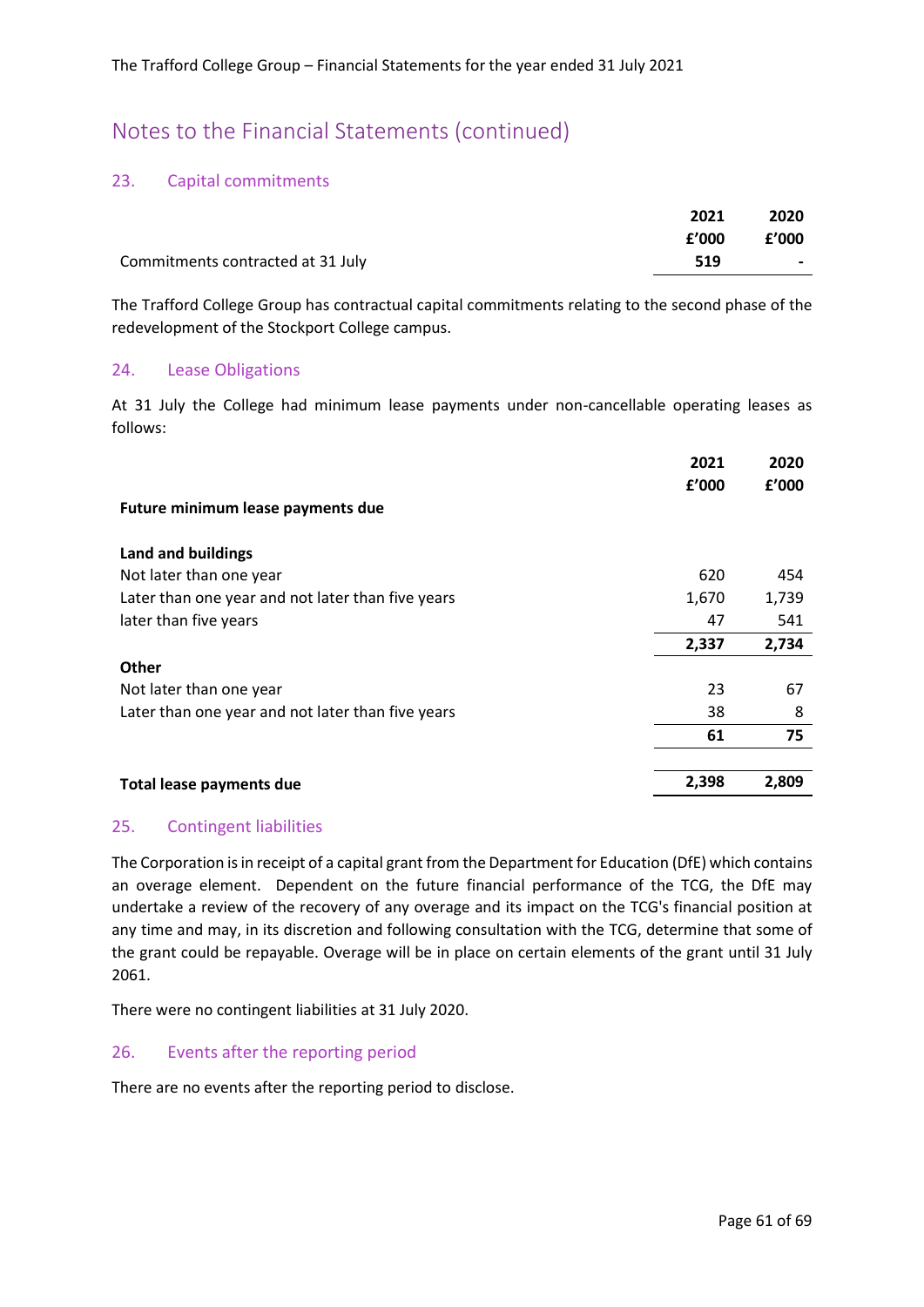#### 27. Defined benefit obligations

The TCG's employees belong to two principal post-employment benefit plans: The Teachers' Pension Scheme England and Wales (TPS) for academic and related staff and the Greater Manchester Pension Fund (GMPF), a Local Government Pension Scheme for non-teaching staff, which is managed by Tameside MBC. Both are multi-employer defined-benefit plans.

|                                                              | 2021  | 2020  |
|--------------------------------------------------------------|-------|-------|
|                                                              | f'000 | f'000 |
| Teachers' Pension Scheme: contributions paid                 | 2,077 | 1,805 |
| Local Government Pension Scheme:                             |       |       |
| Contributions paid                                           | 1.564 | 1,787 |
| Additional accrued pension costs                             | 133   | (185) |
| FRS 102 (28) charge                                          | 1,732 | 803   |
| Charge to the Statement of Comprehensive Income              | 3.429 | 2,405 |
| Enhanced pension charge to Statement of Comprehensive Income | 38    | 84    |
| <b>Total Pension Cost for Year</b>                           | 5.544 | 4.294 |

The pensions' costs are assessed in accordance with the advice of independent qualified actuaries. The latest actuarial review of the TPS was 31 March 2016 and the LGPS 31 March 2019.

Contributions amounting to £478k (2020: £368k) were payable to the schemes at 31 July and are included within creditors.

#### **Teachers' Pension Scheme**

The Teachers' Pension Scheme (TPS) is a statutory, contributory, defined benefit scheme, governed by the Teachers' Pensions Regulations 2014. These regulations apply to teachers in schools and other educational establishments, including colleges. Membership is automatic for teachers and lecturers at eligible institutions. Teachers and lecturers are able to opt out of the TPS.

#### **Valuation of the Teachers' Pension Scheme**

The TPS is an unfunded scheme and members contribute on a 'pay as you go' basis – these contributions, along with those made by employers, are credited to the Exchequer under arrangements governed by the above Act. Retirement and other pension benefits are paid by public funds provided by Parliament.

Under the definitions set out in FRS 102 (28.11), the TPS is a multi-employer pension plan. The College is unable to identify its share of the underlying assets and liabilities of the plan. Accordingly, the College has taken advantage of the exemption in FRS 102 and has accounted for its contributions to the scheme as if it were a defined-contribution plan. The College has set out above the information available on the plan and the implications for the College in terms of the anticipated contribution rates.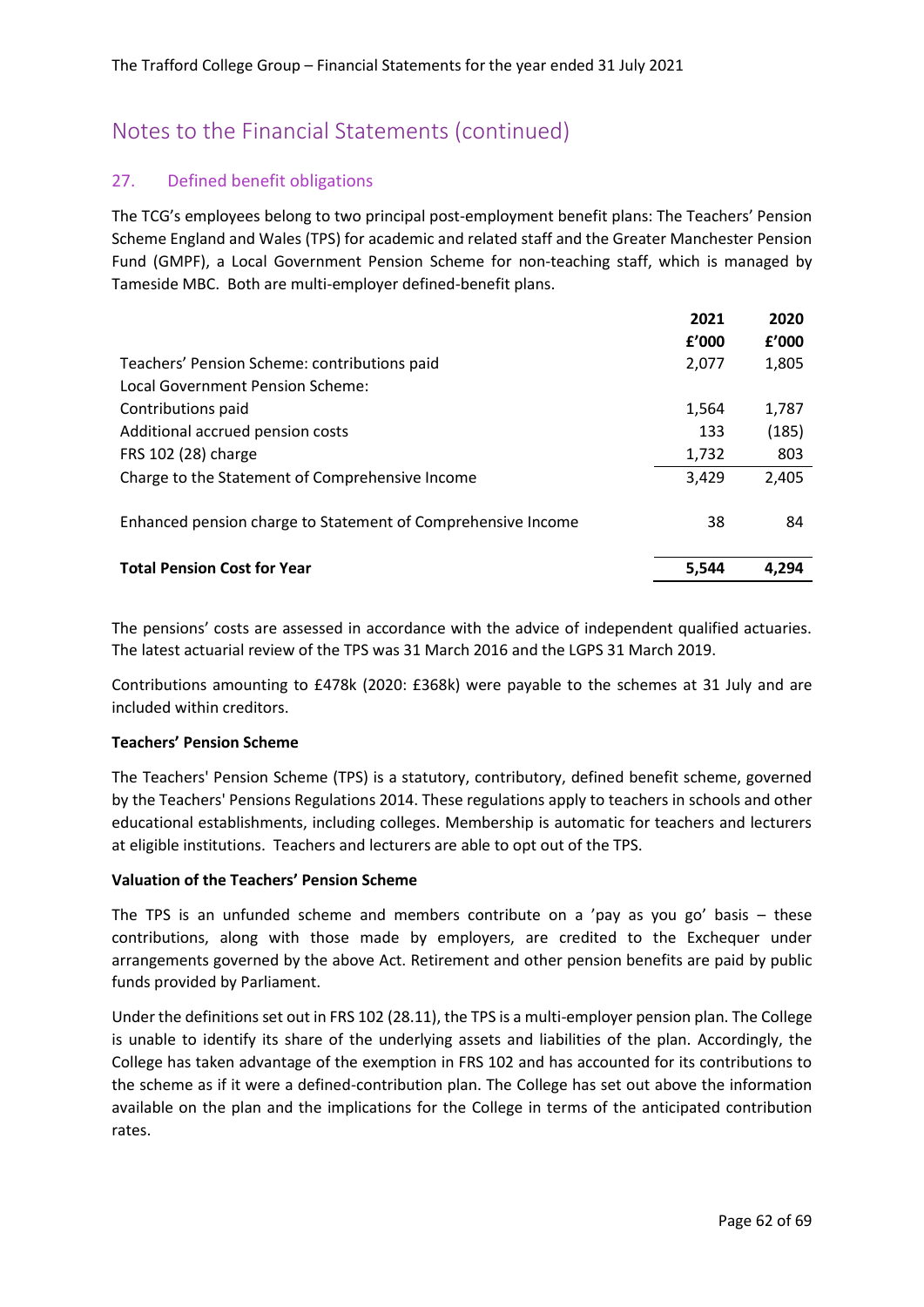### 27. Defined benefit obligations (continued)

The valuation of the TPS is carried out in line with regulations made under the Public Service Pension Act 2013. Valuations credit the teachers' pension account with a real rate of return assuming funds are invested in notional investments that produce that real rate of return.

The latest actuarial review of the TPS was carried out as at 31 March 2016. The valuation report was published by the Department for Education (DfE) in April 2019. The valuation reported total scheme liabilities (pensions currently in payment and the estimated cost of future benefits) for service to the effective date of £218 billion, and notional assets (estimated future contributions together with the notional investments held at the valuation date) of £198 billion, giving a notional past service deficit of £22 billion.

The 31 March 2016 Valuation Report was prepared in accordance with the benefits set out in the scheme regulations and under the approach specified in the Directions, as they applied at 5 March 2019. However, the assumptions were considered and set by the DfE prior to the ruling in the 'McCloud/Sargeant case'. This case has required the courts to consider cases regarding the implementation of the 2015 reforms to Public Service Pensions including the Teachers' Pensions.

On 27 June 2019 the Supreme Court denied the government permission to appeal the Court of Appeal's judgement that transitional provisions introduced to the reformed pension schemes in 2015 gave rise to unlawful age discrimination. The government is respecting the Court's decision and has said it will engage fully with the Employment Tribunal as well as employer and member representatives to agree how the discriminations will be remedied.

The TPS is subject to a cost cap mechanism which was put in place to protect taxpayers against unforeseen changes in scheme costs. The Chief Secretary to the Treasury, having in 2018 announced that there would be a review of this cost cap mechanism, in January 2019 announced a pause to the cost cap mechanism following the Court of Appeal's ruling in the McCloud/Sargeant case and until there is certainty about the value of pensions to employees from April 2015 onwards. A proposed solution to the cost cap mechanism was proposed by the Government's Actuary in June 2021.

In view of the above rulings and decisions the assumptions used in the 31 March 2016 Actuarial Valuation may become inappropriate. In this scenario, a valuation prepared in accordance with revised benefits and suitably revised assumptions would yield different results than those contained in the Actuarial Valuation.

Until a remedy to the discrimination conclusion has been determined by the Employment Tribunal it is not possible to conclude on any financial impact or future changes to the contribution rates of the TPS. Accordingly, no provision for any additional past benefit pension costs is included in these financial statements.

As a result of the valuation, new employer contribution rates were set at 23.68% of pensionable pay from September 2019 onwards (compared to 16.48% during 2019). DfE has agreed to pay a teacher pension employer contribution grant to cover the additional costs from the 2020 academic year through to 2022.

A full copy of the valuation report and supporting documentation can be found on the Teachers' Pension Scheme website.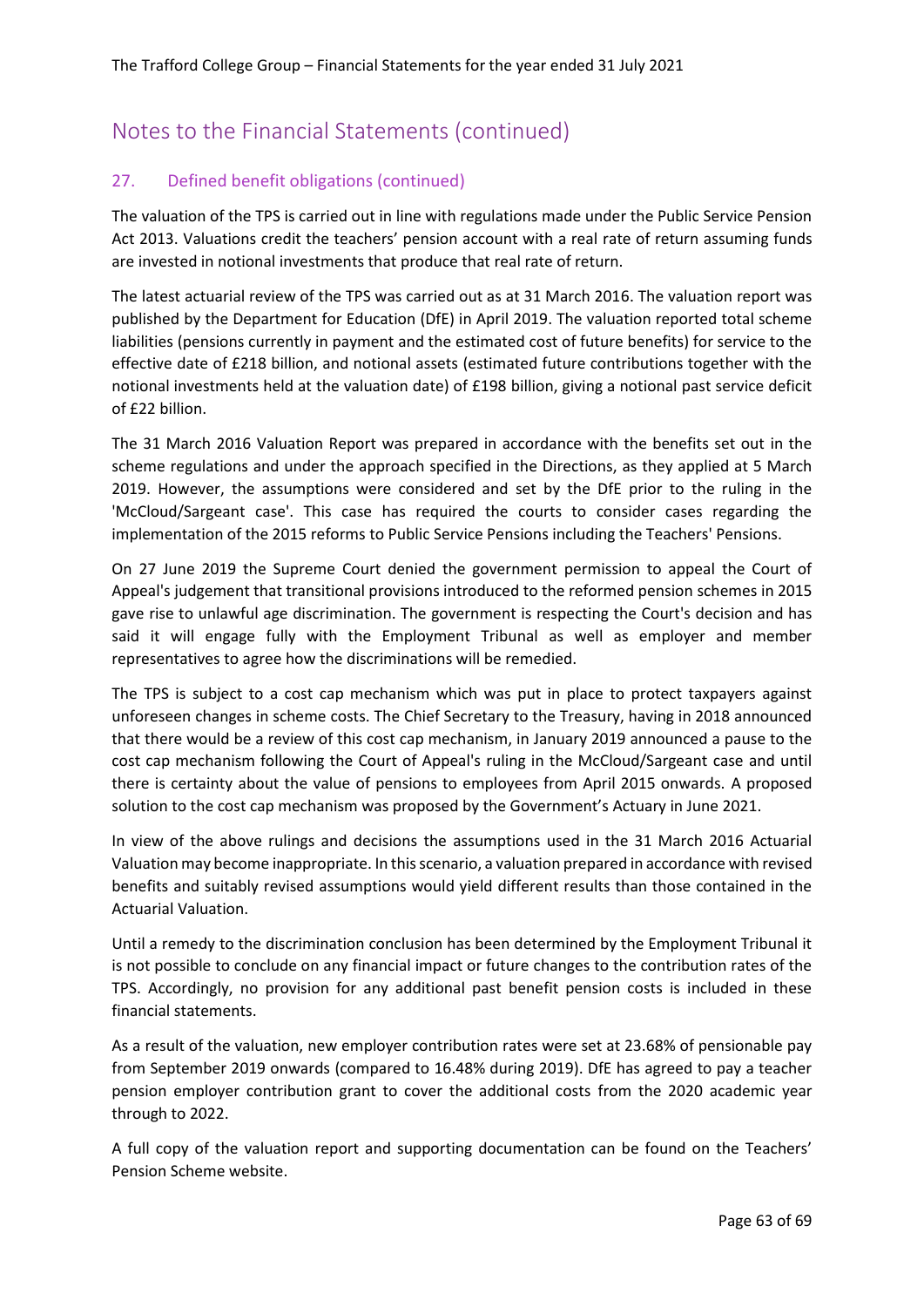#### 27. Defined benefit obligations (continued)

The pension costs paid to TPS in the year amounted to £2,077k (2020: £1,805k).

#### **Local Government Pension Scheme**

The Greater Manchester Pension Fund (GMPF) is a funded defined-benefit plan, with the assets held in separate funds administered by Tameside MBC. The total contribution made for the year ended 31 July 2021 was £1,977k (2020: £2,173k) of which employer's contributions totalled £1,564k (2020: £1,787k) and employees' contributions totalled £413k (2020: £386k).

The agreed contribution rates for future years are 23.8% for employers and range from 5.5% to 12.5% for employees depending on salary.

#### **Principal actuarial assumptions**

The following information is based upon a full actuarial valuation of the fund at 31 March 2019 updated to 31 July 2021 by a qualified independent actuary.

|                                      | 2021        | 2020        |  |
|--------------------------------------|-------------|-------------|--|
|                                      | % per annum | % per annum |  |
| Rate of increase in salaries         | 3.6%        | $3.0\%$     |  |
| Future pensions increases            | 2.9%        | 2.2%        |  |
| Discount rate for scheme liabilities | 1.6%        | 1.4%        |  |
| Inflation assumption (CPI)           | 2.9%        | $2.2\%$     |  |

The current mortality assumptions include sufficient allowance for future improvements in mortality rates. The assumed life expectations on retirement age 65 are:

|                      | 2021<br>years | 2020<br>years |
|----------------------|---------------|---------------|
| Retiring today       |               |               |
| Males                | 20.5          | 20.5          |
| Females              | 23.3          | 23.1          |
| Retiring in 20 years |               |               |
| Males                | 21.9          | 22.0          |
| Females              | 25.3          | 25.0          |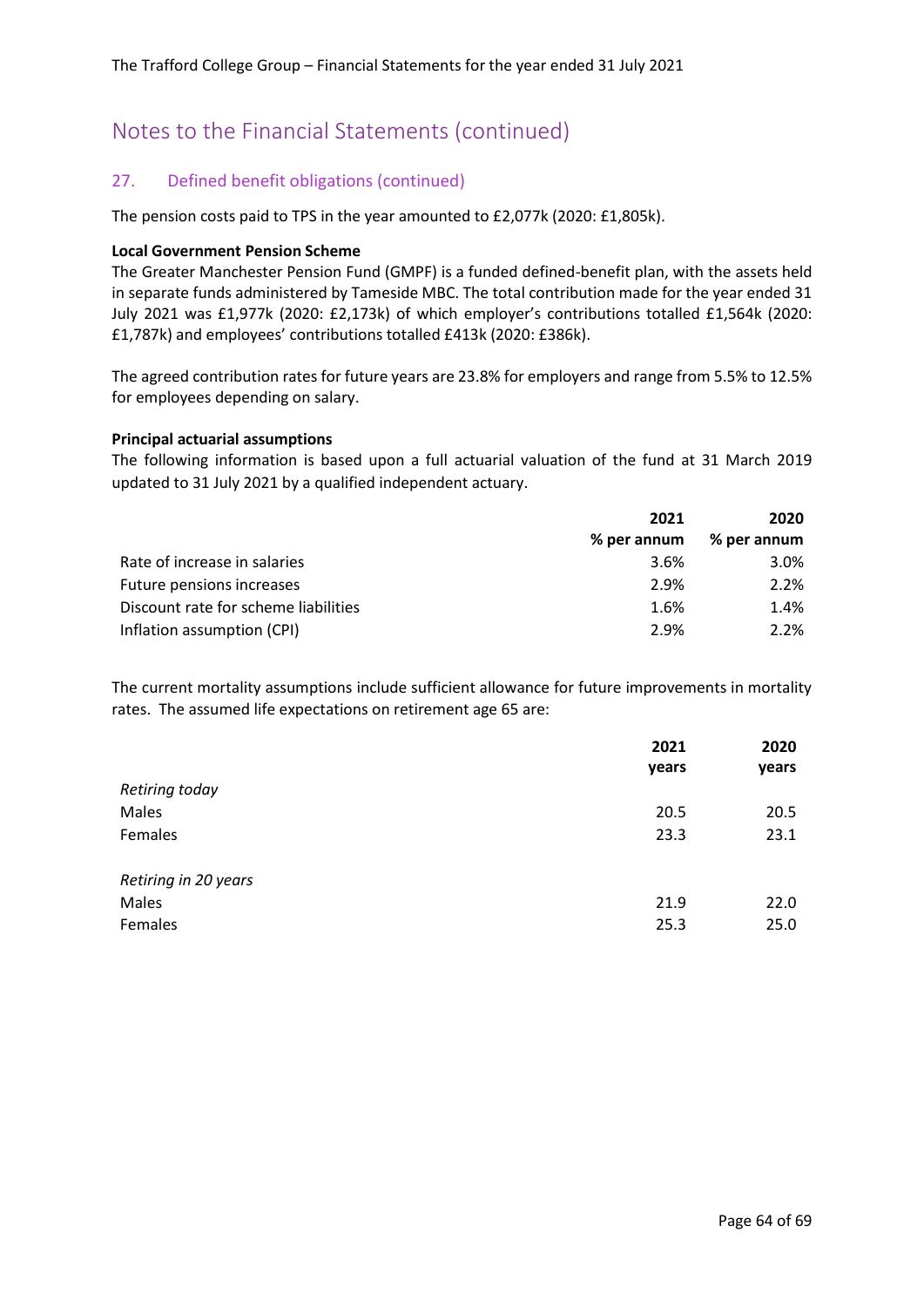### 27. Defined benefit obligations (continued)

The Trafford College Group's share of the assets in the plan and the expected rates of return were:

|                              | <b>Fair Value</b> | <b>Fair Value</b> |
|------------------------------|-------------------|-------------------|
|                              | 2021              | 2020              |
|                              | £'000             | £'000             |
| Equities                     | 93,825            | 59,754            |
| <b>Bonds</b>                 | 19,822            | 15,162            |
| Property                     | 7,929             | 6,243             |
| Cash                         | 10,572            | 8,027             |
|                              | 132,148           | 89,186            |
|                              |                   | (5, 193)          |
| Actual return on plan assets | 19,247            |                   |

The amount included in the Statement of Financial Position in respect of the defined benefit pension plan is as follows:

|                                       | 2021      | 2020       |
|---------------------------------------|-----------|------------|
|                                       | f'000     | f'000      |
| Fair value of plan assets             | 132.148   | 89.186     |
| Present value of plan liabilities     | (176.707) | (131, 349) |
| Present value of unfunded liabilities | (183)     | (193)      |
| Net pensions liability                | (44, 742) | (42, 356)  |

Amounts recognised in the Statement of Comprehensive Income in respect of the plan are as follows:

|                                                                         | 2021      | 2020      |
|-------------------------------------------------------------------------|-----------|-----------|
|                                                                         | f'000     | f'000     |
| Amounts included in staff costs                                         |           |           |
| Current service cost                                                    | 3,327     | 2,567     |
| Past service cost                                                       |           | 3         |
|                                                                         | 3,327     | 2,570     |
| Amounts included in Interest and other finance costs                    |           |           |
| Net interest income                                                     | 620       | 560       |
|                                                                         | 620       | 560       |
| Amounts recognised in Other Comprehensive Income                        |           |           |
| Return on pension plan assets                                           | 17,922    | (7, 185)  |
| Experience gains arising on defined benefit obligations                 | 2,360     | 6,942     |
| Changes in assumptions underlying the present value of plan liabilities | (14, 892) | (14, 541) |
|                                                                         | 5,390     | (14, 784) |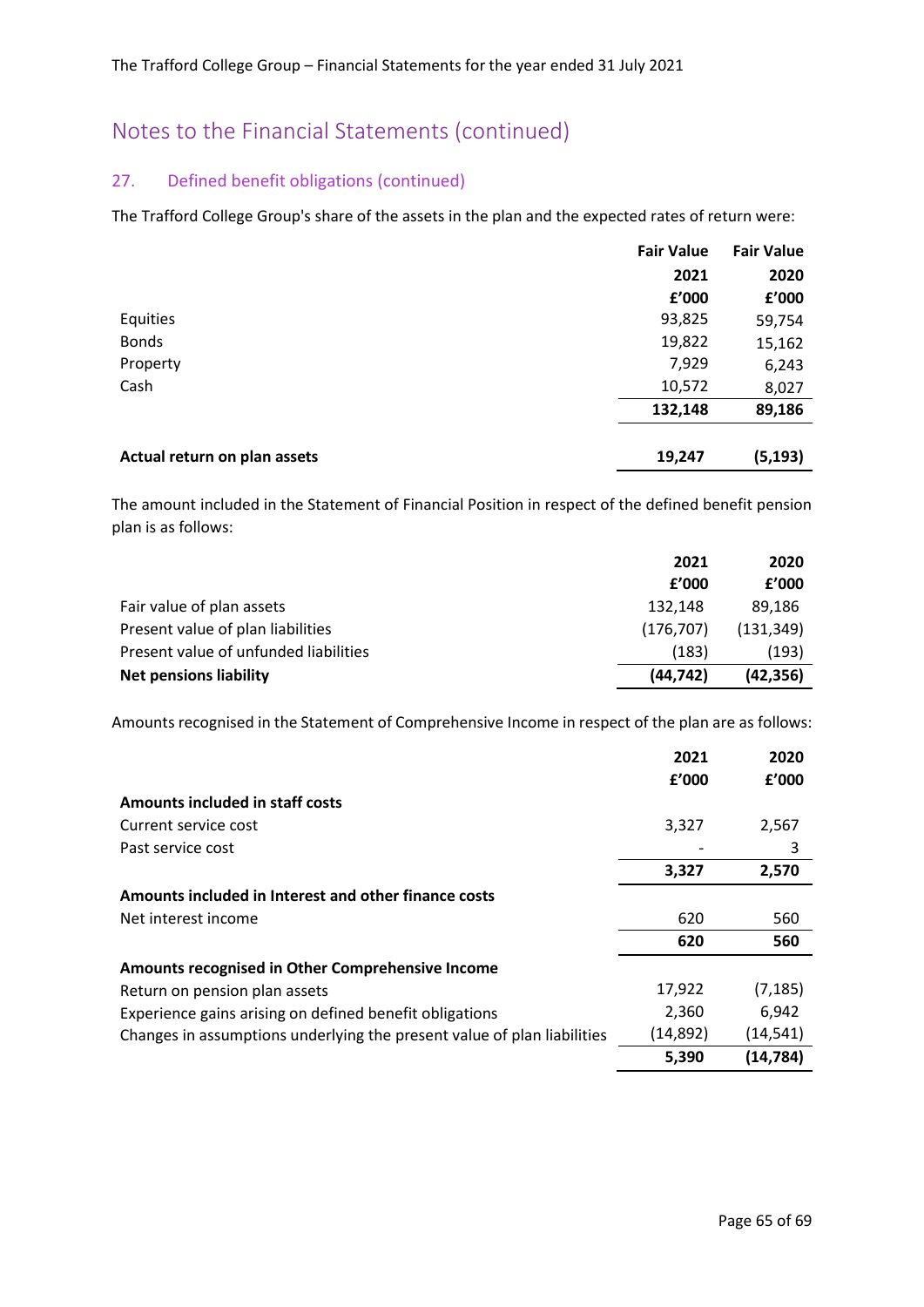### 27. Defined benefit obligations (continued)

#### **Movement in net defined benefit liability during the year**

|                                                               | 2021          | 2020          |
|---------------------------------------------------------------|---------------|---------------|
|                                                               | f'000         | f'000         |
| (Deficit) in scheme at 1 August                               | (42, 356)     | (26, 209)     |
| Movement in year:                                             |               |               |
| Transfer of defined benefit liability on merger into scheme   | (5, 424)      |               |
| Current service cost                                          | (3, 327)      | (2, 567)      |
| <b>Employer contributions</b>                                 | 1,595         | 1,767         |
| Past service cost                                             |               | (3)           |
| Net interest on the defined benefit liability                 | (620)         | (560)         |
| <b>Actuarial loss</b>                                         | 5,390         | (14, 784)     |
| Net defined benefit liability at 31 July                      | (44, 742)     | (42, 356)     |
| <b>Asset and Liability reconciliation</b>                     |               |               |
|                                                               | 2021          | 2020          |
|                                                               | f'000         | £'000         |
| Changes in the present value of defined benefit obligations   |               |               |
| Defined benefit obligations at start of period                | 131,542       | 121,121       |
| Transfer of defined benefit obligations on merger into scheme | 29,807        |               |
| <b>Current Service cost</b>                                   | 3,327         | 2,567         |
| Interest cost                                                 | 1,945         | 2,552         |
| Contributions by Scheme participants                          | 417           | 383           |
| Experience gains and losses on defined benefit obligations    | (2,360)       | (6, 942)      |
| Changes in demographic assumptions                            | 760           | 2,317         |
| Changes in financial assumptions                              | 14,132        | 12,224        |
| Estimated benefits paid                                       | (2,680)       | (2,683)       |
| Past Service cost                                             |               | 3             |
| Defined benefit obligations at end of period                  | 176,890       | 131,542       |
|                                                               |               |               |
|                                                               | 2021<br>£'000 | 2020<br>£'000 |
| <b>Reconciliation of assets</b>                               |               |               |
| Fair value of plan assets at start of period                  | 89,186        | 94,912        |
| Transfer of defined benefit assets on merger into scheme      | 24,383        |               |
| Interest on plan assets                                       | 1,325         | 1,992         |
| Return on plan assets                                         | 17,922        | (7, 185)      |
| <b>Employer contributions</b>                                 | 1,595         | 1,767         |
| Contributions by Scheme participants                          | 417           | 383           |
| Estimated benefits paid                                       | (2,680)       | (2,683)       |

**Fair value of plan assets at end of period 132,148 89,186**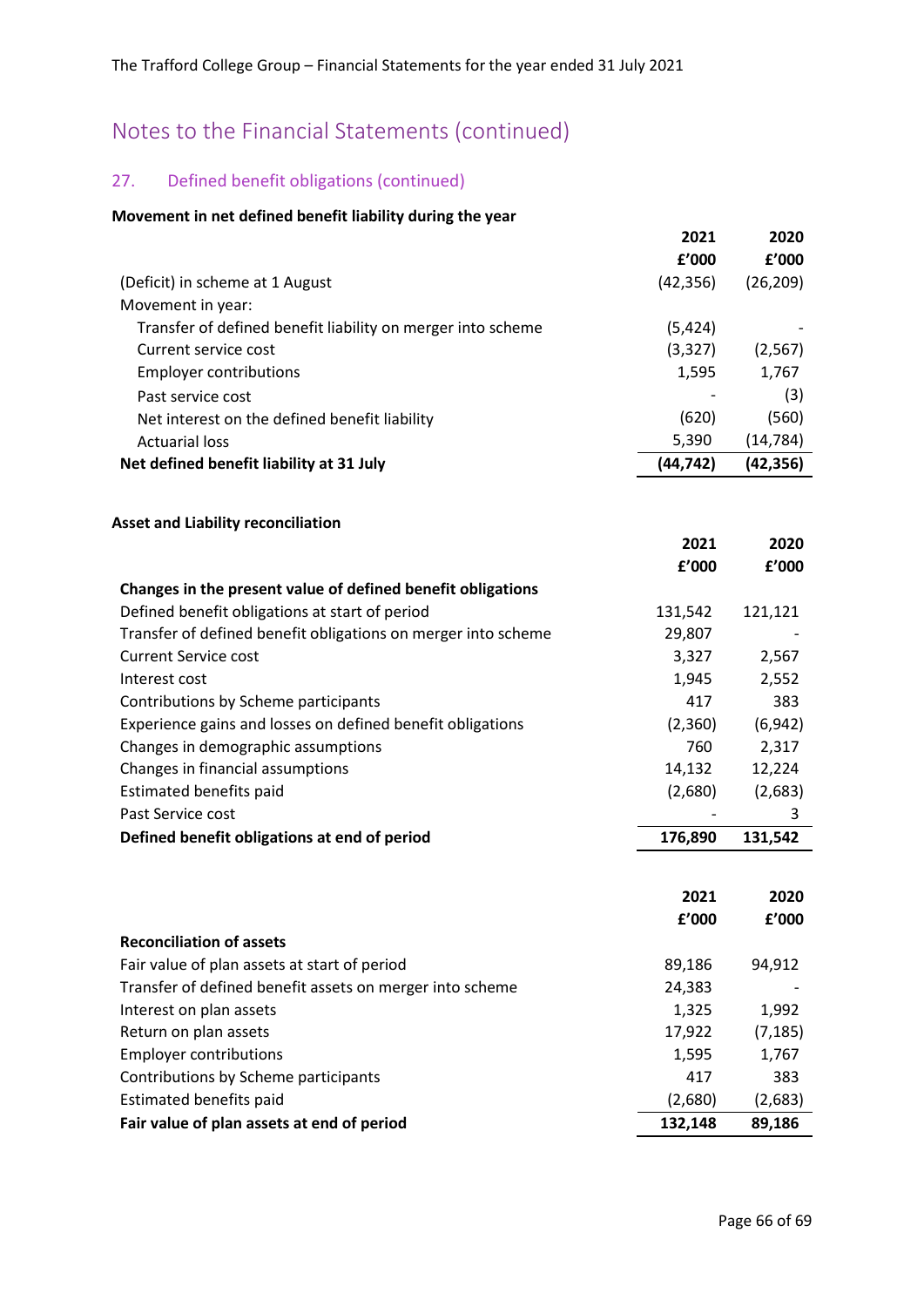### 27. Defined benefit obligations (continued)

These accounts show experience gains on obligations in respect of the McCloud/Sergeant judgement, Guaranteed Minimum Pension (GMP) indexation and GMP equalisation. GMP indexation and GMP equalisation have been included in the triennial valuation of 31 March 2019 so are implicit in the results to the balance sheet date of 31 July 2021.

In respect of the McCloud / Sergeant judgement, which ruled that the transitional protection for some members of public service schemes implemented when they were reformed constituted age discrimination, a provision of 0.41% (2020: 0.41%) of the liability, approximately £725k (2020: £540k) is included in other experience gains. The calculation of this adjustment arising from the outcome of the Court of Appeal judgement is based on a number of key assumptions including:

- the form of remedy adopted
- how the remedy will be implemented
- which members will be affected by the remedy
- the earning assumptions
- the withdrawal assumption

The other financial and demographic assumptions adopted to calculate the past service cost are the same as those used to calculate the overall scheme liability. Adopting different assumptions or making other adjustments to reflect behavioural changes stemming from the judgement, would be expected to change the disclosed past service cost. Similarly, allowing for variations in individual members' future service or salary progression is expected to produce higher costs. The past service cost is particularly sensitive to the difference between assumed long term general pay growth and the CPI.

In July 2020 Ministry of Housing, Communities and Local Government (MHCLG) issued a consultation on the proposed McCloud remedy. The proposal is that only members who were active in the LGPS at both 31 March 2012 and 1 April 2014 would be eligible for the benefit underpin. The impact of this announcement means that any McCloud adjustment applied to liabilities will be lower than previously expected, allowing now for the restricted eligibility criteria, however, the remedy is yet to be agreed. Given this consultation, but that the form of remedy remains to be disclosed, there has been no change to the assumptions applied for the McCloud adjustment since 2020.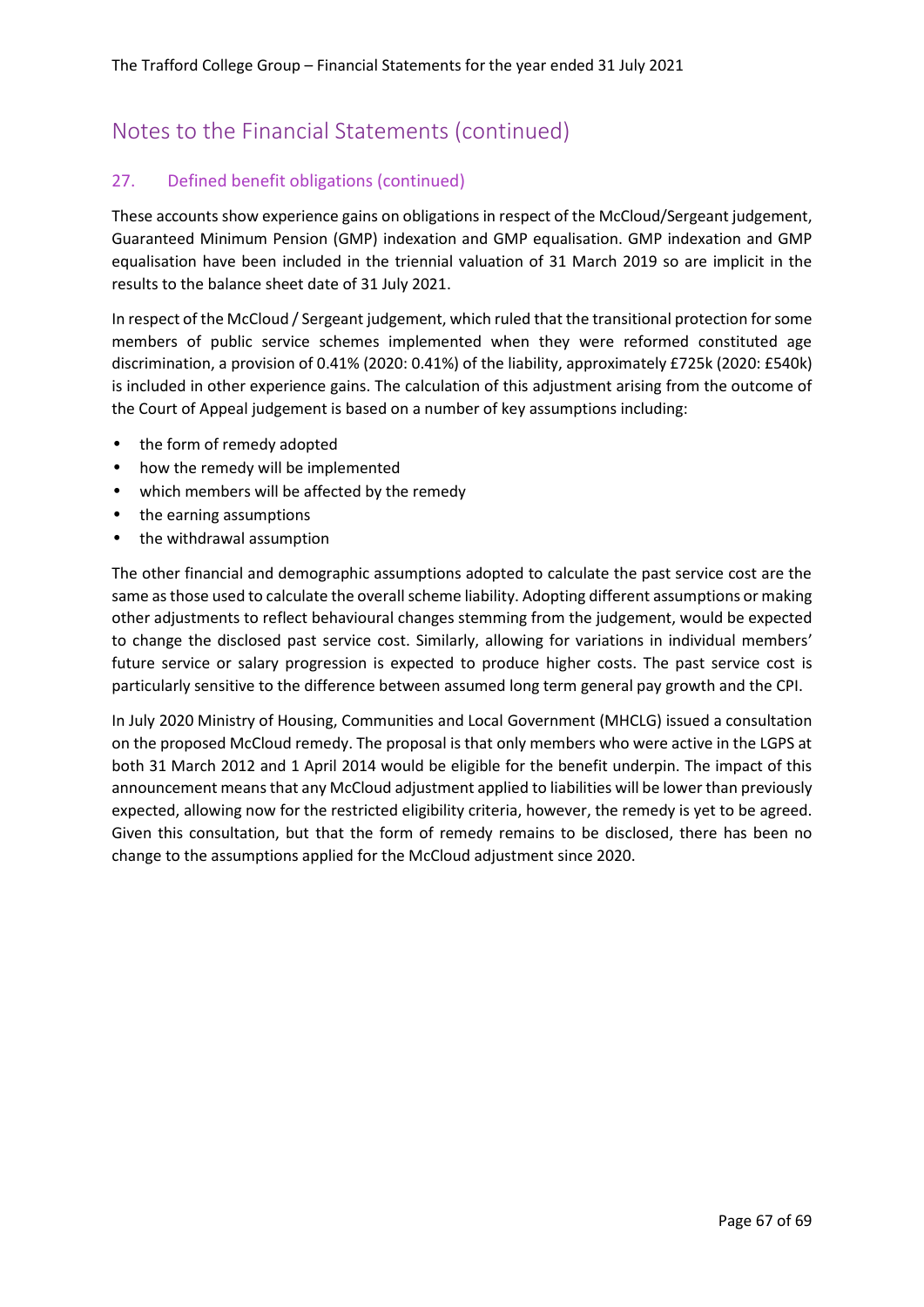#### 28. Business Acquisitions and Mergers

On 4 May 2021, the Trafford College Group merged with Cheadle and Marple Sixth Form College. Given the relative size of the two College Groups, along with lasting governance arrangements, this has been accounted for using the acquisition method of accounting. The net assets of the Cheadle and Marple Sixth Form College on 4 May 2021 were as follows:

|                                              |       | <b>Net Book value</b><br>at 4 May 2021 | <b>Fair Value</b><br>adjustment | Total value on<br>merger |
|----------------------------------------------|-------|----------------------------------------|---------------------------------|--------------------------|
|                                              |       | f'000                                  | f'000                           | f'000                    |
| Tangible fixed assets                        | (i)   | 14,602                                 | 3,972                           | 18,574                   |
| <b>Current Assets</b>                        |       |                                        |                                 |                          |
| <b>Debtors</b>                               |       | 258                                    |                                 | 258                      |
| Cash and cash equivalents                    |       | 543                                    |                                 | 543                      |
| Creditors falling due within one year        | (ii)  | (1, 128)                               | (980)                           | (2, 108)                 |
| <b>Total assets less current liabilities</b> |       | 14,275                                 | 2,992                           | 17,267                   |
| Creditors falling due after one year         |       | (4,016)                                |                                 | (4,016)                  |
| Provisions                                   |       | (36)                                   |                                 | (36)                     |
| Defined benefit pensions liability           | (iii) | (5,424)                                |                                 | (5,424)                  |
| <b>Total net assets</b>                      |       | 4,799                                  | 2,992                           | 7,791                    |

Fair value adjustments have been applied as follows:

- (i) The fair value of land and buildings was obtained through a valuation conducted on a depreciated replacement cost basis for accounting purposes by Gerald Eve, Independent Chartered Surveyors on 26 April 2021.
- (ii) Adjustment has been made in respect of VAT and other liabilities that have crystalised at point of merger.

#### 29. Related party transactions

Owing to the nature of the Trafford College Group's operations and the composition of the Board of Governors being drawn from local public and private sector organisations, it is inevitable that transactions will take place with organisations in which a member of the Board of Governors may have an interest. All transactions involving such organisations are conducted in accordance with the TCG's financial regulations and normal procurement procedures. No transactions were identified which should be disclosed under FRS 102 Section 33 on Related Party Disclosures.

The total expenses paid to or on behalf of the Governors during the year was £50; 2 Governors (2020: £471; 3 Governors). This represents travel and subsistence, and other out of pocket expenses incurred in attending Governor meetings and charity events in their official capacity.

No Governor has received any remuneration or waived payments from the College during the year (2020: £Nil).